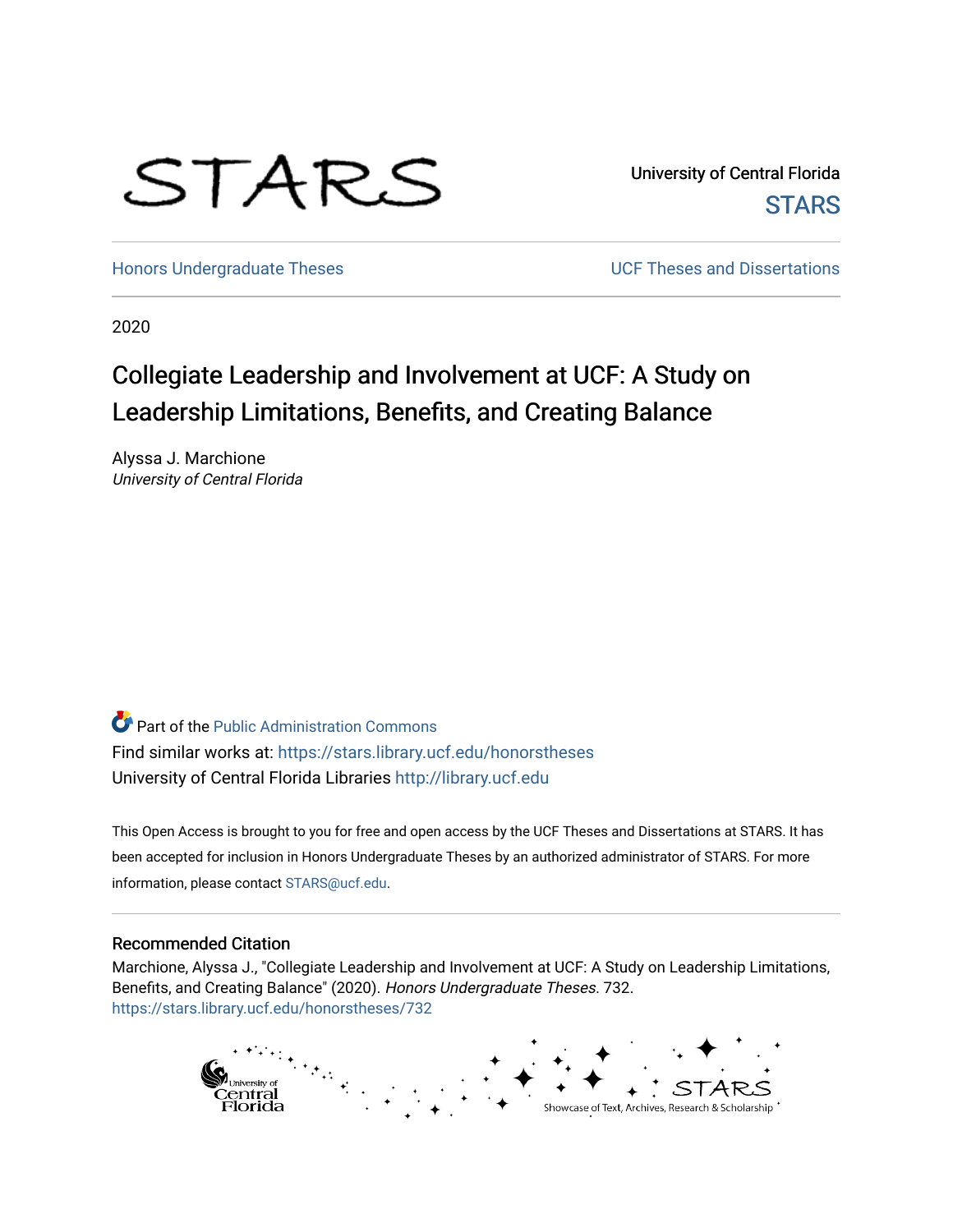## COLLEGIATE LEADERSHIP AND INVOLVEMENT AT UCF: A STUDY ON LEADERSHIP LIMITATIONS, BENEFITS, AND CREATING BALANCE

by

## ALYSSA J. MARCHIONE

A thesis submitted in partial fulfillment of the requirements for the Honors in the Major Program in Public Administration in the College of Community Innovation and Education and in the Burnett Honors College at the University of Central Florida Orlando, Florida

Spring Term, 2020

Thesis Chair: Daniel J Seigler, Ph.D.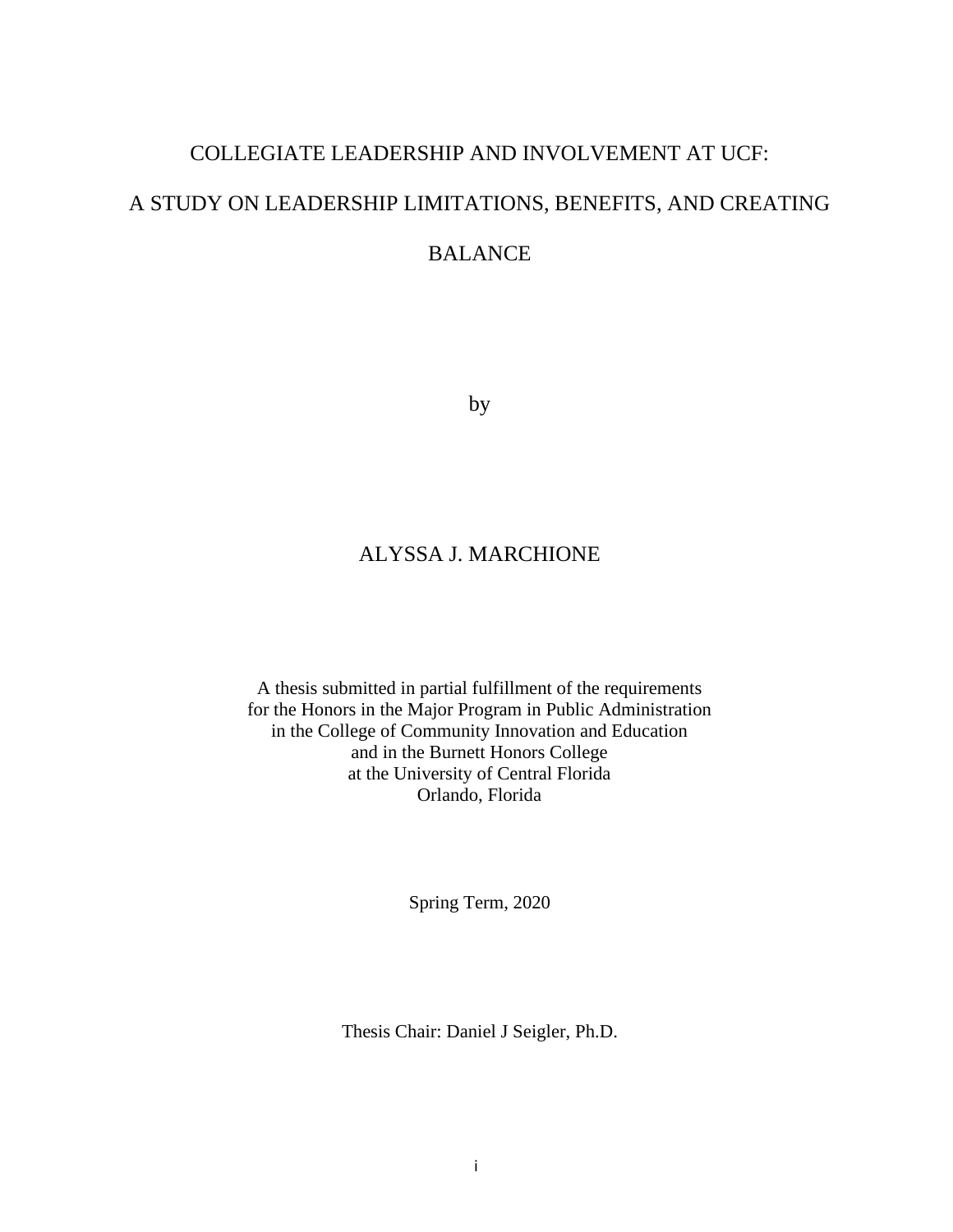#### ABSTRACT

The purpose of this study is to explore the relationship between student leadership at the University of Central Florida, and the benefits and drawbacks that may result from this involvement. Student leadership is defined as the number of clubs and organizations a student is involved in and how many roles or titles a student has in those organizations. Student leadership benefits is defined as students feeling a higher sense of self efficacy, a greater chance of postgraduation success, and feeling as if they earned more opportunities due to their student leadership. Drawbacks of student leadership include feeling overworked, stressed, burnt out, and role strain. Work-life balance is defined as the number of hours a student spends working in their roles or collegiate responsibilities relative to the number of hours they spend on themselves. This study is going to explore the significance between student leadership and the benefits and drawbacks that students may experience from their leadership activities, as well as the relationship between their work-life balance and those benefits and drawbacks. This thesis will inquire upon the many facets of student leadership and the feelings that culminate due to these acquired responsibilities. For this research there are three Hypotheses. H1: *The greater a student's involvement in student leadership, the more likely they are to experience a higher sense of self efficacy and competence, as well as more opportunities and more confidence in postgraduate success.* H2: *The greater a student's involvement in student leadership, the more likely they are to experience role strain, role overload, and feel more burnt out.* H3: *Students leaders who demonstrate the characteristics of a work-life balance are better able to reduce the negative impacts of student leadership than those who do not demonstrate the characteristics of a worklife balance.*

ii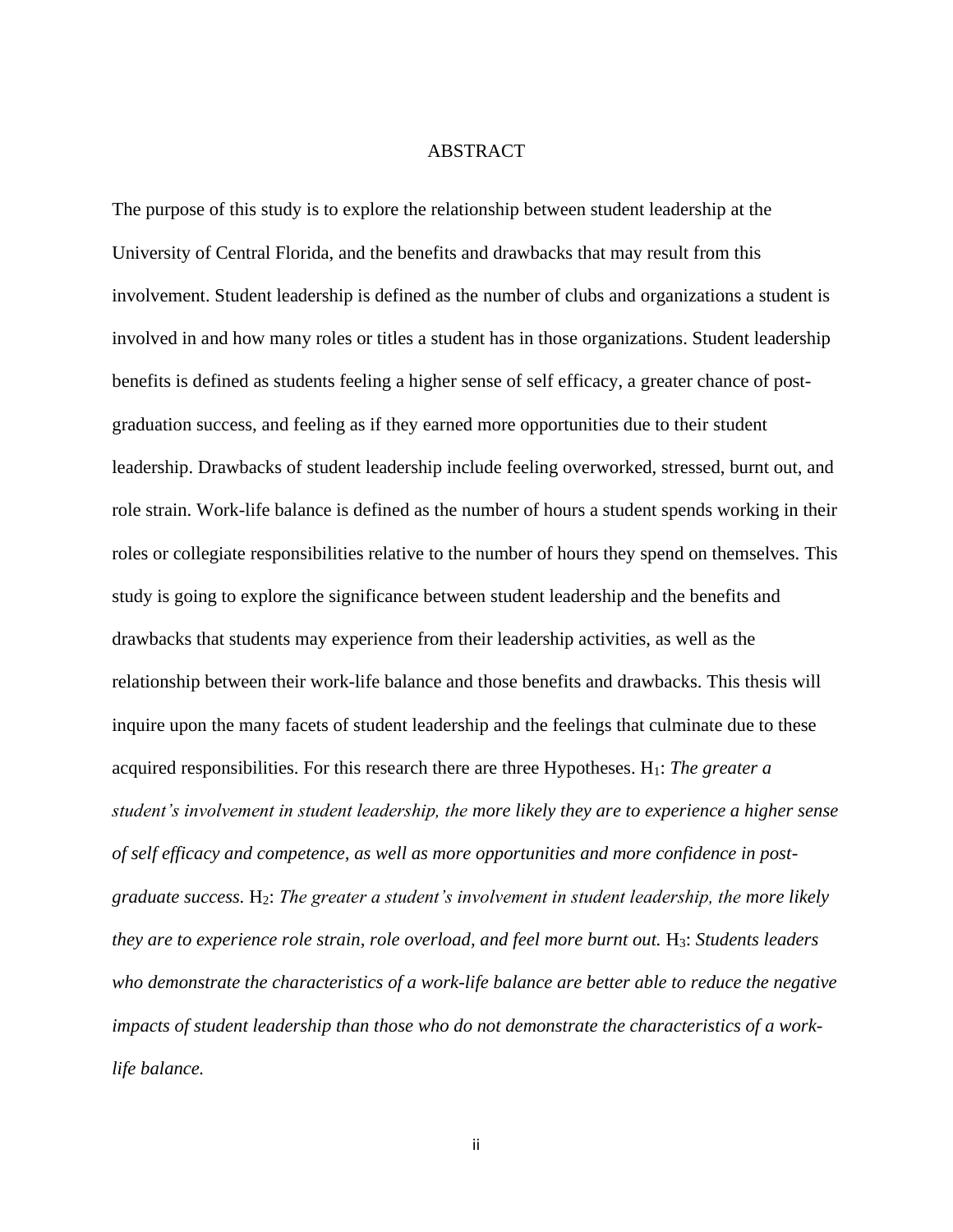#### DEDICATION

For my mom, dad, and sister who have always empowered me to believe I can accomplish anything that I set my mind to with their encouragement, inspiration, and unconditional love.

And to my college friends with whom I shared my leadership journey; I couldn't have done this without you.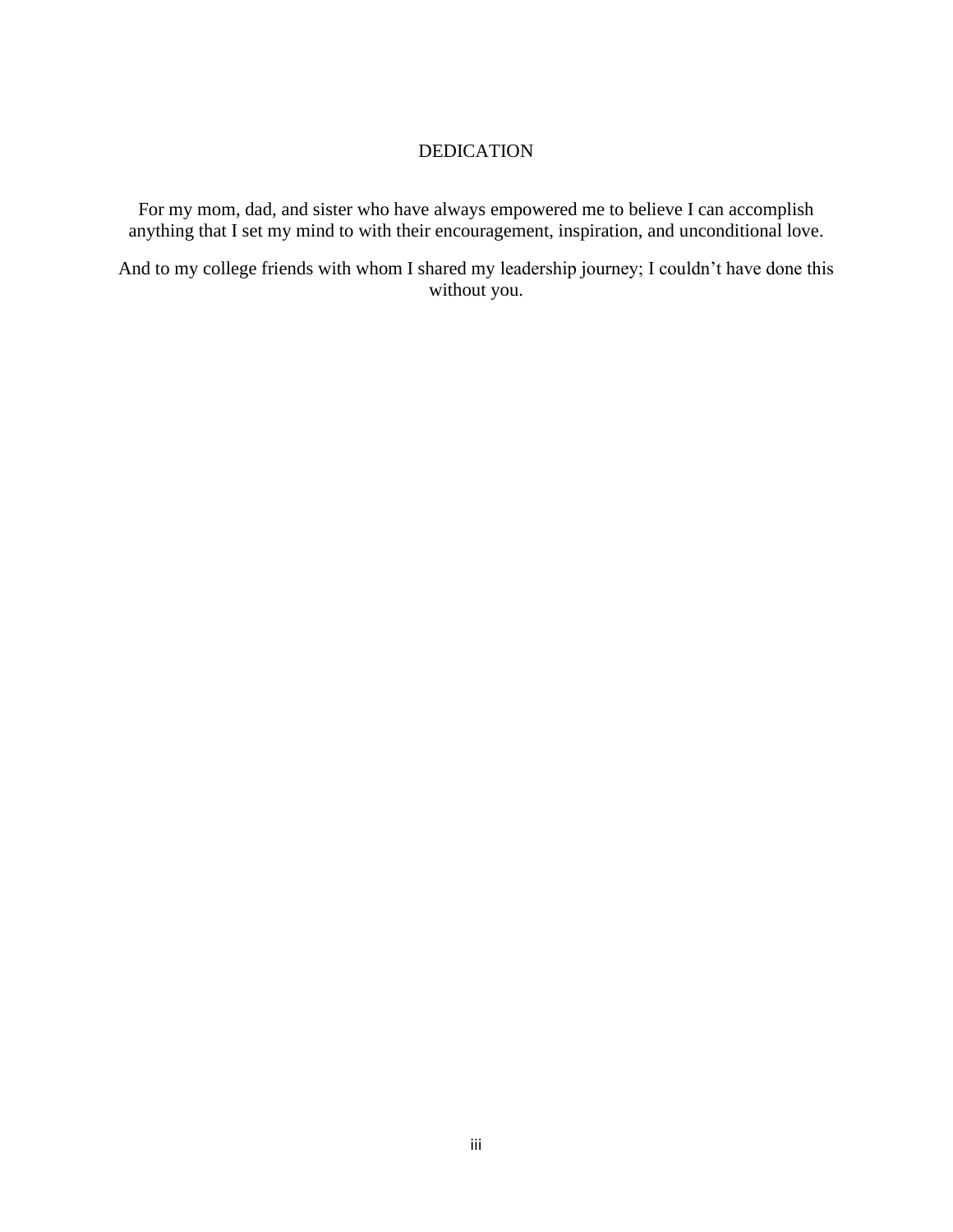#### ACKNOWLEDGEMENTS

I wish to express my deepest gratitude to my mentors who have guided me throughout my thesis journey. I would first like to express my sincere appreciation to my thesis chair, Dr. Daniel J. Seigler, who has supported and encouraged me throughout this experience. I would also like to recognize my thesis committee member, Dr. Gregg Buckingham, whose insight and recommendations have been invaluable. Thank you both for your motivation, expertise, and inspiration.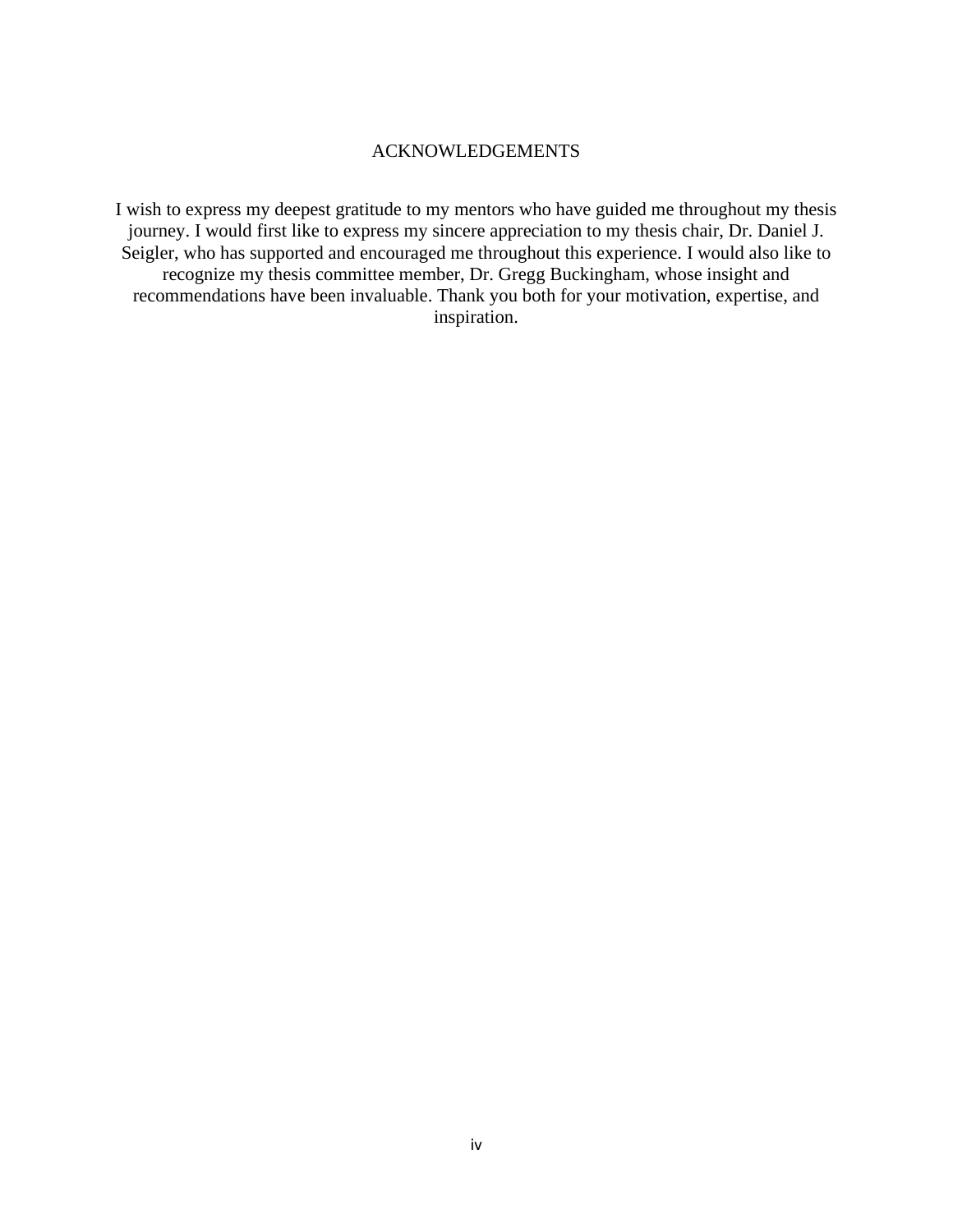| Leadership Practices for Capitalizing on Benefits and Overcoming Drawbacks  7 |  |
|-------------------------------------------------------------------------------|--|
|                                                                               |  |
|                                                                               |  |
|                                                                               |  |
|                                                                               |  |
|                                                                               |  |
|                                                                               |  |
|                                                                               |  |
|                                                                               |  |
|                                                                               |  |
|                                                                               |  |
|                                                                               |  |
|                                                                               |  |
|                                                                               |  |
|                                                                               |  |
|                                                                               |  |
|                                                                               |  |
|                                                                               |  |
|                                                                               |  |
|                                                                               |  |
|                                                                               |  |
|                                                                               |  |
|                                                                               |  |
|                                                                               |  |
|                                                                               |  |

## **Table of Contents**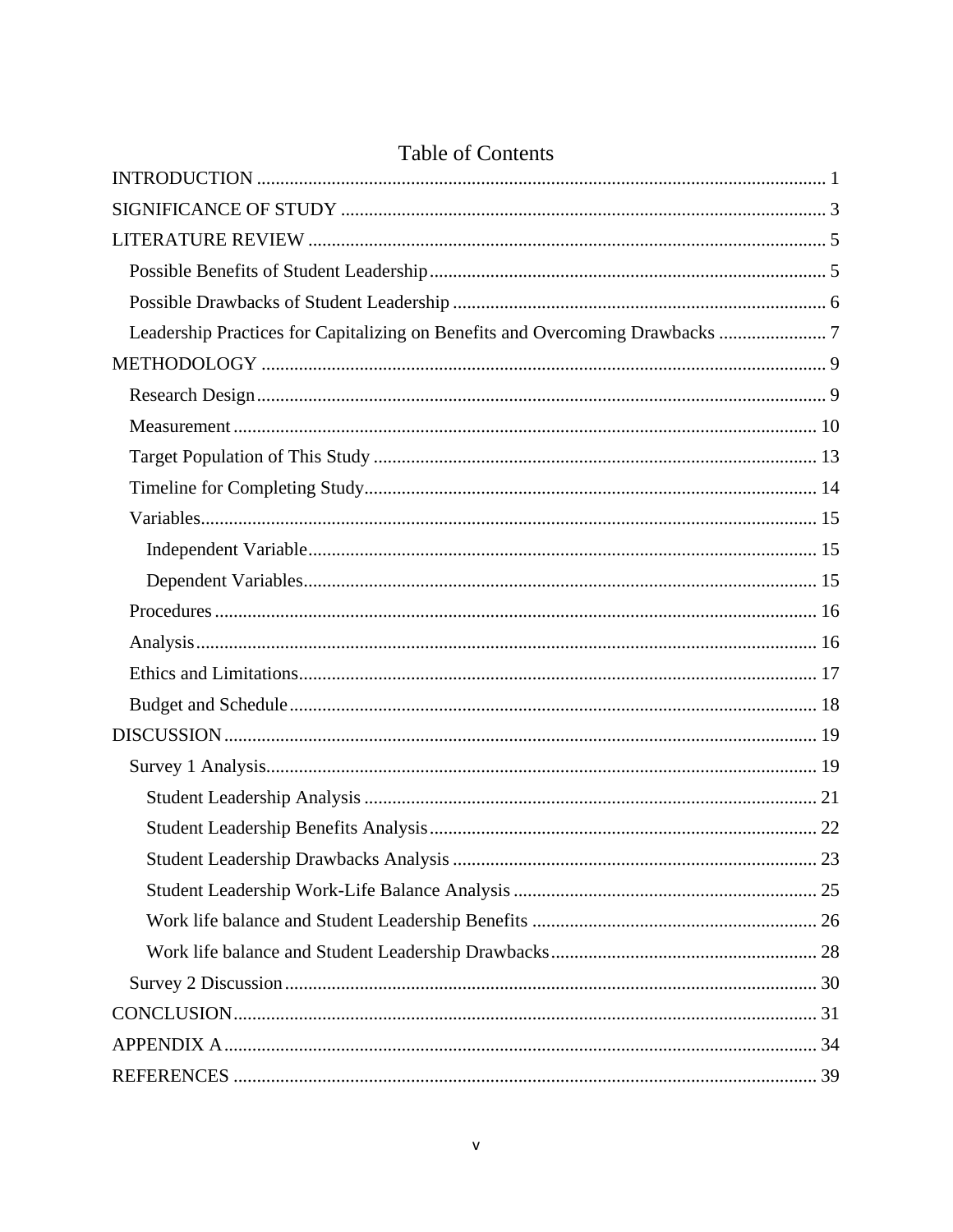## List of Tables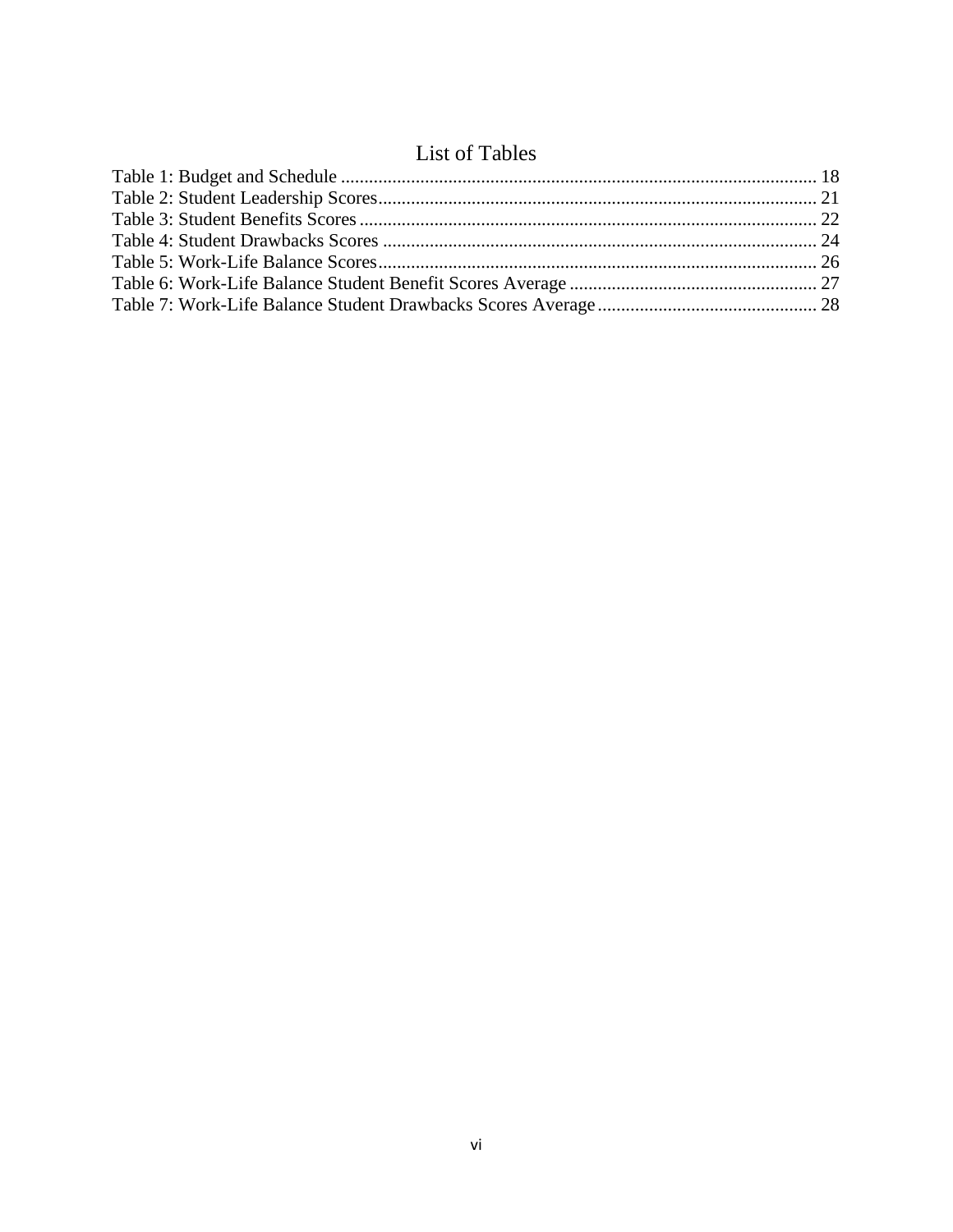#### <span id="page-7-0"></span>Introduction

Student leadership can contribute a significant amount to an individual's knowledge, skills, and abilities, if practiced well. The skills learned from student leadership are highly transferrable to future careers, and those individuals engaged in leadership are also generally viewed as better candidates for jobs. In professional organizations, training is often provided for individuals with leadership potential. Employers are constantly looking for prospective employees with strong leadership traits, and if an individual has the potential to grow into a company leader, they are willing to train them to become one. This indicates the significance of leadership in a professional setting and the desire of student leadership knowledge to be conveyed in the workplace (Voight, 2014). Before earning a job, these leadership attributes can be acquired at the collegiate level. Acquiring those desired skills can essentially place students in a more advantageous position than others when applying for jobs. According to the National Association of Colleges and Employers, leadership is one of the six competencies that qualify for career readiness. By demonstrating leadership, as well as the other qualities, it can be inferred that an individual is career ready and prepared for a successful transition into the workplace (National Association of Colleges and Employers). These are a few supporting reasons that student leadership is so important for the short-term and long-term.

Leadership is defined as the office or position of a leader, but being a good leader encompasses more than just a hefty title (Leadership, 2019). According to the Center for Creative Leadership, great leaders utilize ten significant leadership skills including integrity, the ability to delegate, communication, self-awareness, gratitude, learning agility, influence, empathy, courage, and respect (2020). Being a student leader in higher education is more than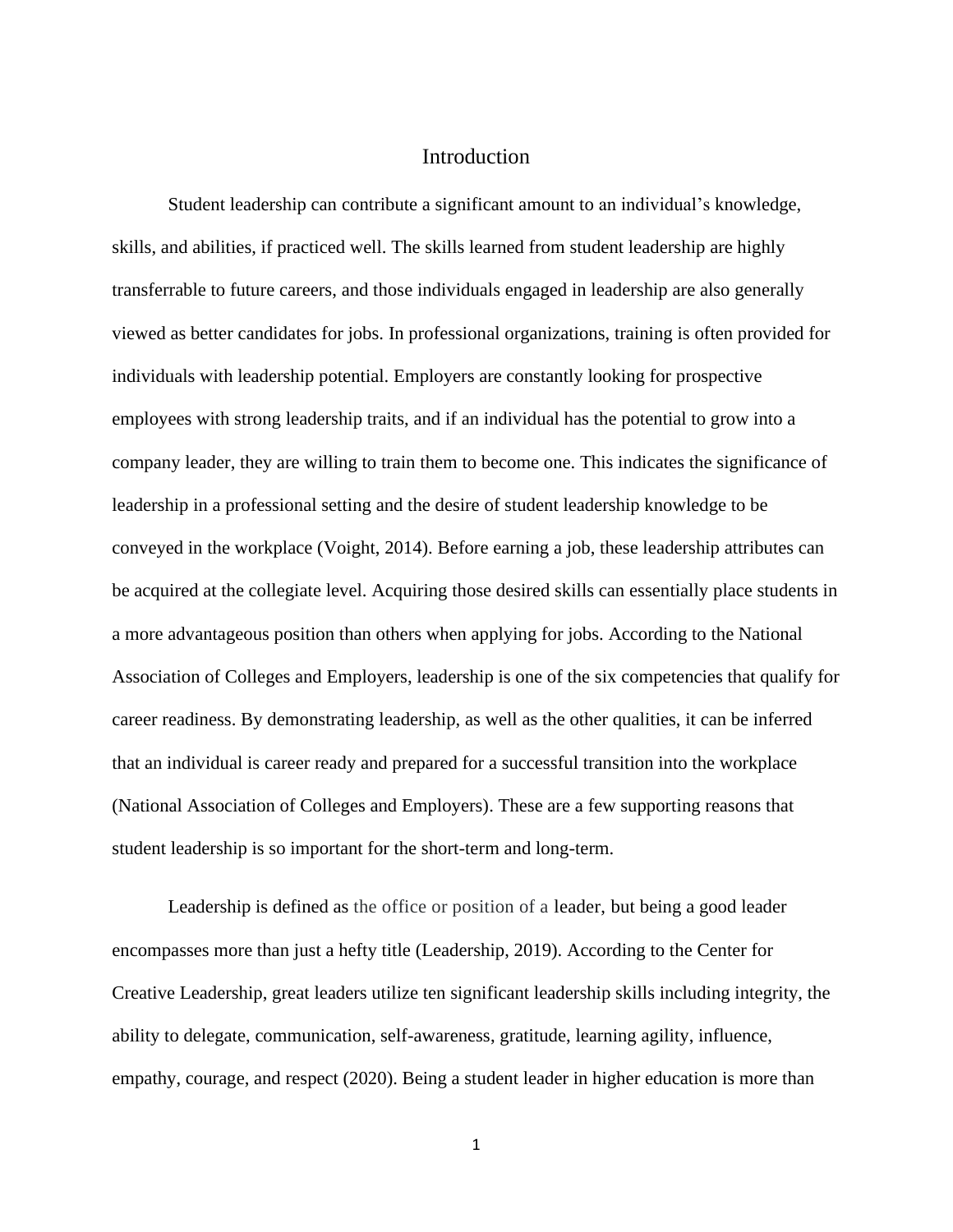only showing up for events- it is taking an active role in planning, organizing, and executing events, as well as applying those leadership skills. These are tasks that can be extremely time consuming but ultimately rewarding since these skills are learned and enhanced over time. However, in spite of these benefits, there are a number of negative impacts that individuals in student leadership positions may experience as well. Some questions guiding this research are: (1) How are UCF student leaders impacted by the benefits and drawbacks of student leadership? and (2) How are they managing a work-life balance with their leadership responsibilities?

<span id="page-8-0"></span>This thesis focuses on the variety of potential benefits that student leadership provides, drawbacks that may occur, and how a work-life balance contributes to those important factors. By studying both the benefits and drawbacks that student leadership can cause, it may help reduce the severity of drawbacks and increase the impact of benefits. This study may also influence current leaders to make their activities more manageable by incorporating a work-life balance into their schedule. By observing student's leadership experiences, this may allow other student leaders to resonate with them and alter their personal expectations without having to first- handedly experience those drawbacks; therefore allowing for an overall more purposeful and successful sense of themselves and their leadership. This study will help individuals understand how student leaders at the University of Central Florida feel about their student leadership experiences, give insight to those in similar leadership situations, and illustrate the role these student leaders contribute to at such a large University.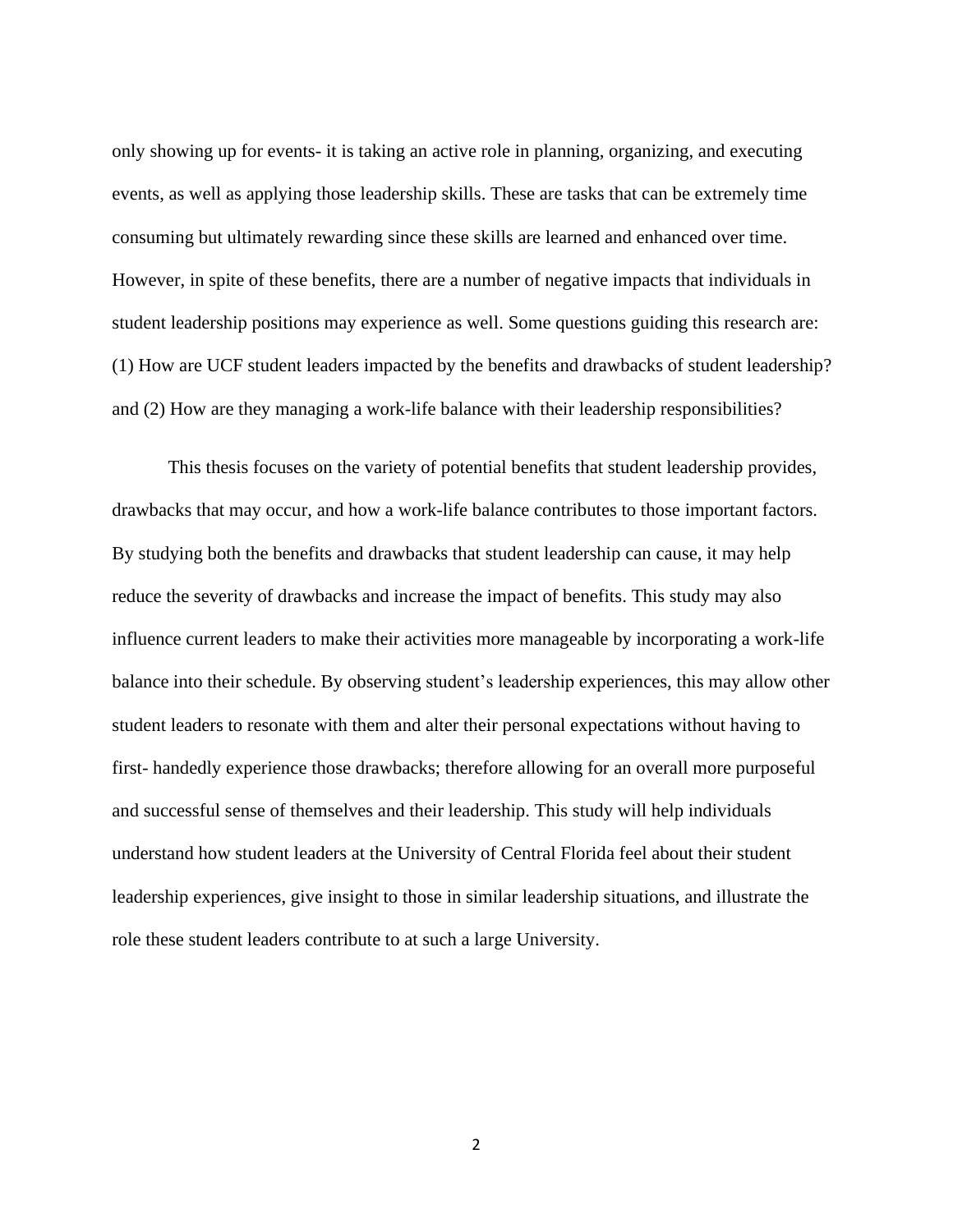#### Significance of Study

This topic is of personal significance because throughout college there have been apparent moments of feeling overworked, stressed, and burnt out from the overbearing number of responsibilities that had been acquired as a student leader. In a clearly distinguishable way, many students at the University of Central Florida have followed a similar path of initiating an overbearing responsibility for themselves through leadership, which are then followed by the inevitable emotion and confusion that appear to commonly follow. It has been observed that once a work-life rhythm has been established, student leaders have an easier time committing to their activities and accomplishing important personal and professional tasks. A sufficient balance of leadership, school, personal time, and work may differ for everyone, but finding the appropriate time allocation for each commitment can clearly influence an individual's life. It is also seemingly important that personal time is a crucial component for student leadership success, because oftentimes it may not be implemented at all. From leadership, there can be a variety of feelings that derive from the abundance of acquired activities but finding that personal stability could mitigate or altogether remove the potential negative impacts.

This study will bring forward noticeable difficulties from student leadership and emphasize the importance of a work-life balance. This study will primarily benefit student leaders; however, it may benefit anyone who has daily commitments or obligations, and will provide insight to how creating a balance could change their lives. This study is important because not much research is conducted regarding leadership, even though it is a large part of functioning society (Gannouni 2018). It will provide insight and clarity for actions that student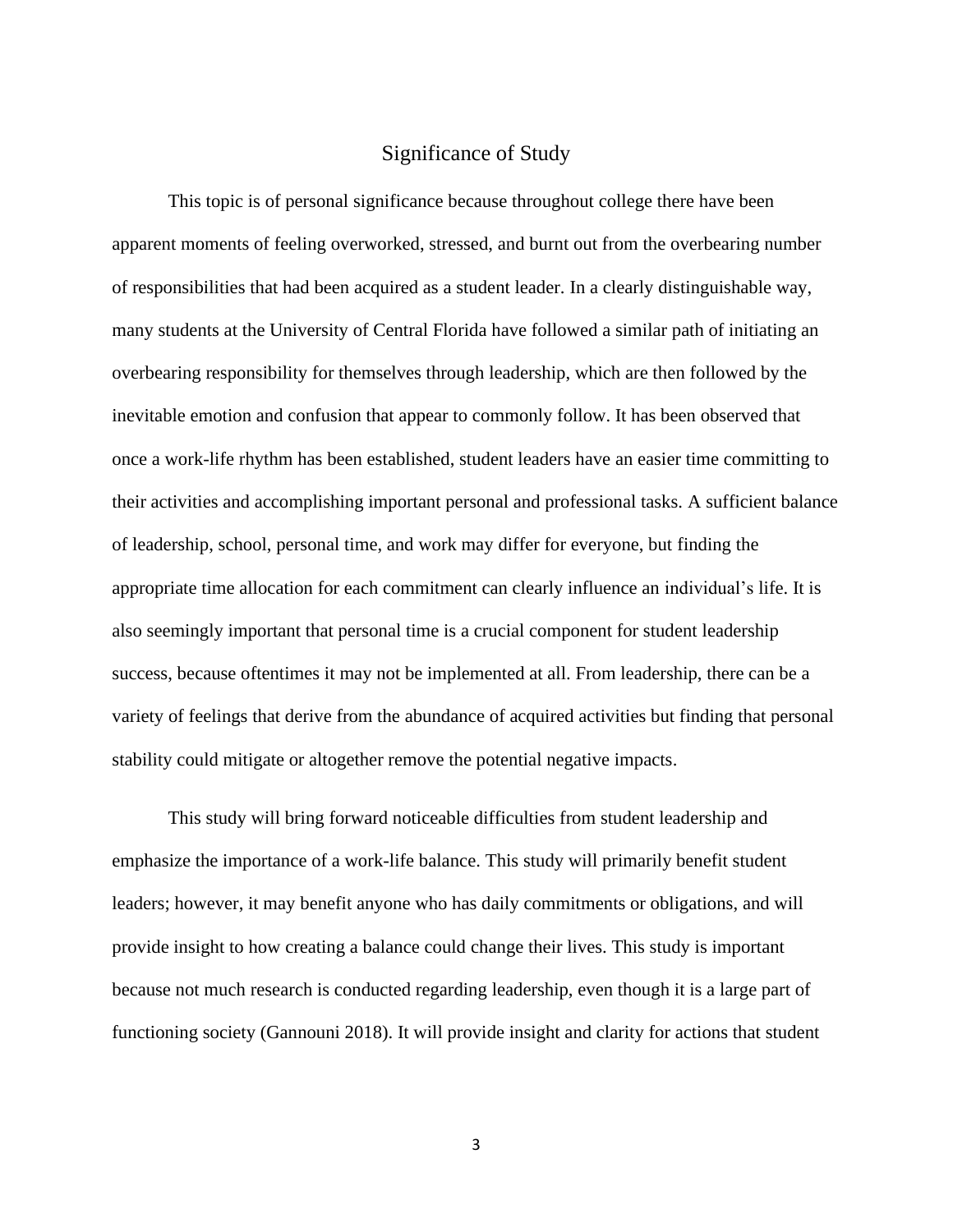leaders can take to be more successful in their positions, and help student leaders determine what they should add, remove, or incorporate into to their routines.

Leadership is such a crucial piece of our society, yet according to Gannouni (2018), "leadership is one of the most observed and least understood phenomena on earth" (p. 67). This study will provide more insight to student leadership at the University of Central Florida from a variety of core campus leadership groups with an integrated perspective from literature insights that delve into workplace leadership, team sports leadership, and a variety of other common fields where leadership is prevalent. The combined perspectives will share how leadership can change or impact one's life. This research will provide some insight to college-aged students regarding drawbacks, benefits, and how students at the University of central Florida are managing their leadership lifestyles.

Leadership varies with the type of group being led, and the varying respective traits considered necessary to be successful guiding different groups. Leadership also appears to be a subject matter that cannot only be taught, but for optimal implementation, it should also be applied through experience. The goal of this study is to provide students leaders with the understanding that they are not alone in their journey, and that although there are potential varying implications of student leadership, with the right amount of subjective balance, those experiences can create many opportunities and impactful, lifelong benefits.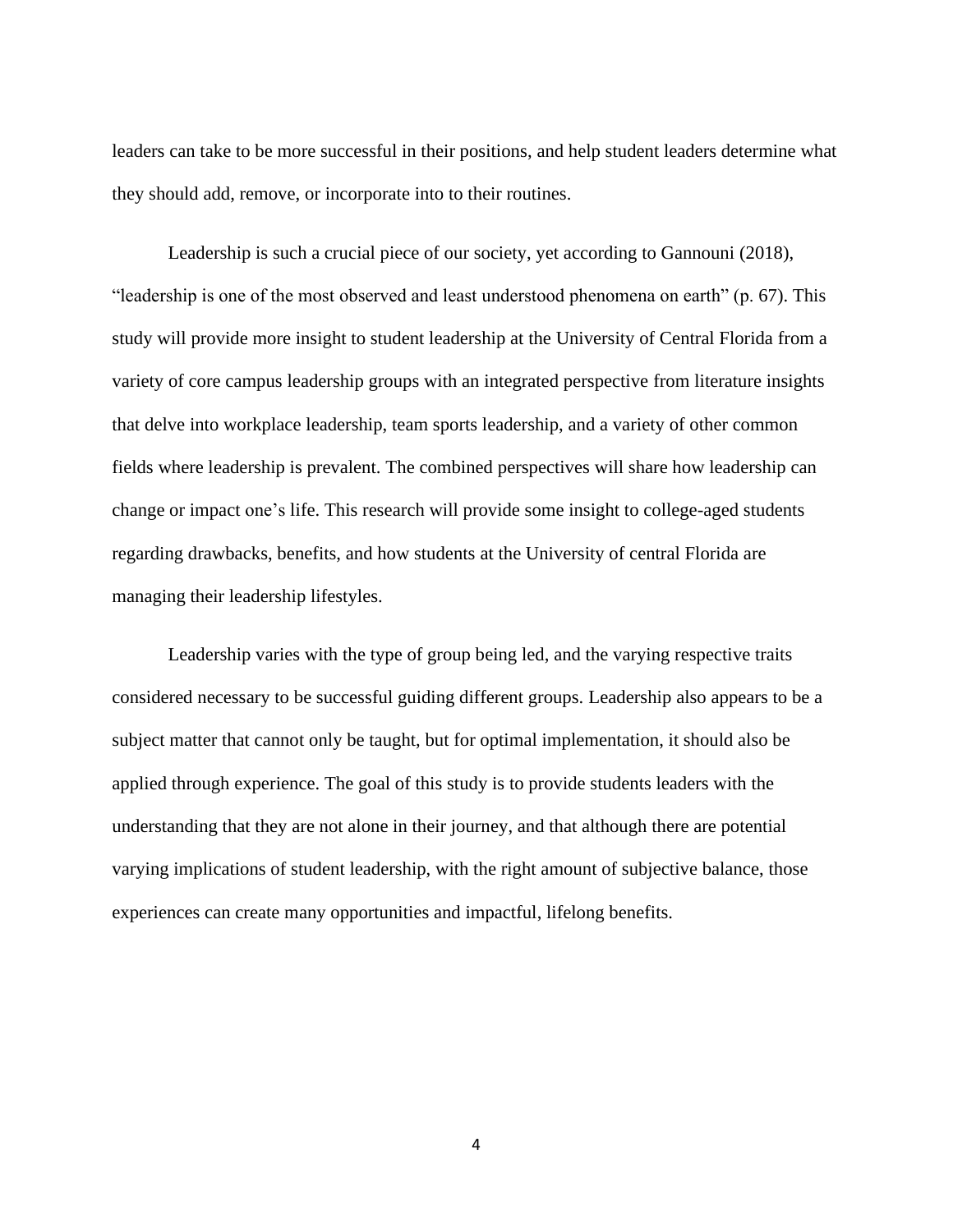#### Literature Review

#### <span id="page-11-1"></span><span id="page-11-0"></span>*Possible Benefits of Student Leadership*

When determining the benefits and drawbacks of student leadership, this study is not referring to the role of leadership itself, but the tasks and responsibilities that a student may endure because they are in a student leadership role. This literature review starts by examining the potential benefits of student leadership. Leaders are important because they are the individuals that can be tremendously influential, and their primary role should be to inspire, help, and guide their followers. Although there could be drawbacks from taking on too much responsibility, there is also the potential to leave a remarkable impact on others and the community, as well as the student them self. According to Cetin (2016), "effective leadership means more than simply knowing what to do as well as knowing when, how, and why to do it" (p.676). Leadership is much more than what may appear on the surface; someone may know the proper action to take but pursuing the additional step of executing that action is what makes them stand out as a leader. It has been proven that student leadership has a positive impact in students' lives based on a meta-analysis of over 5000 different studies (Cetin, 2016). According to Gannouni (2018), "leaders are considered inspirational role models in organizations that people trust and follow" (p.66), and that is seemingly the most important aspect of being in a leadership role.

Self-efficacy is the ability for an individual to execute tasks and acquire the necessary results. A study of 319 university students was conducted to determine whether leadership had a direct effect on GPA, intention to persist, and self-efficacy. While the results failed to show an impact of GPA correlating with leadership, results did show there was an effect on students' self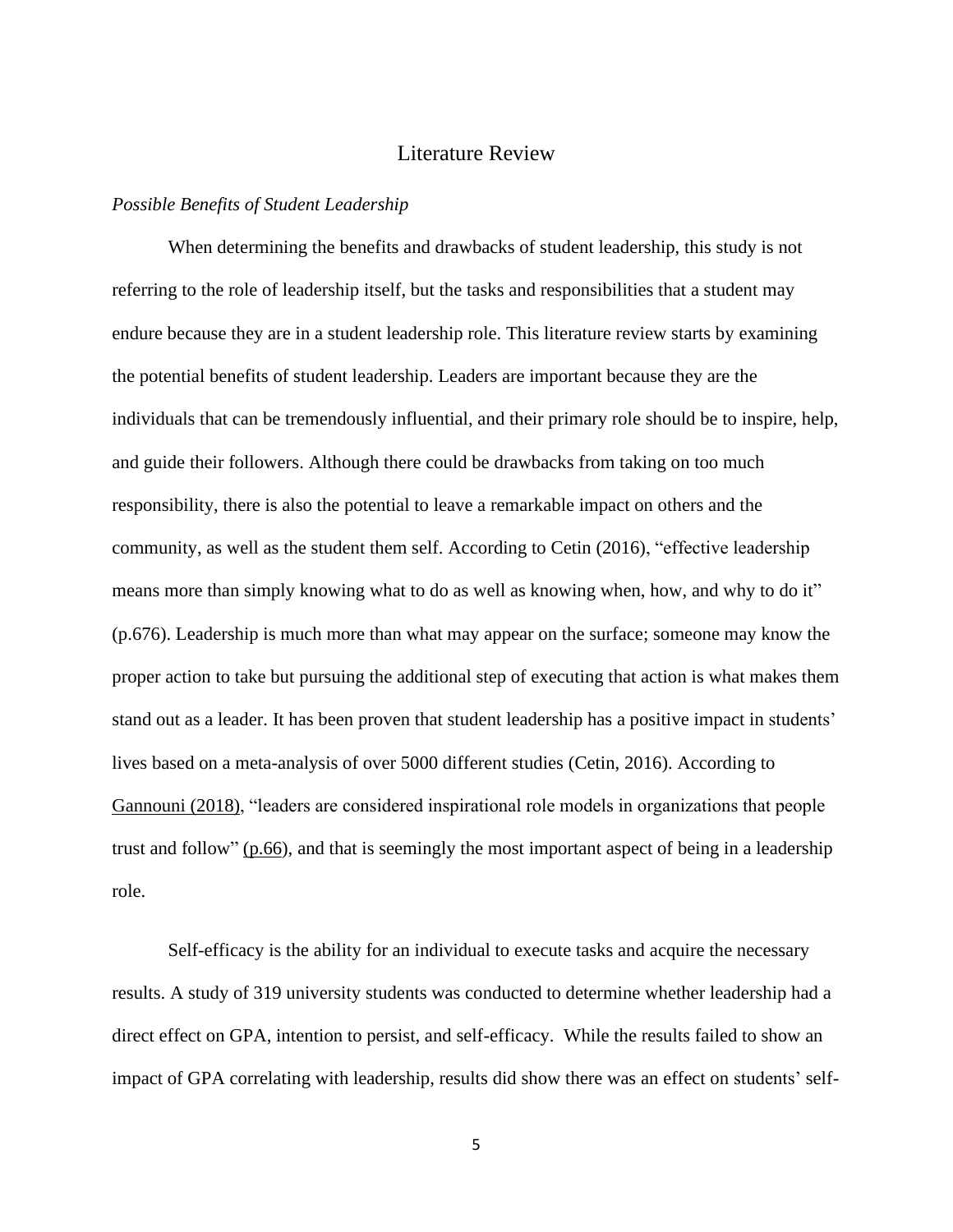efficacy as well as a student's autonomy, competence, and relatedness, thus furthering them to persist in their own ways. While there may be instances of alternative effects from leadership, there are clearly many positive outcomes; self-efficacy being a strong example of the many potential benefits of student leadership (Gannouni, p.77, 2018).

H1: *The greater a student's involvement in student leadership, the more likely they are to experience a higher sense of self efficacy and competence, as well as more opportunities and more confidence in post-graduate success.*

#### <span id="page-12-0"></span>*Possible Drawbacks of Student Leadership*

A study that was completed with individuals who took on the role of captain in a team sport, and the effects it had on that individual over time, showed that there was a significant decrease in the individual's performance from the time they started as a member on the team to the time they pursued the team's captain role and thereafter. The study concluded that one of the reasons this may be occurring is due to "role overload" (David Day, 2004). Day (2004) defines "role overload" as occurring when "individuals take on more roles than they have the time, energy, or resources to handle" (p.576). He also found that once a role becomes more stressful than recreational or educational, it may result in "anxiety, tension, and frustration creating a condition known as role strain" (p.577). Taking on a leadership role in a sport that an individual previously played recreationally has the potential to create these consequential feelings (Day, 2004).

When observing involved college students that are in one or more leadership roles, it is evident how increased tenseness and the possibility for role strain and role overload can become a large part of students' lives (David Day, 2004). It also seems much easier to become burnt out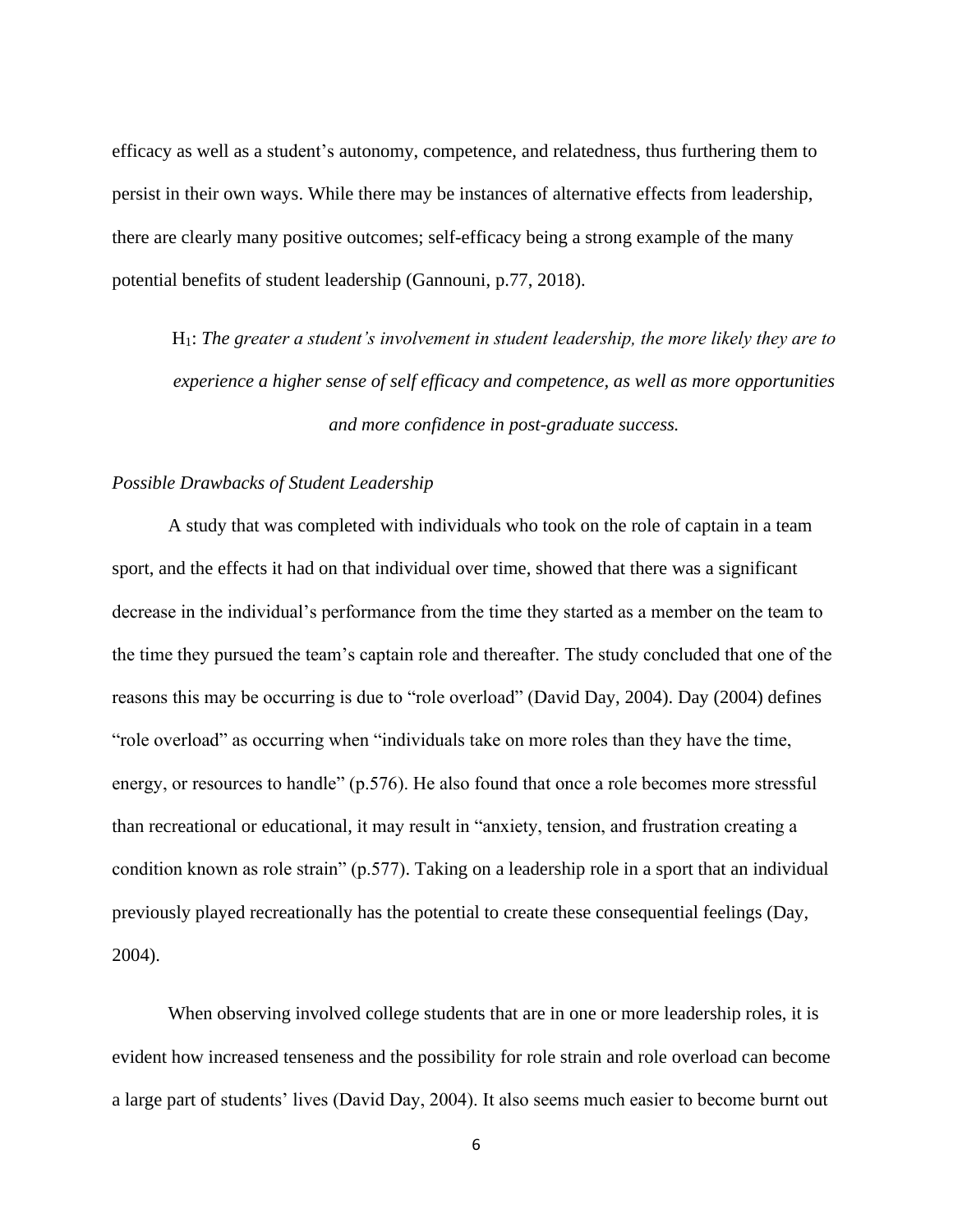when taking on many opportunities (Kosiarek, 2016). Another pivotal point made by Day (2004) is that those taking on leadership roles in more formal positions such as on college campuses, at work, or other daily functions, "usually involves some costs to individual leaders" (p. 581). Essentially, this study exposes how taking on a leadership role may be more harmful to a person than if an individual had not taken on a leadership role. This proves the significance of ensuring there is balance to help prevent the feelings of burn out, role overload, or role strain.

H2: *The greater a student's involvement in student leadership, the more likely they are to experience role strain, role overload, and feel more burnt out.* 

#### <span id="page-13-0"></span>*Leadership Practices for Capitalizing on Benefits and Overcoming Drawbacks*

A study of 72 Harvard senior leaders showed that almost all of them felt burnt out (Kosiarek, p.2, 2016). According to Harms (2017), "burnout" includes three symptoms that are indicative of this situation: emotional exhaustion, depersonalization, and lack of personal accomplishment. Since there is such little satisfaction, what can be done to alter this perception to increase attitudes and morale when students are feeling overworked, burnout, and no longer wanting to pursue any leadership interests? The answer of how to be a great leader may simply begin with the need for individuals to understand themselves in order to impact others. There are many ways to avoid or remove the drawbacks of leadership while simultaneously focusing on the benefits and impactful processes. A work-life balance may be the answer, but it is about the execution and effort to create a balance that makes it effective. According to Mattock (2015), "work-life balance is something that is both hard to define and hard to achieve" (p. 306). It is difficult to define because balance is relative, but incorporating down-time and relaxation into a busy schedule is crucial for busy leaders. A study including 202 male and 200 female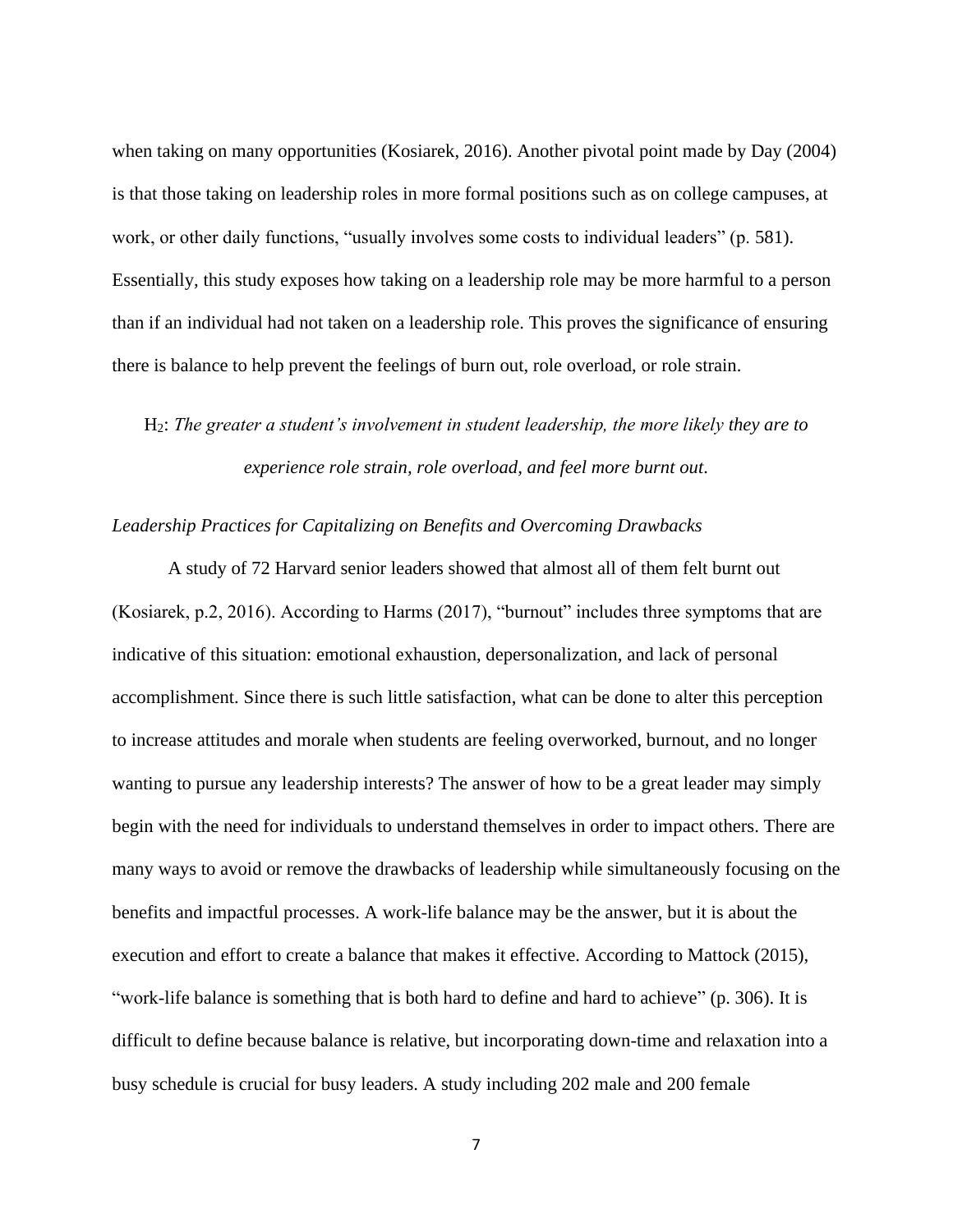participants proved a correlation between leadership aspiration and a work-life balance; it was concluded that there is a significant increase in desire for leadership aspirations when work-life balance initiatives are incorporated (Fritz, 2018, p.859). Not only are there countless benefits to creating a balance in one's life, but this study supports the theory that having a balance increases one's likelihood that they will experience the desire to pursue leadership. If a work-life balance is a responsible source for individuals to have a desire to pursue leadership, it can be inferred that it is fundamental to create a balance while in a leadership position as well.

H3: *Students leaders who demonstrate the characteristics of a work-live balance are better able to reduce the negative impacts of student leadership than those who do not demonstrate the characteristics of a work-life balance*

*.*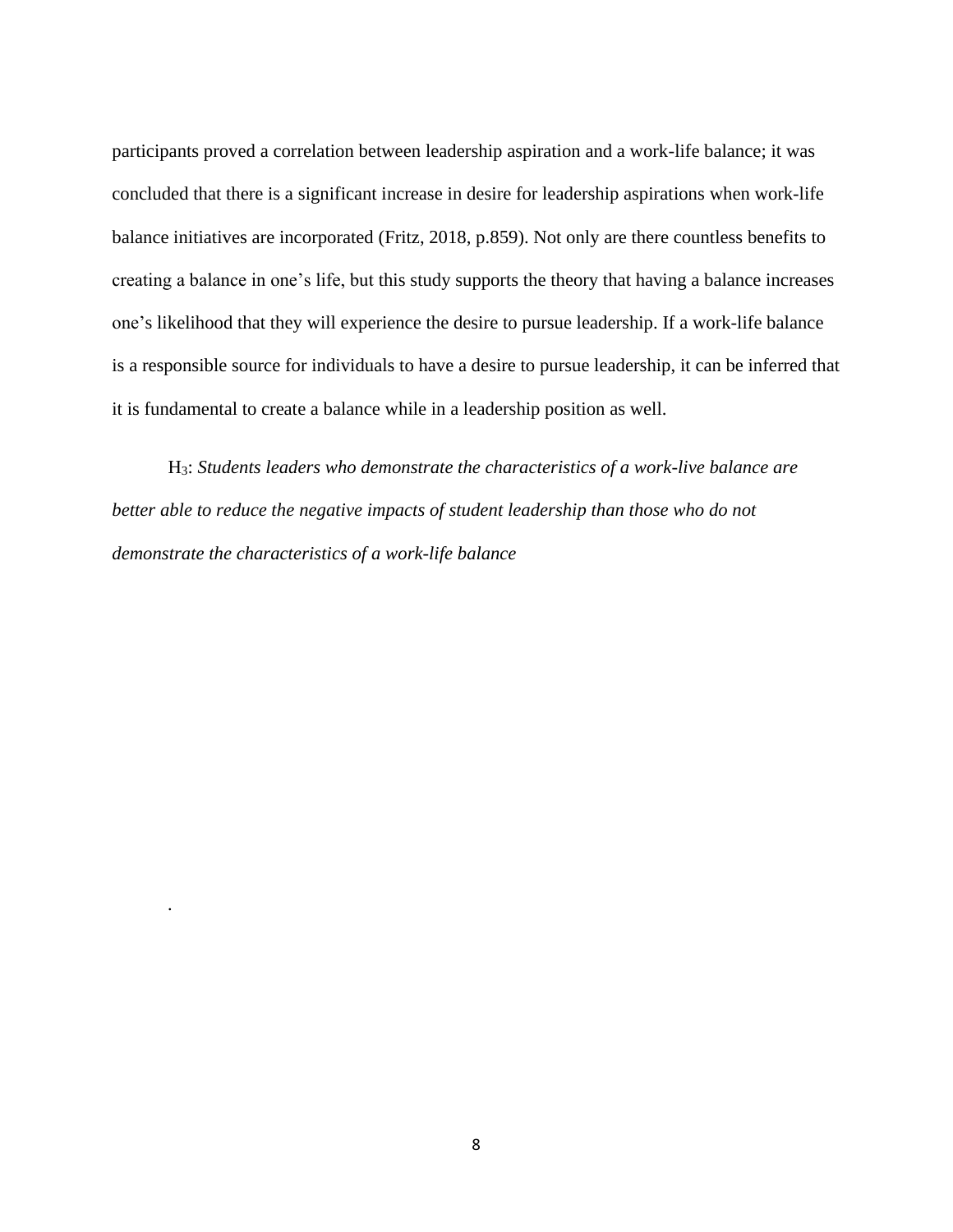#### Methodology

#### <span id="page-15-1"></span><span id="page-15-0"></span>*Research Design*

The purpose of this study is to determine the relationship between student leadership at the University of Central Florida, and the benefits, drawbacks, and if there is a relationship between work-life balance and benefits or drawbacks. Student leadership is defined as the number of clubs and organizations a student is involved in, and how many roles or titles a student has in those organizations. Student leadership benefits is defined as students feeling a higher sense of self efficacy, a greater chance of post-graduation success, and feeling as if they earned more opportunities due to their collegiate leadership. Student leadership drawbacks include feeling overworked, stressed, burnt out, and role strain. Work-life balance is defined as the number of hours a student spends working in their roles or collegiate responsibilities relative to the number of hours they spend on themselves.

Ideally students that create a balance will feel comfortable completing daily involvement activities, school activities, and personal activities. To test the hypotheses proposed above, this study will explore student involvement in a variety of Registered Students Organizations at UCF. It will investigate the values and priorities of individuals in those organizations to better understand the true benefits, drawbacks, and the current impact from personal work-life balance to those benefits and drawbacks. The results will hopefully allow for a better understanding of the accountability and responsibility these students willfully take on and how if effects their lives.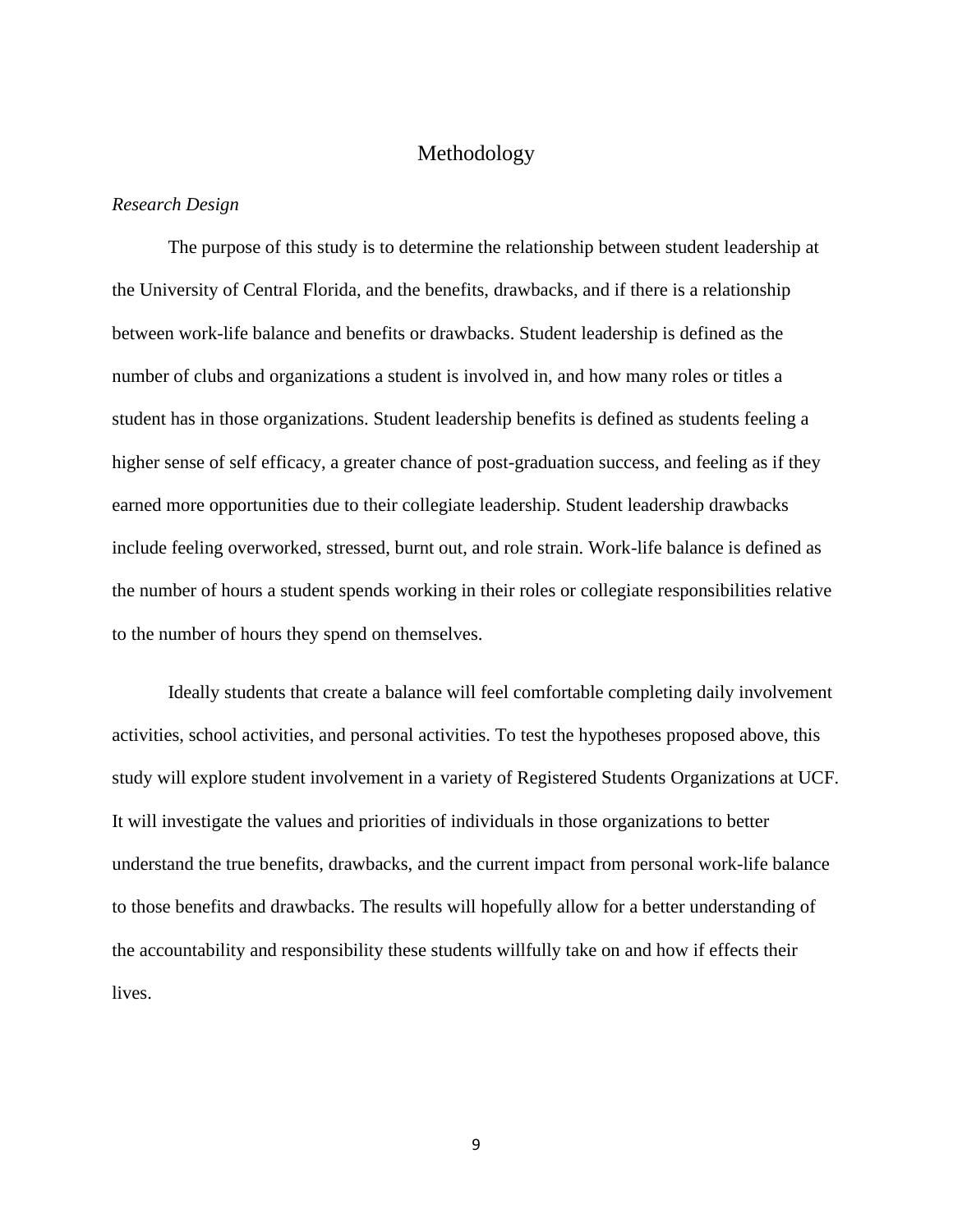#### <span id="page-16-0"></span>*Measurement*

Student leadership will be measured in relation to the number of clubs and/or organizations they are involved in, and the number of roles a student has. In the survey, students will be asked to share information regarding their involvement and roles, and will have answer choices 1 through 5 for the number of clubs and/or organizations they are involved in. Answer choices will start at 1 being the lowest number of clubs/organizations an individual can be involved in and 5 being the highest number. They would also have the ability to answer "other" for number of clubs and/or organizations they are involved in which would indicate that they are involved in more than 5 clubs/organizations. In order to participate in this study, students were required to be members of at least one club and/or organization so there is no answer choice of "none" for this section. Students will have the same answer choices for the following question regarding their leadership titles with the exception that an answer option of "none" is also provided, as students were not required to have a leadership title in order to participate in this study. The ability to respond as "other" to the number of leadership roles/titles they hold would indicate a student has more than 5 leadership roles/titles. A combined score of both questions will result in a student leadership score. A score of 1 would indicate a low student leadership score and a score of 10 or higher would indicate a high student leadership score.

Student leadership benefits will be measured through a Likert scale including answer choices of strongly agree, somewhat agree, neither agree or disagree, somewhat disagree, and strongly disagree. Each answer choice is worth a different number of points; strongly agree=5 somewhat agree=4, neither agree nor disagree=3, somewhat disagree=2, and strongly disagree=1. There will be three questions which will relate to student leadership benefits and will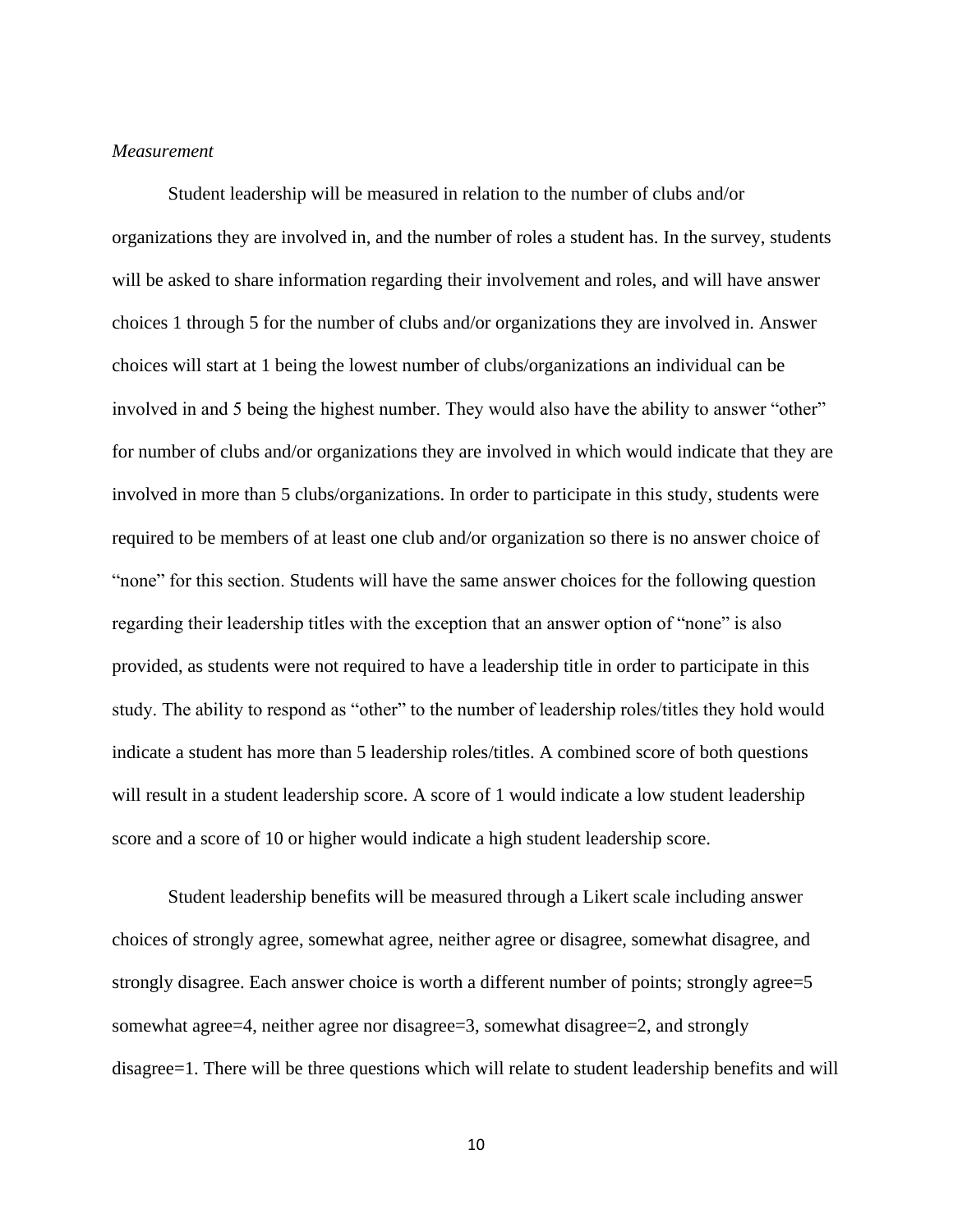include statements regarding self-efficacy, opportunities, and post graduate success optimism resulting from their student involvement. A combined score of all three statements will indicate whether students feel there are benefits to student leadership or if they feel there are little to no benefits from student leadership. A score of 3-6 is low score and would indicate that students feel there are not benefits to student leadership. A median score of 7-11 would indicate that they feel some benefits from their student leadership. A high score ranging from 12-15 would indicate that students feel that there are strong benefits to their leadership.

Drawbacks of student leadership will also be measured through a Likert scale including answer choices of strongly agree, somewhat agree, neither agree or disagree, somewhat disagree, and strongly disagree. Each answer choice is worth a different number of points; strongly agree=5, somewhat agree=4, neither agree nor disagree=3, somewhat disagree=2, and strongly disagree=1. There will be 4 questions relating to the drawbacks of student leadership and will concern feelings of being overworked, stressed, burnout, and role strain. A combined score of all four questions will indicate whether a student feels strongly about the drawbacks of leadership or if there are no feelings of drawbacks from this involvement. A higher score will indicate a more significant impact of drawbacks whereas a lower score will indicate little to no feeling of drawbacks. A score of 4-9 is low score and would indicate that students feel there are little to no drawbacks of student leadership. A median score of 10-14 would indicate that they feel some drawbacks from their student leadership. A high ranging score from 15-20 would indicate that students feel there are strong drawbacks to their leadership.

Work life balance will be measured through questions comparing the numbers of hours a student spends each week in their leadership role versus how many hours a student spends each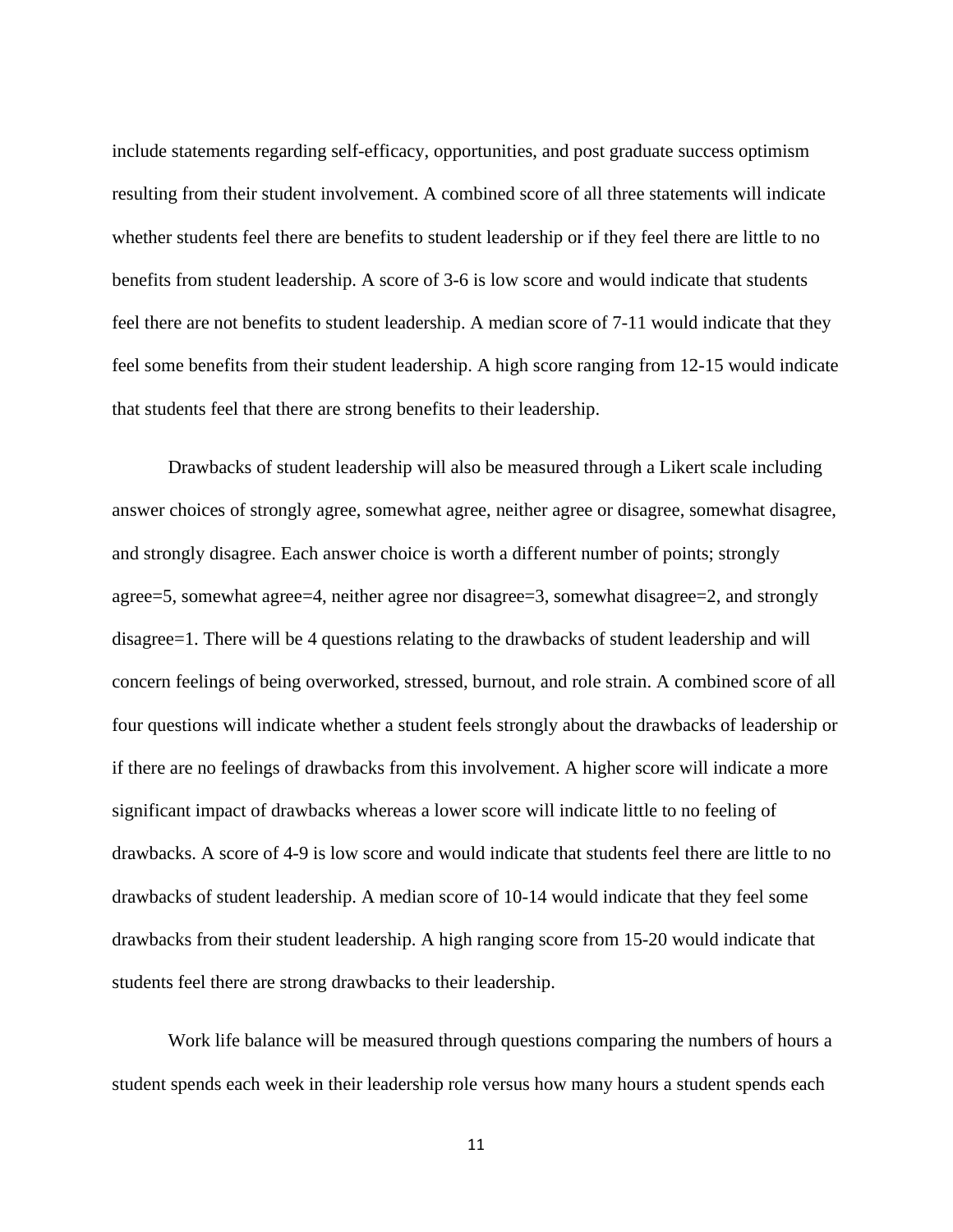week on themselves. This will be calculated by taking the number of hours each student spends in their leadership role and subtracting how many hours they spend on themselves. The number of hours students spend on their leadership activities and their personal activities will be recorded from a weekly number of hours committed. If the subtraction of the number of hours spent on oneself from the number of hours spent on leadership activities is equal, then this would indicate a work-life balance of leadership and personal activities; meaning their personal time and involvement are equivalent. If a student spends more hours in leadership activities each week than on themselves, that would indicate a negative balance between a student's leadership and personal life. If a student spends more hours on themselves each week than in their leadership, that would indicate a positive balance between a student's leadership and personal life. The equation being used to determine a students work-life balance score is:

## *Number of hours spent on leadership activities-Number of hours spent on personal activities=Work-Life Balance Score*

Student work-life balance scores will consist of three possible scores: positive, negative, and equal. To analyze the relationship between student leadership benefits and drawbacks in relation to students' work-life balance, after each work-life balance score is determined each of those positive, negative, or equal scores will be paired with the individual scores for student leadership benefits and student leadership drawbacks. Once the scores of positive work-life balance, negative work-life balance, and equal work-life balance are matched with their respective individual from the benefits and drawbacks scores, scores will be added up from each work-life balance section of students based on whether they scored positive, negative or equal. This will be done with both the student leadership benefits scores and the student leadership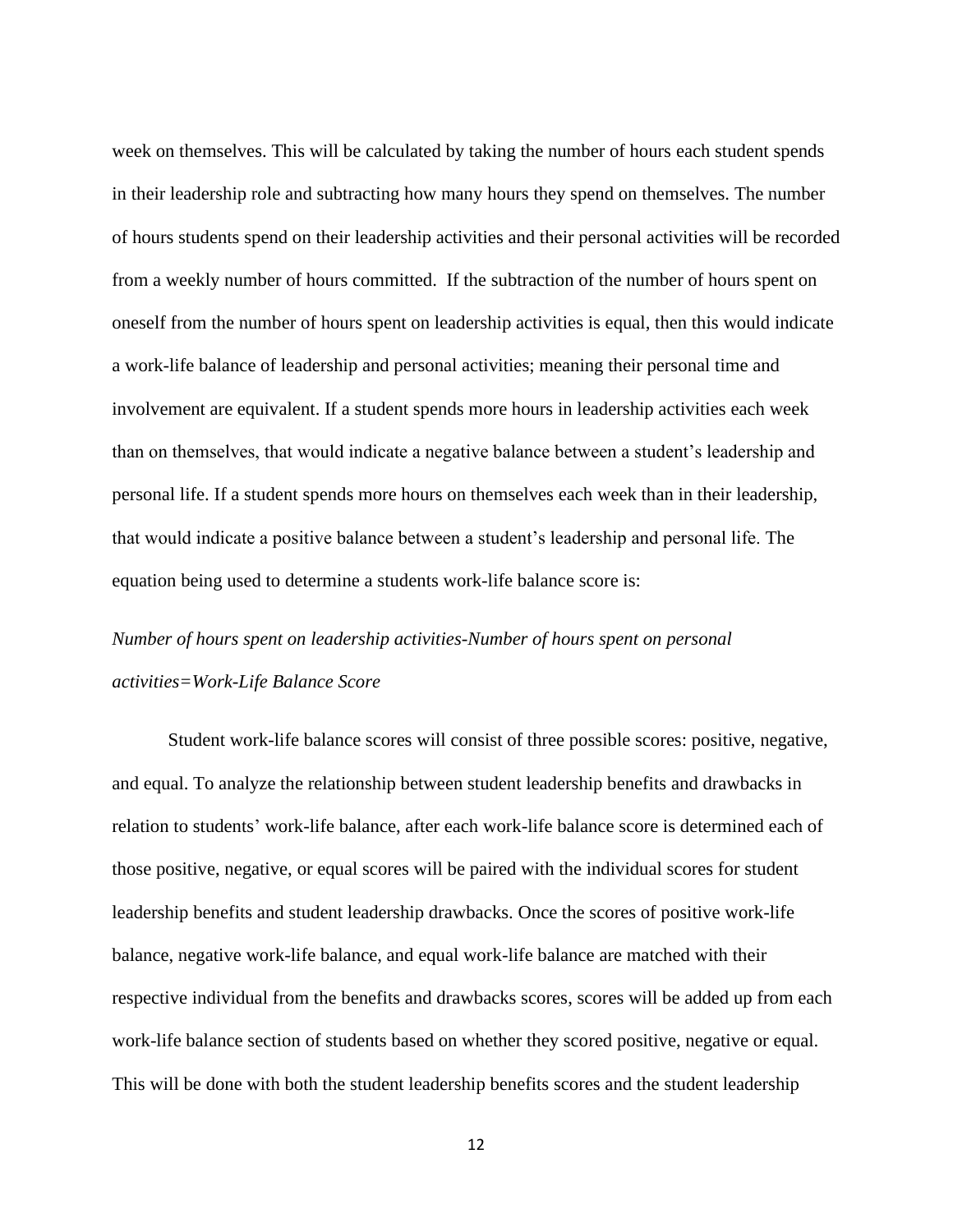drawback scores. Once this is complete, scores from each work-life balance section will be added up and averaged from both previously calculated student leadership benefits scores and student leadership drawback scores. Each of these scores will distinguish students work-life balance, and how that balance has benefitted them or how it has impacted the students feelings of drawbacks. The number calculated for student leadership benefits will be the separated average of students who scored an equal work-life balance, positive work-life balance, or negative worklife balance. The number calculated for student leadership drawbacks will be the separated average of students who scored an equal work-life balance, positive work-life balance, or negative work-life balance.

Students will also have the opportunity to provide their name at the end of the survey which would allow for individual results to be compared during the analysis.

#### <span id="page-19-0"></span>*Target Population of This Study*

The target population chosen for this study are students who have identified themselves as having a role as a member or a leadership position with UCF's College of Business Ambassadors (COBA), LEAD Scholars Academy (LSA), President's Leadership Council (PLC), or Student Government Association (SGA). This target population was chosen because these are typically students that have a wide variety of involvement and diverse backgrounds, consisting of approximately a few hundred students of the UCF population. Additionally, by choosing these strong student organizations, it will allow for scalability of this study to larger populations later. Future studies could progress to generalize and compare different Universities leadership and how it effects their students. It could also be compared by impact of leadership and overall University size, or organization size specifically. Specific attention is given to students of those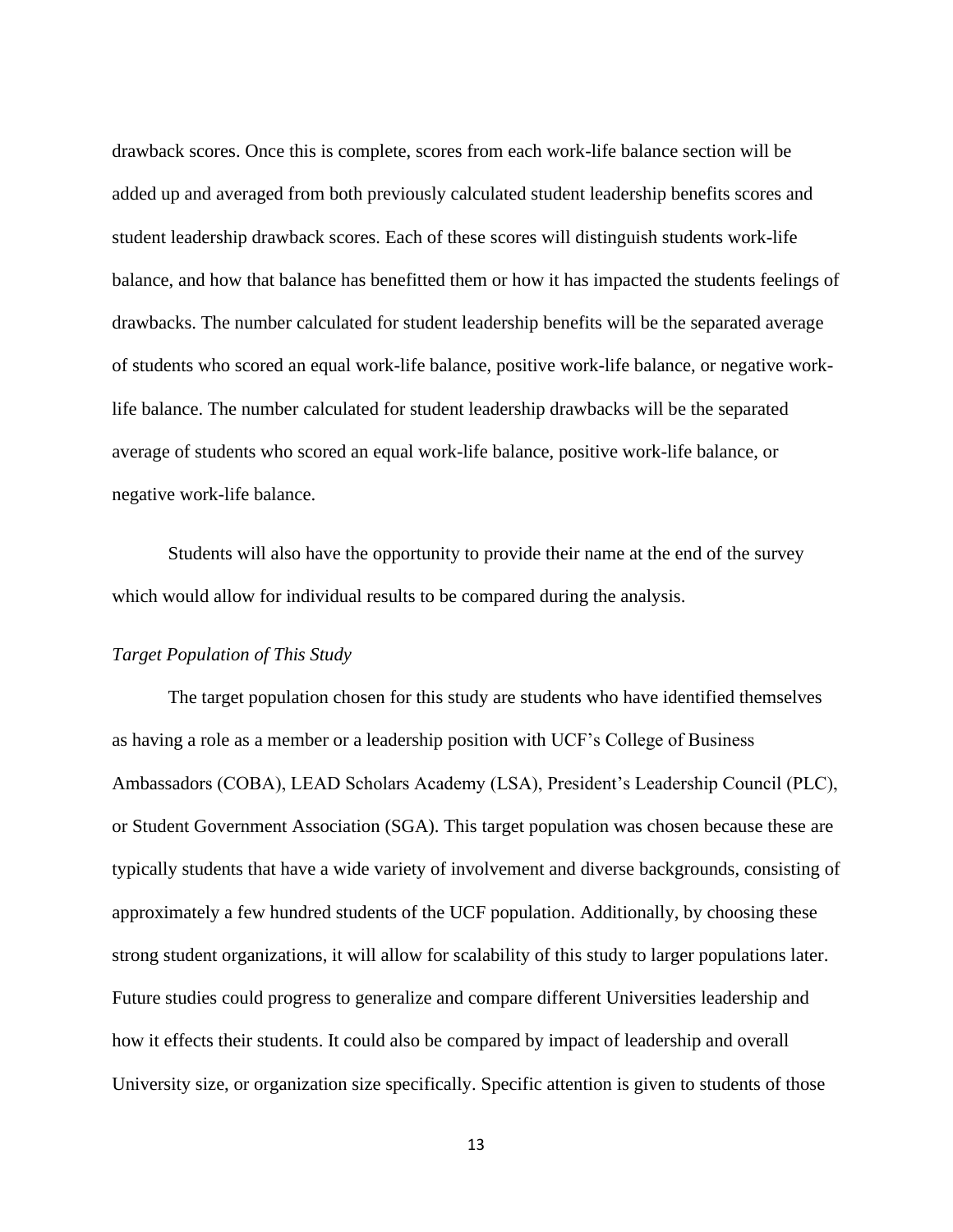organizations because they are comprised of eligible, involved, and distinguished student leaders at the University of Central Florida. It is important that those who are involved and those who hold positions in registered student organizations are surveyed so a comparison can be made between time commitments, drawbacks, and benefits if one is prevalent.

#### <span id="page-20-0"></span>*Timeline for Completing Study*

This study will consist of two parts; the same survey will be distributed twice to students in the organizations of SGA, LSA, COBA, and PLC. The reason for distributing the survey twice throughout the semester of Fall 2019 is to gauge student's student leadership opinions at different times throughout the semester and record if they vary. The Institutional Review Board received the survey within first few weeks of Fall classes, as it takes 2-6 weeks for them to approve the document. The first survey was distributed to students of SGA, LSA, COBA, and PLC through their designated Knights emails on October 11, 2019, and those students were asked to complete the first survey within the week. This data was analyzed throughout the month of November and December, and reviewed when needed. The second survey was distributed to students designated Knights emails on December 2, 2019 to members of SGA, LSA, COBA, and PLC and those students were asked to complete the second survey within the week. This data was analyzed throughout the duration of January.

The survey was distributed through Qualtrics which is an electronic surveying site. During each of those weeks students responded to surveys regarding their stress levels, responsibility, free- time, benefits, and gave an overall general evaluation of their student leadership and how it had effected them at that point in time during the Fall 2019 semester. During January and February of Spring 2020 the data was analyzed looking for individual results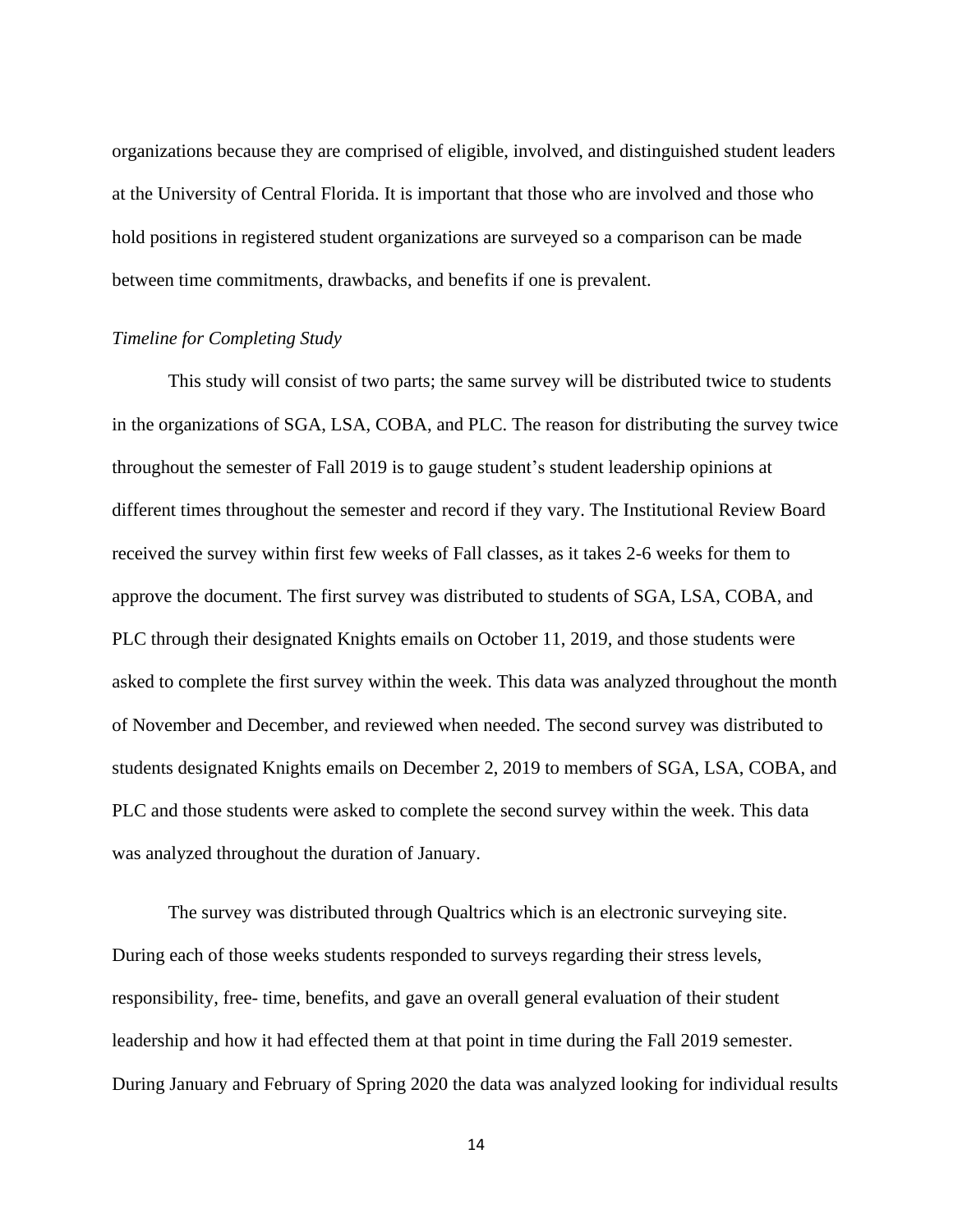and comparative results observing the similarities and differences between data collected from survey 1 and survey 2. This timeline permits a comfortable amount of time for creating and conducting the surveys as well as analyzing and expressing the results.

#### <span id="page-21-0"></span>*Variables*

#### <span id="page-21-1"></span>Independent Variable

In this study, student leadership at the University of Central Florida is the independent variable. These organizations have been selected based on their status as a Registered Student Organizations at the University of Central Florida. Specifically, this survey will utilize students from select organizations including SGA, PLC, COBA, and LSA. Each individual responding to the survey will have the opportunity to share if they have earned an executive title, director title or committee role (e.g., Marketing Committee Director, Justice of the Judicial Branch, etc.) and they will also be able to share if they are serving as a member of the organization.

#### <span id="page-21-2"></span>Dependent Variables

This study is looking at the impact of student leadership in three main areas: benefits, drawbacks, and work-life balance. The dependent variables in each of these areas is detailed below.

- The dependent variables for *benefits of student leadership***:** higher sense of selfefficacy, more opportunities, feelings of success for post-graduation
- The dependent variables for *drawbacks of student leadership***:** increased feelings of burnout, role strain, stress, and feeling overworked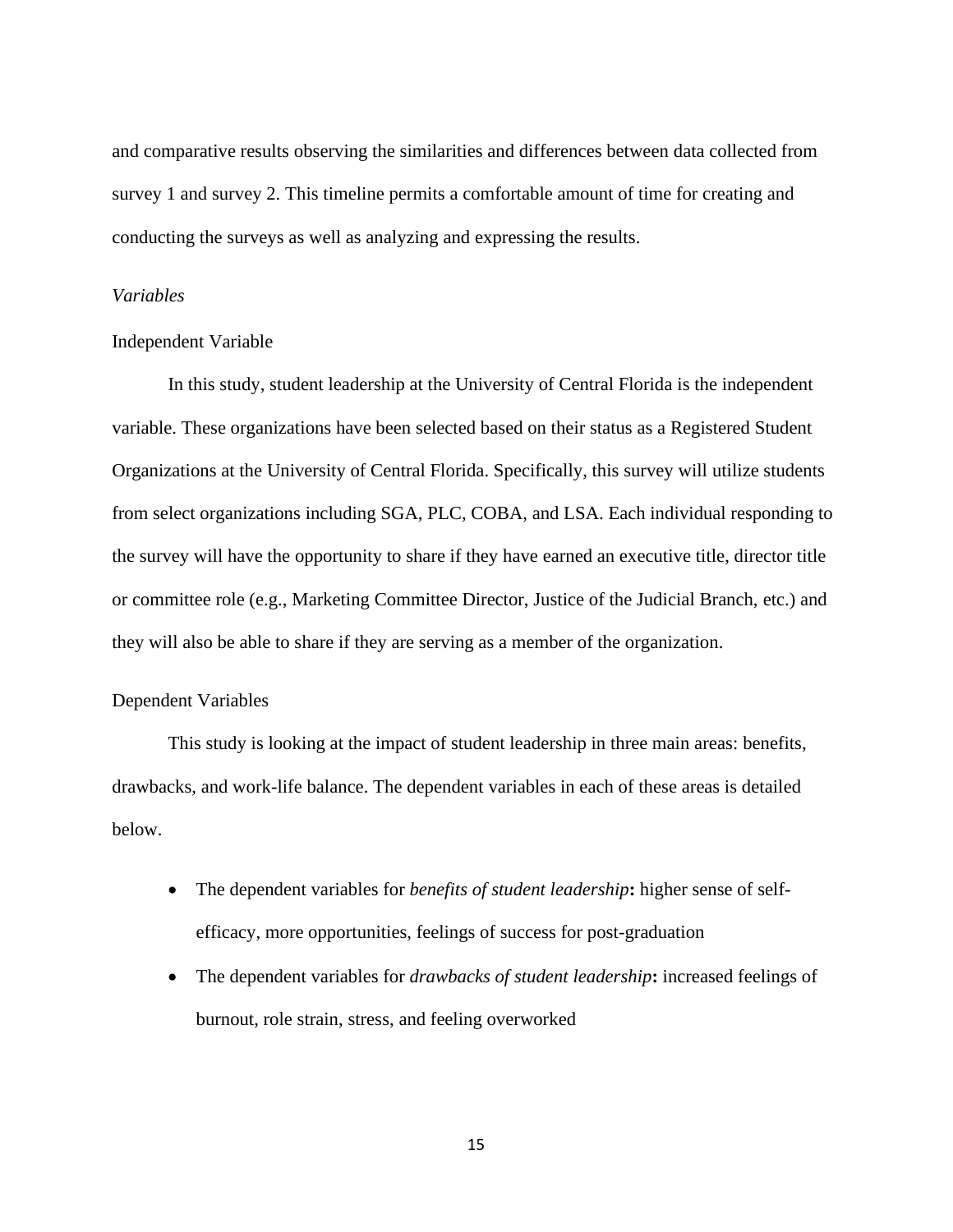• The dependent variables for *characteristics of a student maintaining their work-life balance* include: lower impact of leadership drawbacks, more impact of leadership benefits

#### <span id="page-22-0"></span>*Procedures*

- 1. Develop a demographics and Likert Scale for the targeted collegiate leadership groups
- 2. Provide the survey to the IRB for review and approval
- 3. Enter the approved survey data and questions into Qualtrics
- 4. Distribute Qualtrics link via Knights email to chosen student populations
- 5. Allow one week for completion of the survey and for responses to be recorded
- 6. Collect the data retrieved from these students through Qualtrics
- 7. Analyze the data through Qualtrics to observe any correlations in the data proving a statistical significance or lack thereof
- 8. Conclude the information is accurate and valid
- 9. Repeat steps 4-8 for part 2 of the study which would enable the comparison of data from two different instances of the semester. If you do not wish to compare results, then only complete steps 1-8 one time.

#### <span id="page-22-1"></span>*Analysis*

After students have responded and results are recorded for both surveys, then the data was transferred into an excel document to easily read and compare results. This data was also viewed in multiple Qualtrics analysis compilations, and the results were compared to see if there were any statistical significances within the survey result statements. This data was compiled in a variety of ways to more elaborately understand the results; it was sectioned by school year,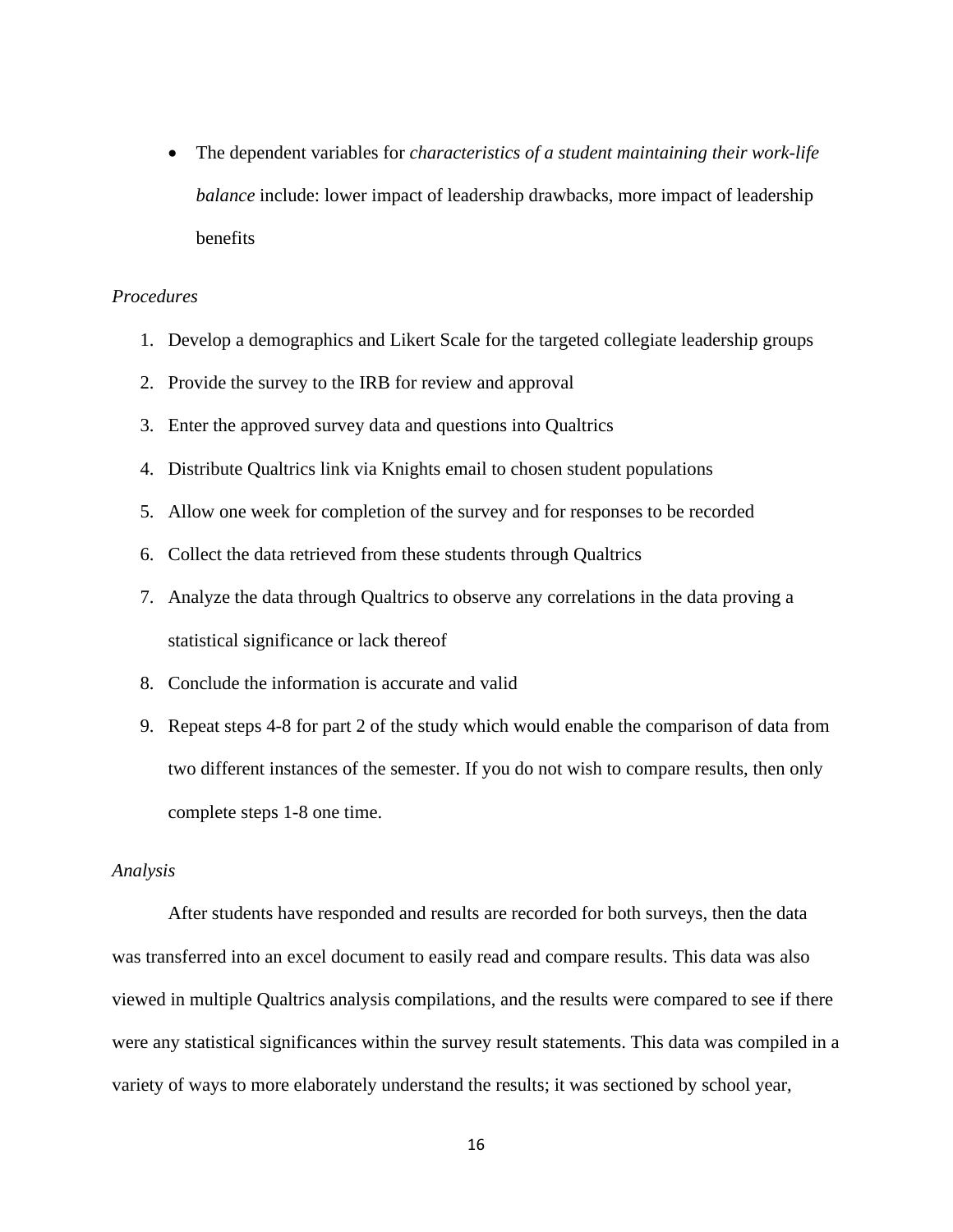number of organizations a student is involved in, and hours a week a student invests in their involvement. These survey questions will be tested at a 95% confidence level. To read the results, it is crucial to understand that there is only a statistical significance when the two-tailed test is less than or equal to .05.

#### <span id="page-23-0"></span>*Ethics and Limitations*

Each student leader will choose to respond to the 15-question survey which may take a maximum of 10-15 minutes. Based upon the Belmont report from the National Commission for the Protection of Human Subjects of Biomedical and Behavioral Research (2018), which focuses on ensuring beneficence, justice, and respect for persons, there are no foreseen ethical concerns of this study or survey. These students were chosen based upon their current collegiate involvement, so there is already a relationship between the questions they are being asked and their roles; this means that there should not be a limitation in regard to the type of sample population being surveyed. A limitation of this study may be that the group chosen to represent the larger population of the University of Central Florida may be unproportionate to the number of responses. Another limitation may be that only the University of Central Florida was studied so it is only representative of the students that attend a University of that size and background. For this study, the survey was distributed twice throughout the semester, once mid-semester and once during finals week. The results from finals week may represent distorted information about leadership due to the increased stress that is most likely felt during finals week. Distributing the survey at that time also resulted in a low response rate to the survey. For future studies, it would be best to distribute the survey prior to finals week to mitigate the result distortion of finals week and an increased response rate.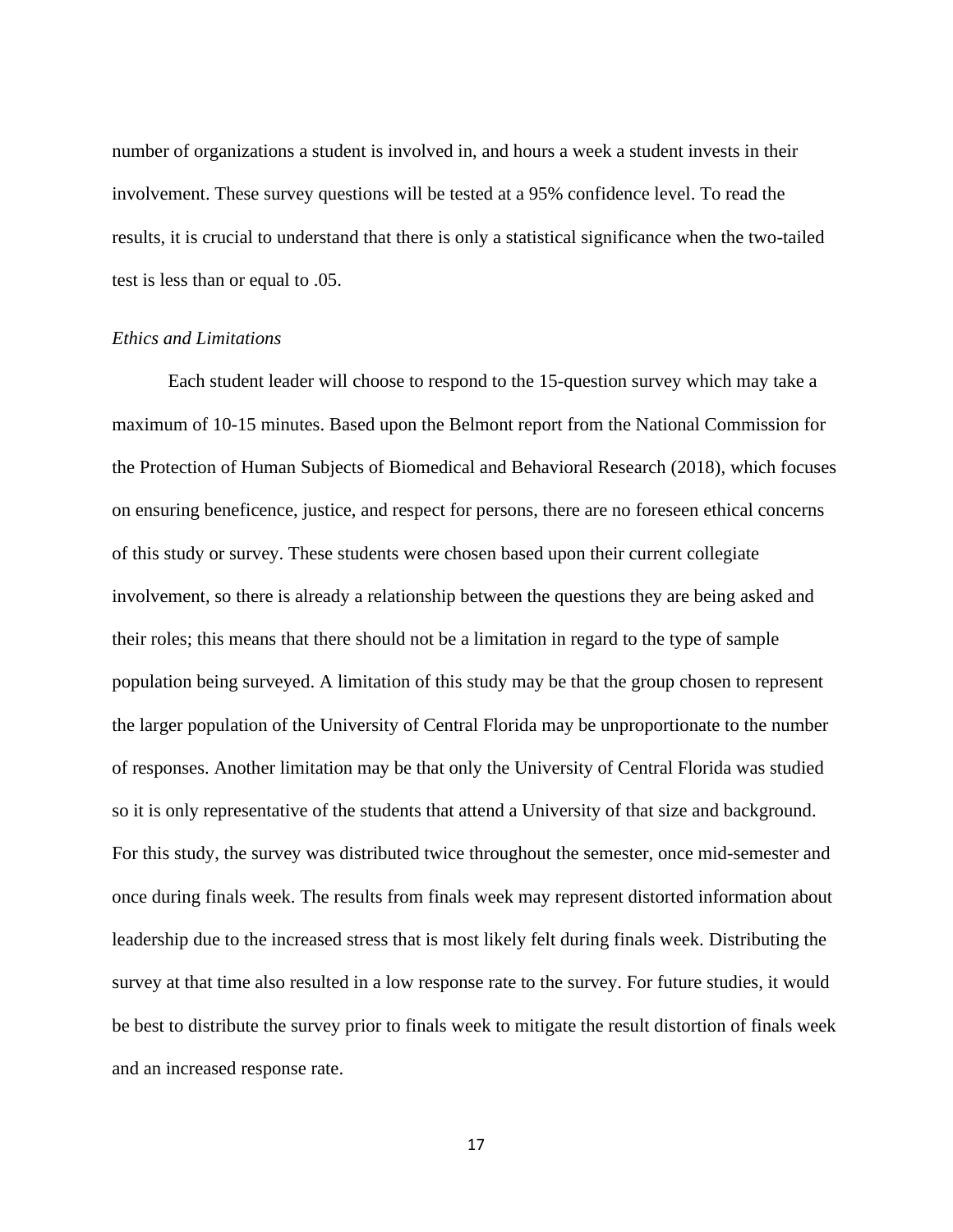## <span id="page-24-0"></span>*Budget and Schedule*

## <span id="page-24-2"></span>Table 1

<span id="page-24-1"></span>

|    | <b>Budget and Schedule</b>                                                                                                                                                                     |               |                     |
|----|------------------------------------------------------------------------------------------------------------------------------------------------------------------------------------------------|---------------|---------------------|
|    | <b>Procedure</b>                                                                                                                                                                               | <b>Budget</b> | <b>Schedule</b>     |
| 1. | Develop a demographics and Likert Scale for the targeted student<br>leaders                                                                                                                    | \$0.00        | 1 week              |
|    | 2. Provide the survey to the IRB for review and approval                                                                                                                                       | \$0.00        | 2 weeks-<br>6 weeks |
| 3. | Enter the approved survey data and questions into Qualtrics                                                                                                                                    | \$0.00        | $1$ day             |
| 4. | Distribute Qualtrics link via Knights email to chosen student<br>populations                                                                                                                   | \$0.00        | 1 day               |
|    | 5. Allow one week for the completion of the survey and for<br>responses to be recorded                                                                                                         | \$0.00        | 1 week              |
| 6. | Collect the data retrieved from these students through Qualtrics                                                                                                                               | \$0.00        | $1$ day             |
|    | 7. Analyze the data through Qualtrics to observe any correlations in<br>the data proving a statistical significance or lack thereof                                                            | \$0.00        | 2 months            |
| 8. | Conclude the information is accurate and valid                                                                                                                                                 | \$0.00        | 1 day               |
|    | 9. Repeat steps 4-8 for part 2 of the study to analyze information<br>from 2 different times in the semester. If you do not wish to<br>compare results, then only complete steps 1-8 one time. | \$0.00        |                     |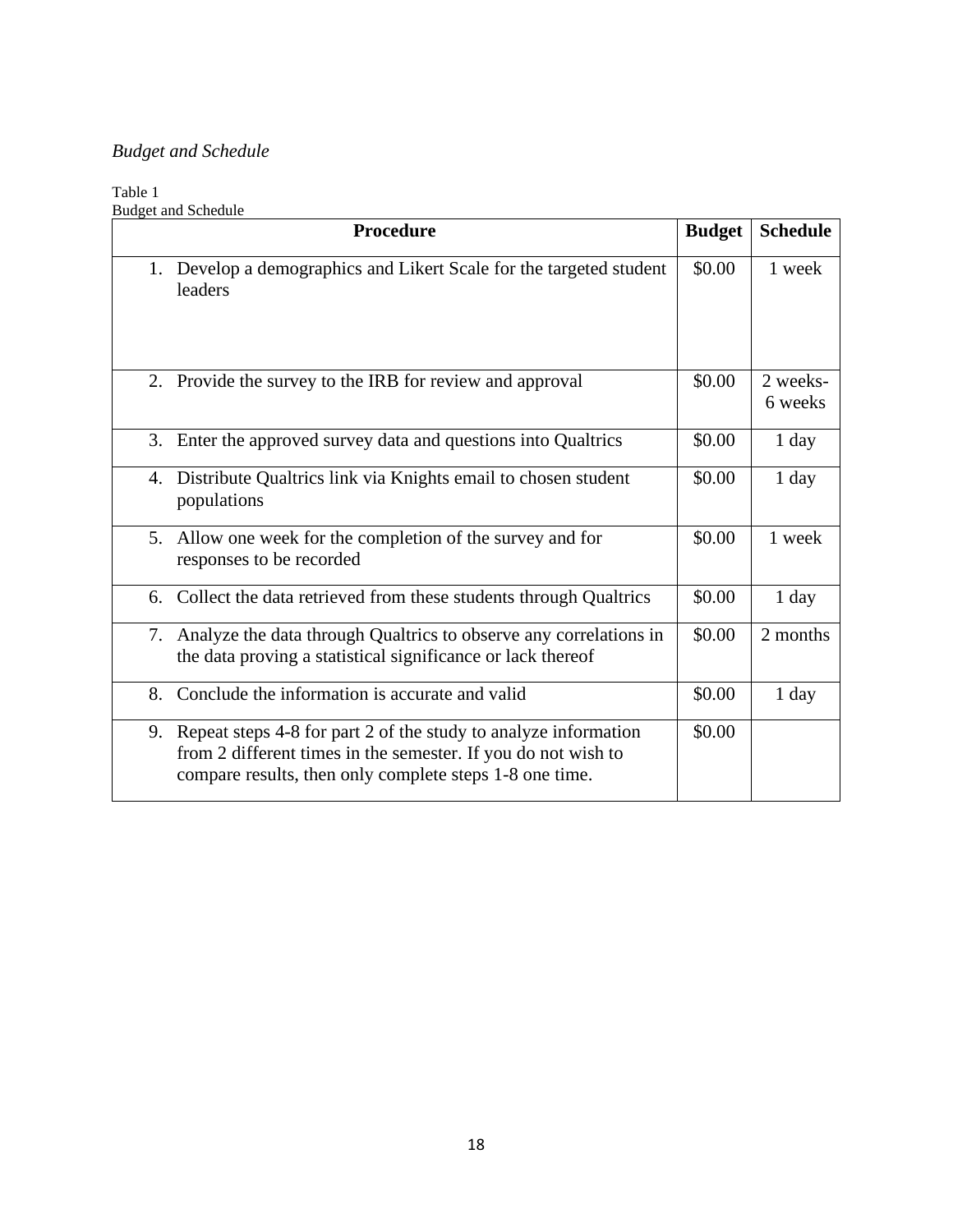#### **Discussion**

#### <span id="page-25-0"></span>*Survey 1 Analysis*

For the first survey which was sent out on October  $11<sup>th</sup>$ , 2019, the results yielded 58 responses. Of these responses 15 students were freshmen, 4 were sophomores,14 were juniors, 24 were seniors, and 1 was other. From these students, 11 were involved in 1 club/organization, 16 were involved in 2 clubs/organizations, 13 were involved in 3 clubs/organizations, 9 were involved in 4 clubs/organizations, 7 were involved in 5 clubs/organizations and 2 were involved in other. These students were involved in over 40 different student organizations outside of the 4 chosen to be surveyed including roles such as the Director of Pre-med AMSA, Area Council Marketing Chair, Student Body President, Resident Assistant, Greek Leadership Institute, Knight-Thon, and Fundraising Director. Of the 58 students, 44.8% spend 0-5 hours working in their leadership role, 21.69% spend 6-10 hours working in their leadership role, 13.7% spend 11- 15 hours in their leadership role, 3.4% spend 16-20 hours in their leadership role, 5% spend 21- 25 hours in their leadership role, 5% spend 26-30 hours in their leadership role, and 5% spend more than 30 hours working in their leadership role on a weekly basis. A majority of students, 51%, said that 6-10 hours would be the perfect amount of time working in their leadership role and 66.52% of students were spending 10 hours or less per week in their role.

When analyzing the results for  $H<sub>1</sub>$ , there was not a statistical significance between the amount of a students involvement and the benefits of feeling a higher sense of self efficacy, more opportunities, and post-graduate success. For this hypothesis, the P value was greater than .05, which indicates that there is not a statistical significance between the amount of a students involvement and the benefits of leadership.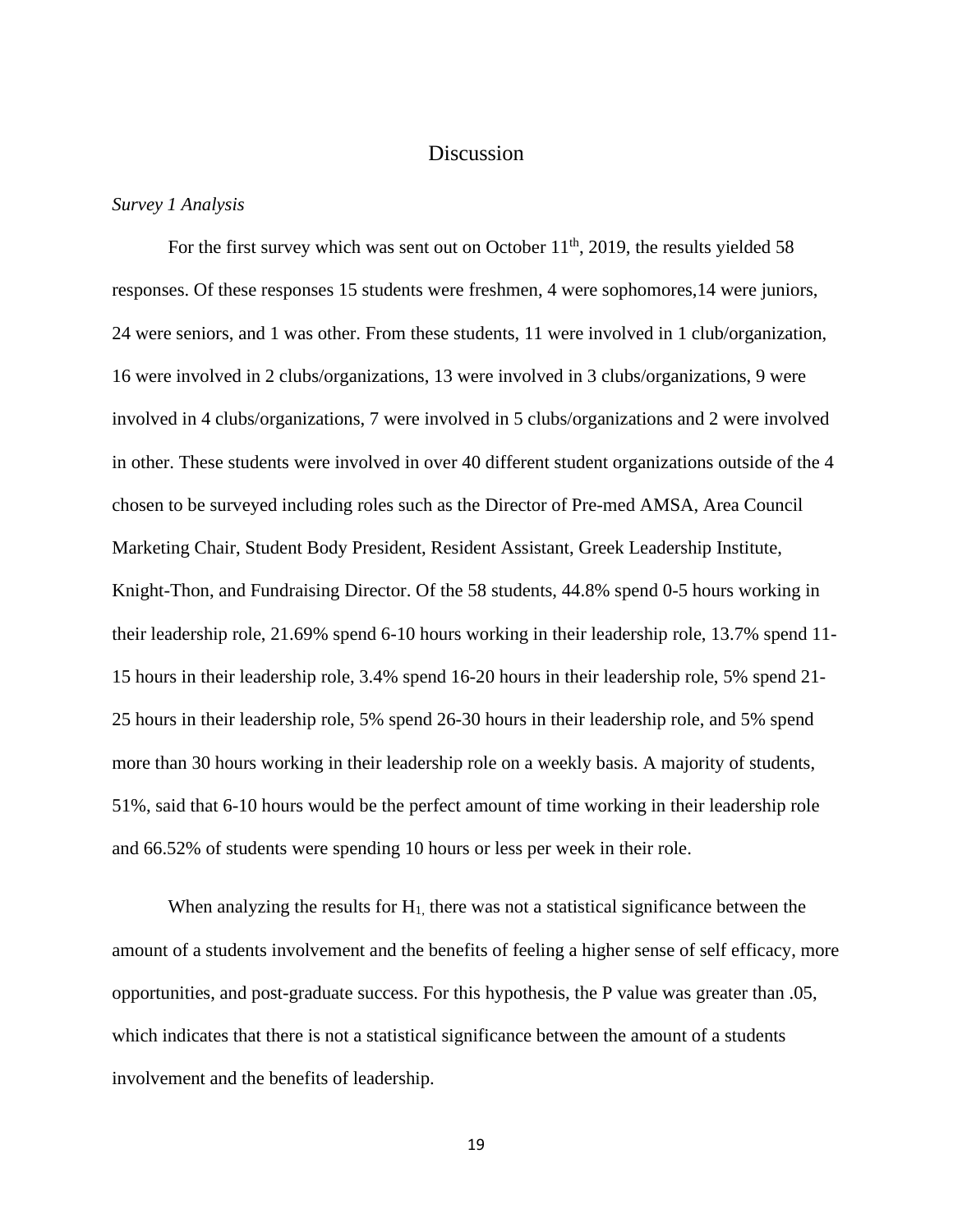For  $H_2$ , there was not a statistical significance between the amount of a students involvement and the drawbacks from student leadership including stress, feeling burnout, role strain, and role overload. For this hypothesis, the P value was greater than .05 which indicates that there is not a statistical significance between the amount of a students involvement and the drawbacks experienced from their leadership.

For H3, there was a statistical significance observed between student leaders who had established a good work-life balance, and the ability to mitigate drawbacks as opposed to students who had not created a work-life balance. The P value for this hypothesis was less than .05 which indicates that there is a statistical significance between establishing a good work- life balance and lessening drawbacks from student leadership involvement.

Another finding from this research was that there is a statistical significance between work-life balance and benefits of student leadership. The P value for these variables were less than .05 which indicates that there is a statistical significance between establishing a work-life balance and benefits from student leadership. This further reinforces the idea that individuals who establish a good work-life balance feel the most benefits from their student leadership.

In relation to these findings, it can be observed that any amount of leadership offers benefits and regardless of the extent of a student's involvement, it is not indicative of feeling more benefits. Also based off the data from the surveyed population, more leadership involvement does not indicate that a student will experience more drawbacks; the data showed that students who received the lowest student leadership scores actually had the most survey responses for high student leadership drawbacks.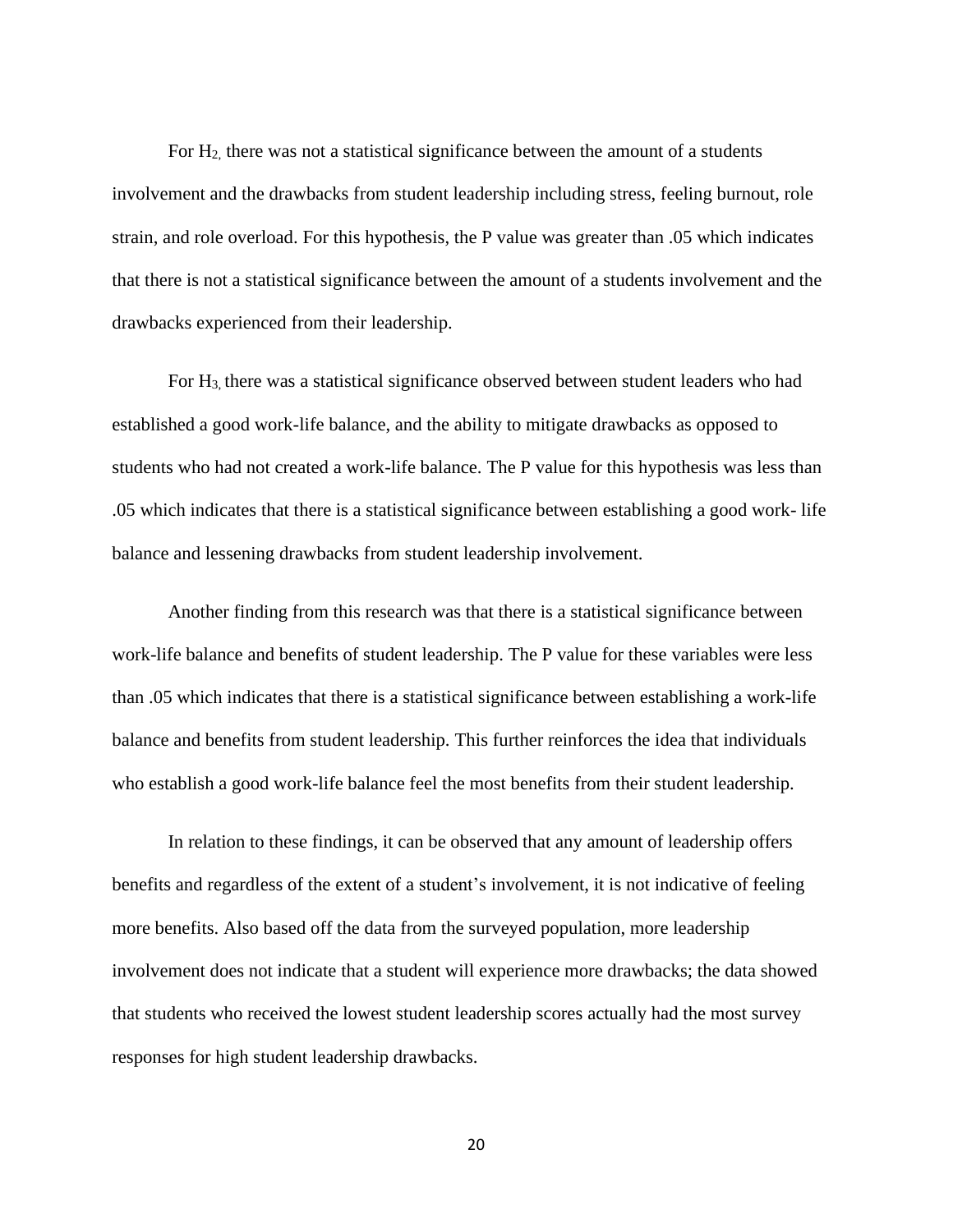#### <span id="page-27-0"></span>Student Leadership Analysis

Student leadership is defined as the number of clubs and organizations a student is involved in and how many roles or titles a student has in those organizations. The chart reflects the Student Leadership Scores, ranging from 1-10. A score of 1 is the lowest possible student leadership score and a score of 10 is the highest possible student leadership score.

<span id="page-27-1"></span>Table 2

| <b>Student Leadership Score</b> | Number of Students who received score |  |  |  |  |  |
|---------------------------------|---------------------------------------|--|--|--|--|--|
| $1-3$                           | 27                                    |  |  |  |  |  |
| $4 - 7$                         | 27                                    |  |  |  |  |  |
| $8 - 10$                        | റ                                     |  |  |  |  |  |
| Other                           | ി                                     |  |  |  |  |  |

Degree of Application: 10=high, 9=high, 8=high, 7=median, 6=median, 5=median, 4=median,  $3 =$ low,  $2 =$ low,  $1 =$ low

A student leadership score of 1-3 falls on the lower end of the score spectrum and 27 students received a low student leadership score. A low student leadership score means a student is involved in 1-3 organizations and/or leadership titles, and has the lowest student leadership score. A student leadership score of 4-7 is a median score and 27 students received the median student leadership score which indicates some student leadership involvement. A median student leadership score means a student is involved in 4-7 organizations and/or leadership titles. A score of 8-10 is a high student leadership score and only 4 students received that score; this score indicates that a student is the most involved and that these students are involved in 8-10 organizations and/or leadership titles. A total of 2 students identified themselves as "other" but did not fill in the "other" column to reflect the number of clubs/organizations they were involved in so the results cannot be identified.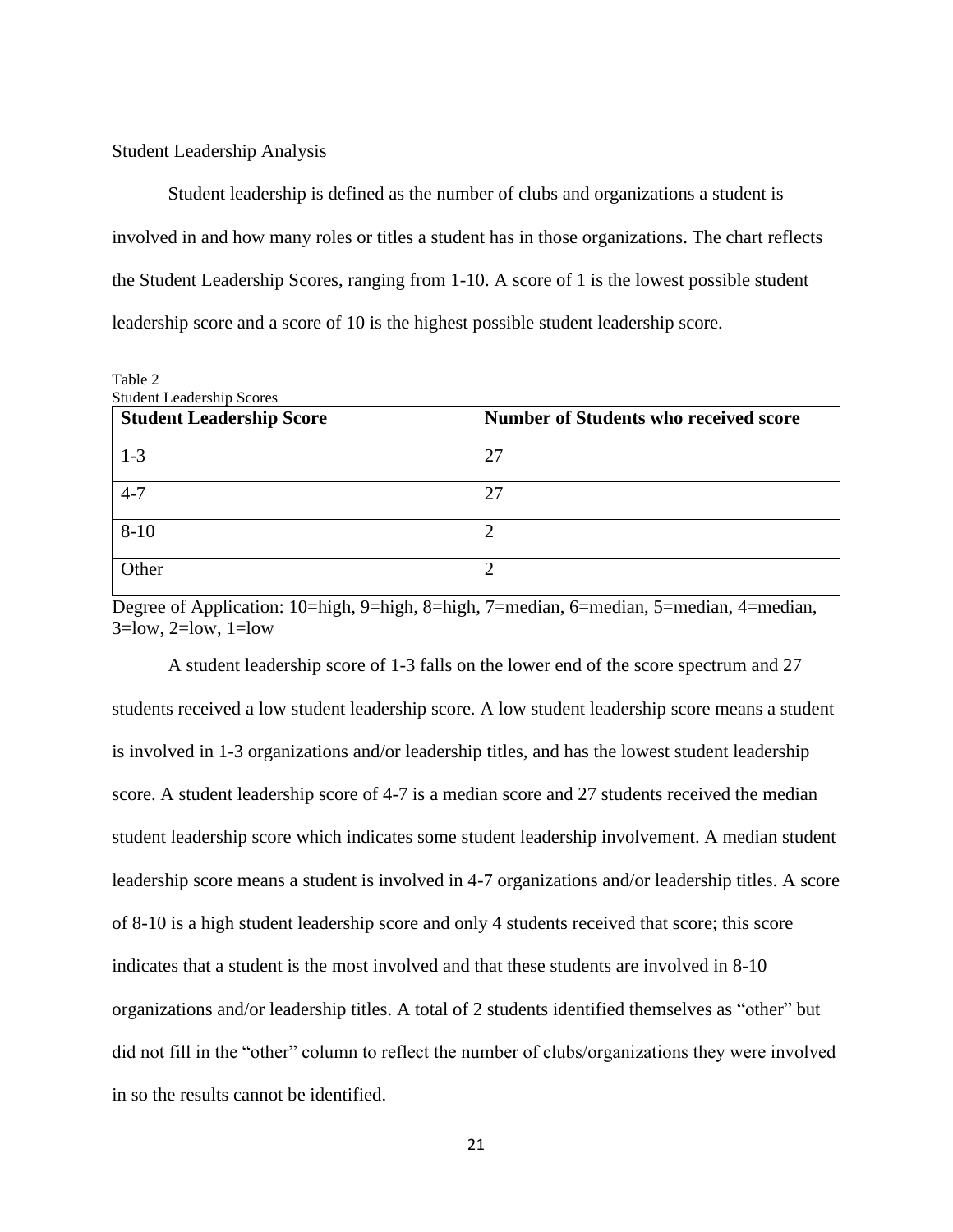<span id="page-28-0"></span>Student Leadership Benefits Analysis

H1: *The greater a student's involvement in student leadership, the more likely they are to experience a higher sense of self efficacy and competence, as well as more opportunities and more confidence in post-graduate success.*

Student leadership benefits are defined as students feeling a higher sense of self efficacy,

a greater chance of post-graduation success, and feeling as if they earned more opportunities due to their collegiate leadership. The chart reflects the Student Benefits Scores ranging from 1-15. A score of 3 is a low student benefits score and a score of 15 is a high student benefits score.

<span id="page-28-1"></span>

| Table 3 |  |  |                                     |  |
|---------|--|--|-------------------------------------|--|
|         |  |  | $\alpha$ , 1, $\alpha$ , $\alpha$ , |  |

| <b>Student Benefits Scores</b> |                                              |
|--------------------------------|----------------------------------------------|
| <b>Student Benefits Score</b>  | <b>Number of Students who received score</b> |
| $3-6$                          |                                              |
| $7 - 11$                       | 9                                            |
| $12 - 15$                      | 46                                           |
| <b>Incomplete Response</b>     |                                              |
| No Response                    |                                              |

Degree of Application: 15=high, 14=high, 13=high, 12= high, 11= median, 10=median, 9=median, 8=median, 7=median, 6=low, 5=low, 4=low, 3=low

A score of 3-6 is low score and indicates that students feel there are little to no benefits from student leadership; 1 student received this score. A median score of 7-11 indicates that students feel some benefits from their student leadership; 9 students received this score. A high ranging score from 12-15 indicates that students feel strongly that there are benefits to their leadership; 46 students received this score. A total of 1 student recorded an incomplete response so their score could not accurately be totaled without being incorrectly reflected on the scale, and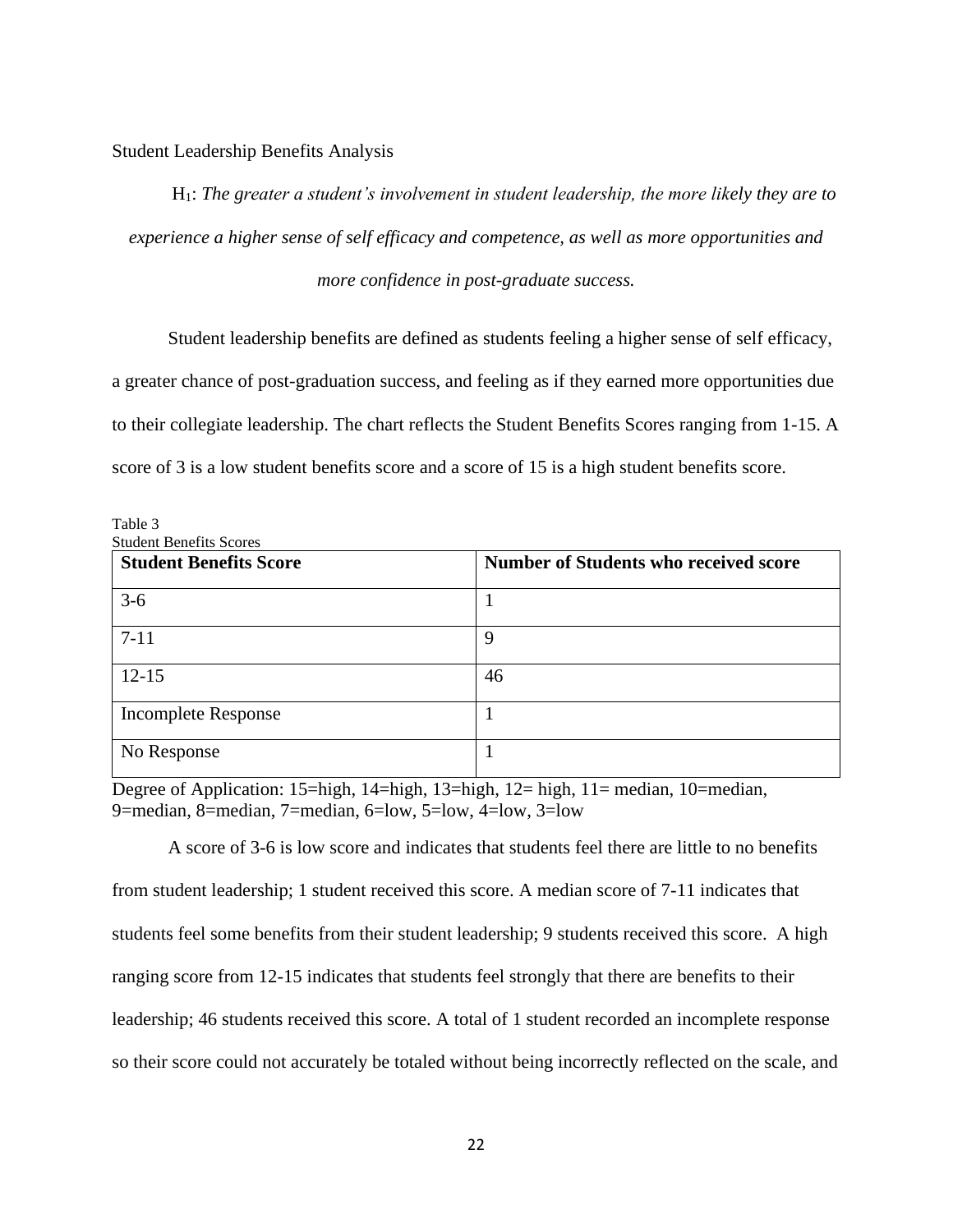a total of 1 student did not record any responses for this section in regard to student leadership benefits.

Of the 46 students who recorded high benefits from student leadership involvement, 24 students received median student leadership scores, 20 students received low student leadership scores and both students who received high student leadership scores felt high benefits. Students who received median student leadership scores were in the group that recorded the most responses in the high benefits scores. Overall, 82% of the surveyed population that recorded both a student leadership score and a student leadership benefits score, received high student leadership benefits scores. Regardless of the level of involvement, students from all student leadership scores had felt the benefits from student leadership. Only 1 student recorded a low student leadership benefits score but did not record a student leadership score so the amount of leadership involvement this individual engaged in could not be compared to see if there was a relationship between the amount of their involvement and impact to their low benefits score. Overall, this concludes that it is not necessarily the amount of involvement that impacts the benefits, but that being generally involved in student leadership results in student leadership benefits.

#### <span id="page-29-0"></span>*Student Leadership Drawbacks Analysis*

H2: *The greater a student's involvement in student leadership, the more likely they are to experience role strain, role overload, and feel more burnt out.*

Drawbacks of student leadership is defined as feeling overworked, stressed, burnt out, and role strain. The chart reflects the student leadership drawbacks Scores, ranging from 1-20. A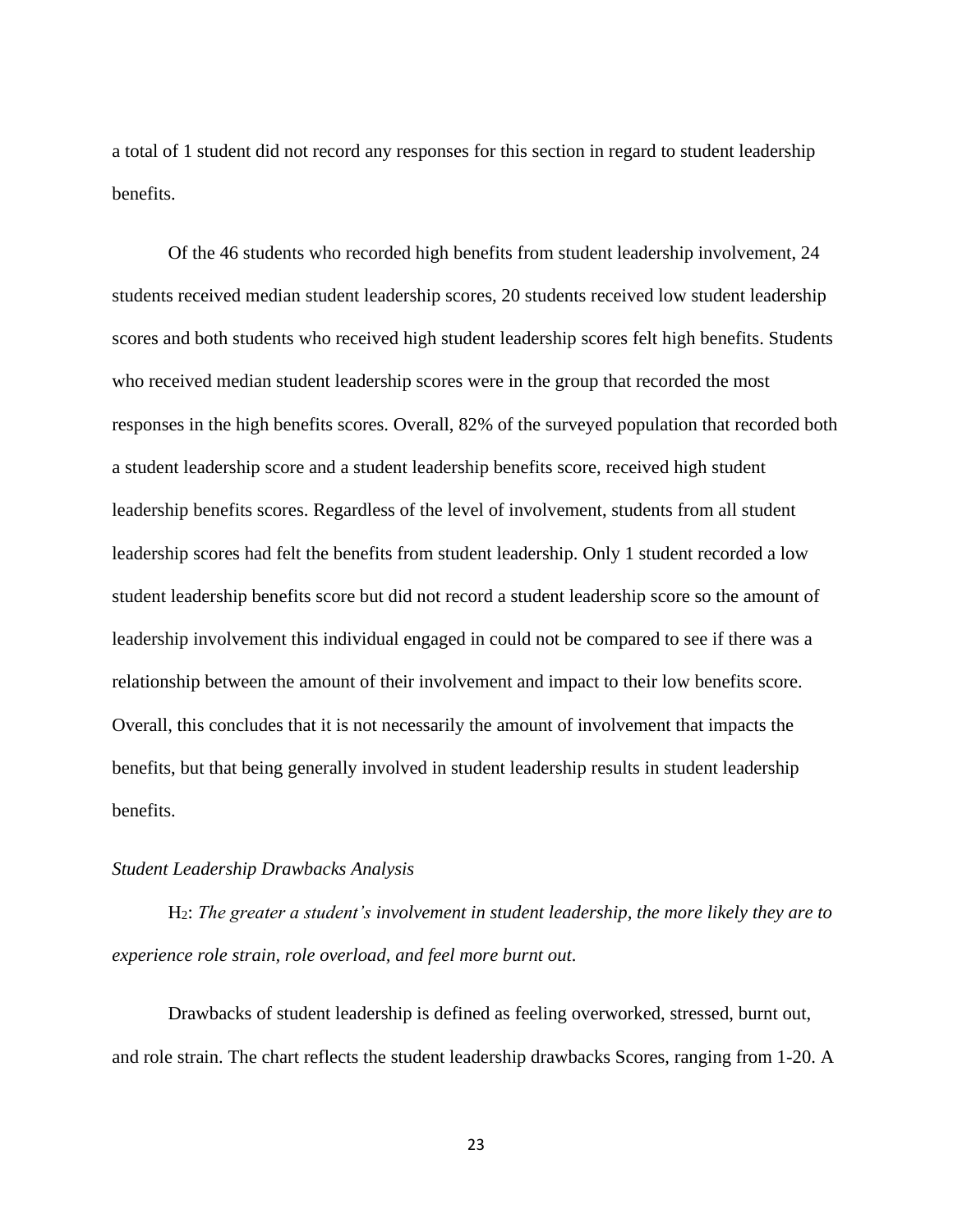score of 1 is a lowest possible student leadership drawback score and a score of 20 is the highest possible student leadership drawback score.

<span id="page-30-0"></span>Table 4

| <b>Student Drawbacks Scores</b>           |                                              |  |  |  |  |  |
|-------------------------------------------|----------------------------------------------|--|--|--|--|--|
| <b>Student Leadership Drawbacks Score</b> | <b>Number of Students who received score</b> |  |  |  |  |  |
| $4-9$                                     | Q                                            |  |  |  |  |  |
| $10-14$                                   | 25                                           |  |  |  |  |  |
| $15 - 20$                                 | 23                                           |  |  |  |  |  |
| No Response                               |                                              |  |  |  |  |  |

Degree of Application: 20=high, 19=high, 18=high, 17= high, 16=high, 15=median, 14=median, 13=median, 12=median, 11= median, 10=median, 9=low, 8=low, 7=low, 6=low, 5=low, 4=low

A score of 4-9 is a low drawback score and indicates that students feel there are little to no drawbacks of student leadership; 9 students received this score. A median score of 10-14 indicates that students feel some drawbacks from their student leadership; 25 students received this score. A high ranging score from 15-20 would indicate that students feel strongly that there are drawbacks to their leadership; 23 students received this score. A total of 1 student did not record any responses for this section in regard to student leadership drawbacks.

Of the 9 students who recorded low student leadership drawbacks, 4 students received low student leadership scores and 4 students received median student leadership scores. A total of 1 student did not record a student leadership score so the relationship cannot be determined.

Of the 25 students who recorded median student leadership drawbacks scores, 10 students received low student leadership scores, 13 students received median student leadership scores, and 1 student received a high student leadership score. A total of 1 student did not record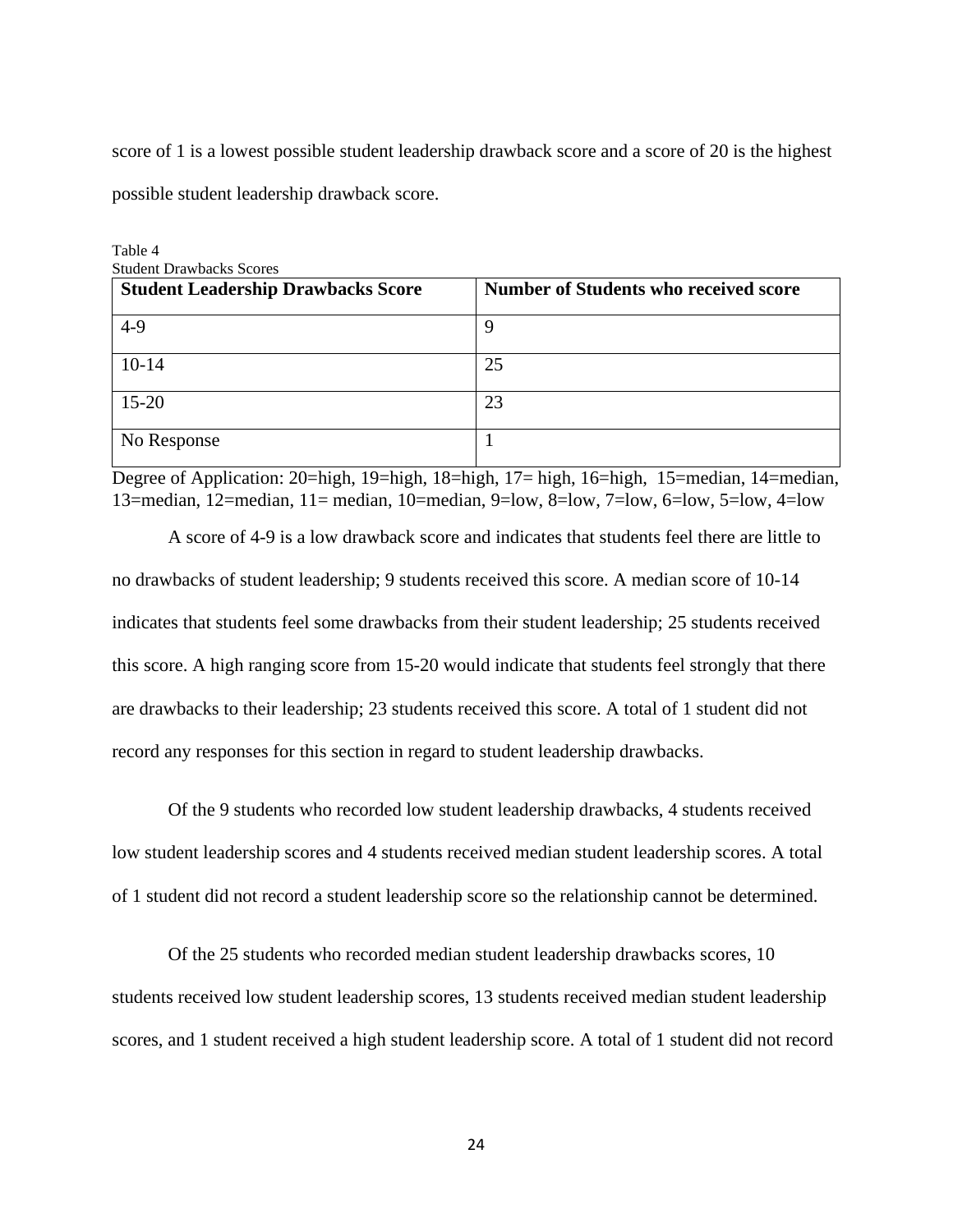a student leadership score so the relationship cannot be determined. The students who received median student leadership scores also recorded the most median amount of drawback responses.

Of the 23 students who recorded high student leadership drawbacks, 12 students received low student leadership scores, 10 students received median student leadership scores, and 1 student scored a high student leadership score. The majority of students who felt the most drawbacks came from the group of student leaders who received the lowest student leadership scores; presumably the least involved group. Of the 2 students who received high student leadership scores, 1 student scored a median drawback score and the other student scored a high drawbacks score- neither of the 2 student who are considerably the most involved felt low drawbacks.

#### <span id="page-31-0"></span>*Student Leadership Work-Life Balance Analysis*

H3: *Students leaders who demonstrate the characteristics of a work-live balance are better able to reduce the negative impacts of student leadership than those who do not demonstrate the characteristics of a work-life balance.*

Work-life balance is defined as the number of hours a student spends working in their student leadership roles or responsibilities, relative to the number of hours they spend on themselves. This is recorded by calculating the number of hours each student recorded for spending in their student leadership roles and subtracting the number of hours they spent on themselves. If the number of hours they spent on themselves is greater than the number of hours spent in student leadership, then it is a positive work-life balance score. If the number of hours individuals spent on leadership is greater than the number of hours spent on themselves, then it is a negative work-life balance score. If the number of hours individuals spend on themselves is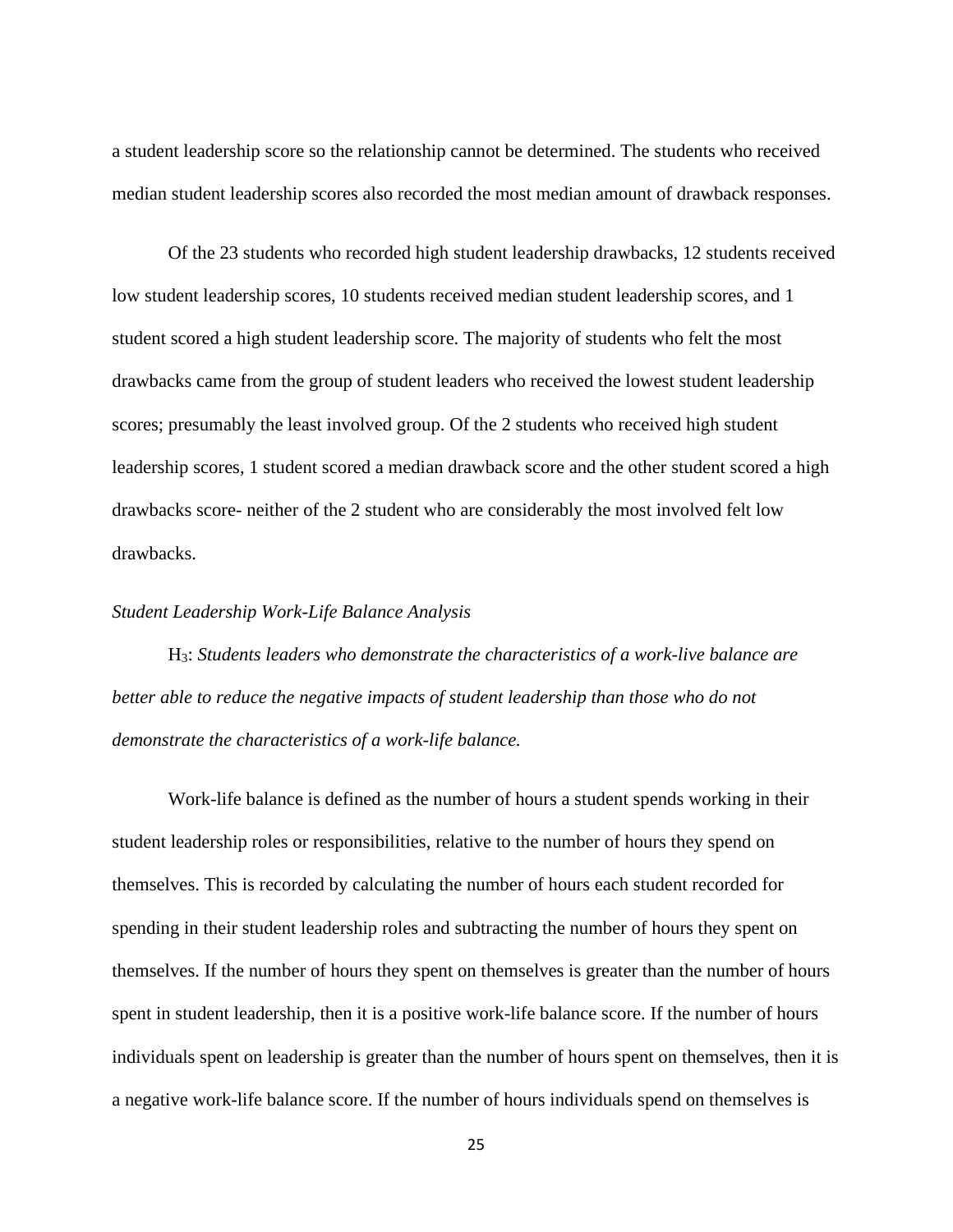equal to the number of hours spent on student leadership, then they have achieved an equal work- life balance score. A positive-work life balance score and an equal work-life balance score are considered to be optimal; this indicates that students with these scores have established a good work-life balance, compared to a negative work-life balance score which is the least desired of the work-life balance scores and indicates a poor work-life balance. Individuals who demonstrate a good work-life balance are those who spend an equal amount of time on themselves and their leadership (an equal work-life balance score) or those who spend more time on themselves than their leadership (a positive work-life balance score).

| <b>Work-Life Balance Scores</b>                                                          |               |
|------------------------------------------------------------------------------------------|---------------|
| <b>Student Work-Life Balance Scores</b>                                                  | # of students |
| Equal Work-Life Balance (Time Spent on<br>$Self = Time$ Spent on Leadership Activities)  | 18            |
| Positive Work-Life Balance (Time Spent on<br>Self > Time Spent on Leadership Activities) | 18            |
| Negative Work-Life Balance (Time Spent on<br>Self < Time Spent on Leadership Activities) | 21            |

<span id="page-32-1"></span>Table 5

#### <span id="page-32-0"></span>*Work life balance and Student Leadership Benefits*

<span id="page-32-2"></span>To determine the relationship between students work-life balance and student leadership benefits, the average for student leadership benefits in relation to work- life balance scores were calculated. The score range for student leadership benefits was 3-15; a score of 3-6 is a low score student leadership benefits score, 7-11 is a median student leadership benefits score, and 12-15 is a high student leadership benefits score.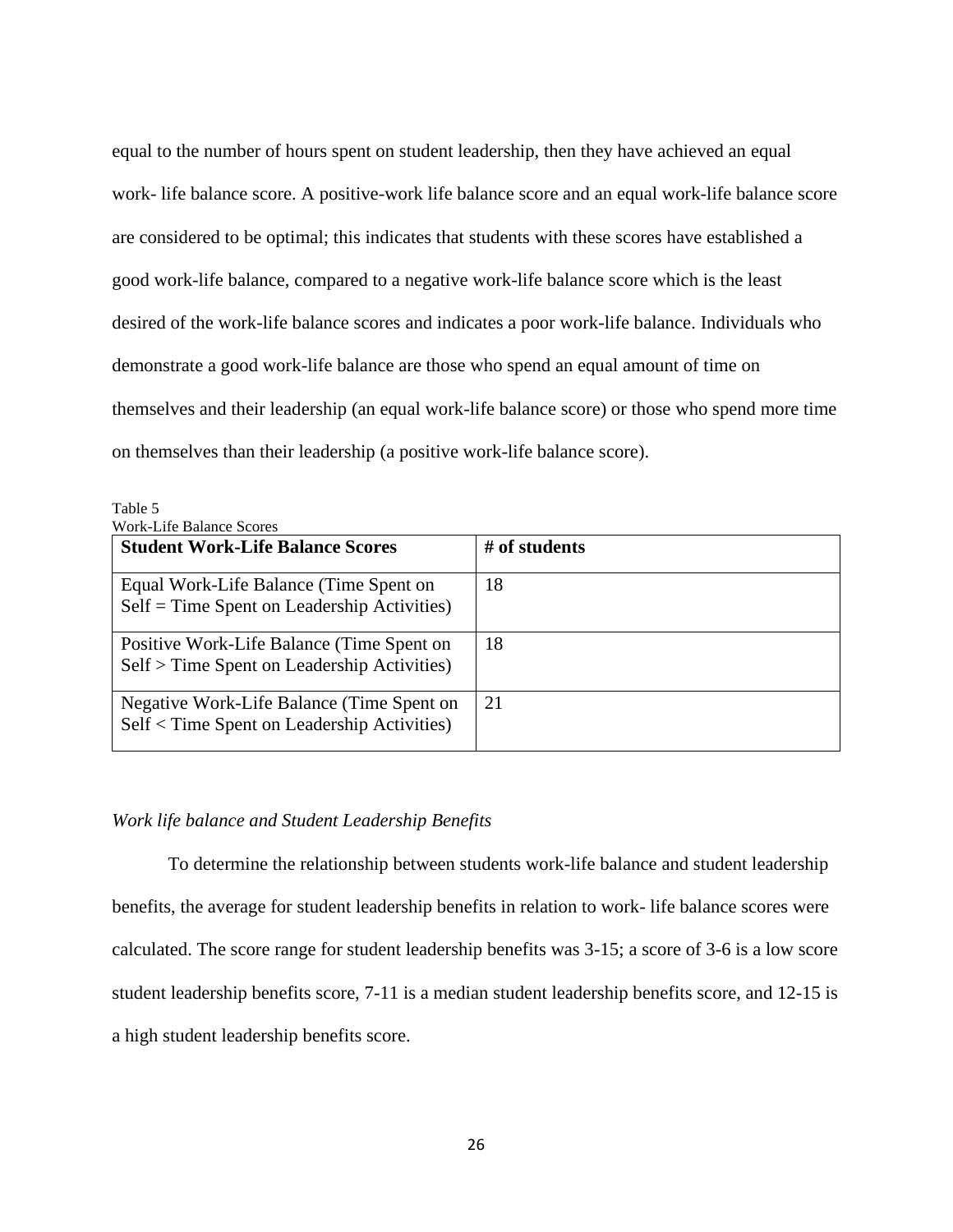| <b>Score</b> | Average |
|--------------|---------|
| Equal        | 13.5    |
| Positive     | 12.4    |
| Negative     | 14.2    |

Table 6 Work-Life Balance Student Benefit Scores Average

The average student leadership benefits score for students with equal work-life balance was 13.5, the average student leadership benefits score for students with negative work-life balance was 14.2, and the average student leadership benefits score for students with positive work-life balance was 12.4. All student leadership benefits scores are high scores; it can be concluded that students who have an equal, positive, or negative work-life balance score feel strongly about benefits from their student leadership. This means students who spend an equal amount of time on themselves and leadership, students who spend more time on themselves than leadership, and students who spend more time on leadership than themselves all feel strongly about student leadership benefits.

Overall, students who scored a positive, negative, or equal work-life balance score, all averaged high for a student leadership benefits score, however students who spent more time on their leadership activities than themselves scored highest. Students who spent more time on themselves than on their leadership activities scored lowest on their student leadership benefits score, and students who spent an equal amount of time on their leadership and themselves scored the median of the three scores. Since students who spend more time on their leadership than themselves scored the highest, it can be inferred that this may be due to acknowledging the benefits more from all the time spent dedicated to their roles.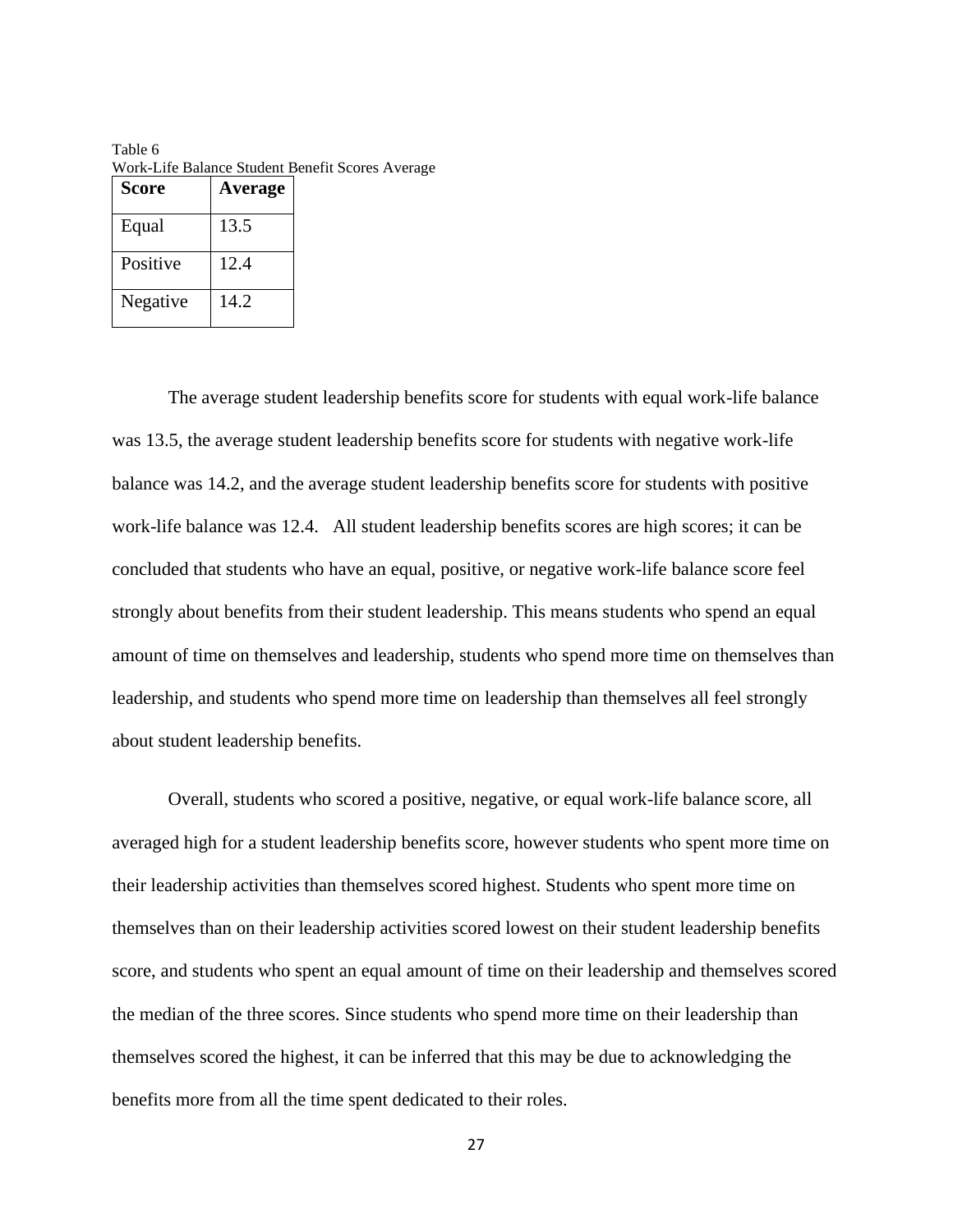#### <span id="page-34-0"></span>*Work life balance and Student Leadership Drawbacks*

To determine the relationship between students work-life balance and student leadership drawbacks, the average for student leadership drawbacks in relation to work- life balance scores were calculated. The score range for student leadership drawbacks is 4-20; a score of 4-9 is a low student leadership drawbacks score, 10-14 is a median student leadership drawback score, and 15-20 is a high student leadership drawback score.

| <b>Score</b> | Average |  |
|--------------|---------|--|
| Equal        | 13.7    |  |
| Positive     | 12.5    |  |
| Negative     | 14      |  |

<span id="page-34-1"></span>Table 7 Work-Life Balance Student Drawbacks Scores Average

The average student leadership drawback score for students with equal work-life balance was 13.7, the average student leadership drawback score for students with positive work-life balance was 12.5, and the average student leadership drawback score for students with negative work-life balance was 14. All student leadership drawback scores from each work-life balance category are median scores; it can be concluded that students who have an equal, positive, or negative work-life balance score feel a considerable amount of drawbacks from their student leadership. This means students who spend an equal amount of time on themselves and leadership, students who spend more time on themselves than leadership, and students who spend more time on leadership than themselves all feel some drawbacks from student leadership. Although all scores are in the middle of the scoring spectrum, students who spent more time on leadership than themselves felt the most drawbacks.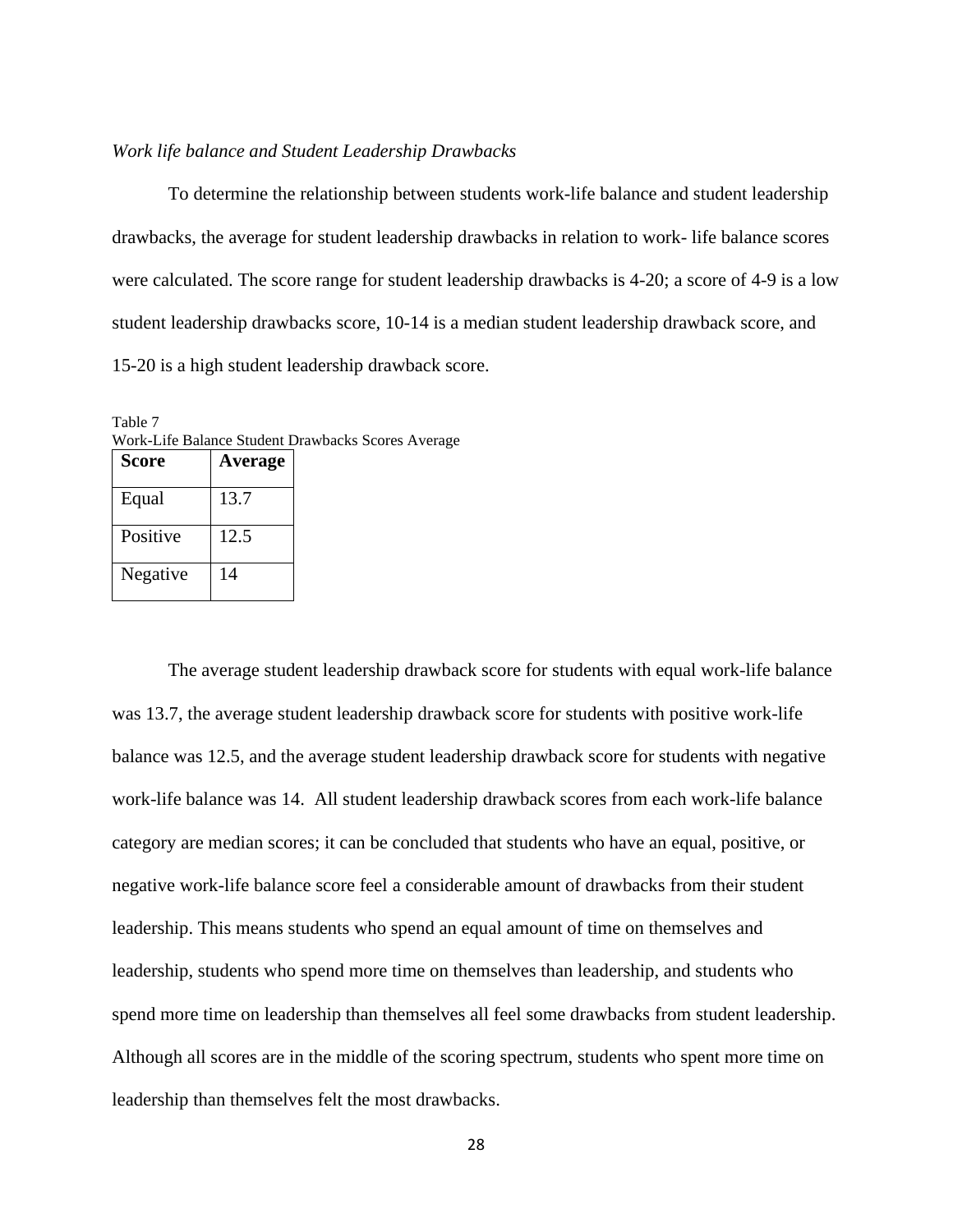Based on H3, students who had a positive work life balance score or equal work-life balance score felt the least drawbacks compared to those who had a negative work-life balance score. Students who spent more time on themselves than leadership activities scored the lowest for drawbacks of student leadership and students who spent more time on their leadership than themselves felt the most drawbacks from student leadership. This supports  $H_3$ ; students who demonstrated a good work-life balance experienced less drawbacks than those who do not demonstrate a good work-life balance. Overall, more students have a good work-life balance from the 58 responses than those who did not. From the responses, 36 students displayed a good work-life balance whereas 21 students did not.

Of the 36 students who established a good work-life balance with a positive or equal work-life balance score, 25 students received high student benefit scores, 8 students received median student benefit scores, and 1 student recorded low student benefits score. A total of 2 students did not record a student leadership benefits score so the relationship for those 2 could not be determined. According to the data, 74% of students who displayed a good work-life balance also felt strong benefits from their student leadership. From the same group of 36 students who established a good work-life balance, 5 students received a low student drawback score, 17 students received a median student drawback score, and 13 students received a high student drawback score. A total of 1 student did not respond to the drawbacks section of the survey so the relationship between work-life balance and drawbacks could not be determined for this individual. A majority of the drawback scores for students with a good-work life balance is a median drawback score at 49% of the surveyed population, as opposed to high score which consists of 37% of the surveyed population. Ultimately, the majority students that established a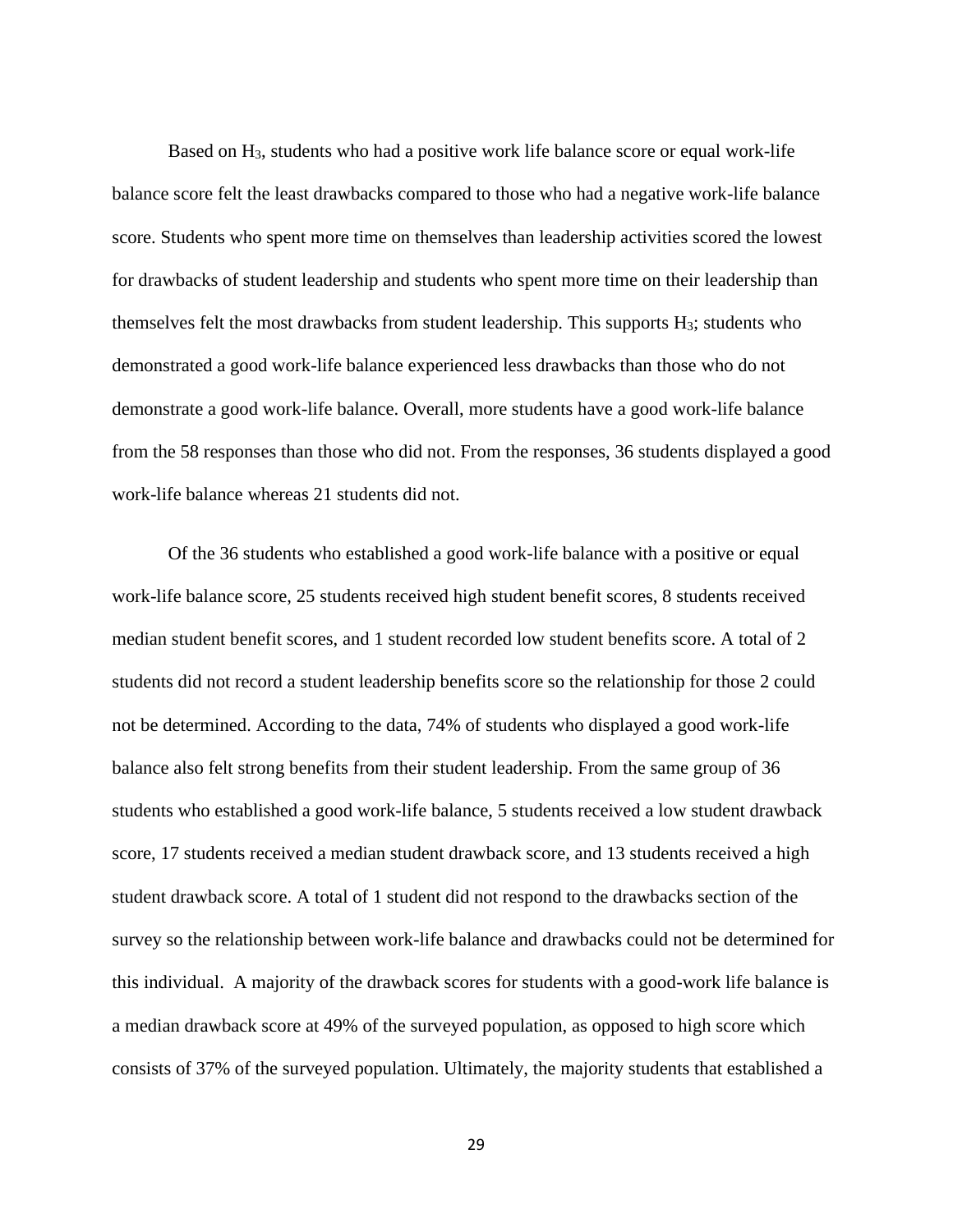work life balance were able to mitigate the highest degree of drawbacks from their leadership involvement.

Out of the 21 students who have not established a good work-life balance, 10 students received high student drawback scores, 7 received median student drawback scores, and 4 students received low student drawback scores. Nearly half of the surveyed population from this group with a poor work-life balance received high student leadership drawback scores resulting in 48% of the group. This group with a poor work life balance had an increased percentage of their group experiencing more drawbacks by 11%, compared to those students who had displayed a good work-life balance. However, from the same group of 21 student leaders who had not established a good work-life balance, 20 students received high student benefit scores, and 1 student received a median student benefit score. Although these students had not established a good work-life balance, 95% of this population with a poor work-life balance received high student benefit scores.

#### *Survey 2 Discussion*

<span id="page-36-0"></span>The second survey consisting of the same questions was sent out on December 2, 2019 and students were given one week to respond. This survey group yielded 15 responses; this is a low response rate. It is believed this is due to poor timing requesting survey completion during finals week. In addition, finals week is a time of stress for all students and adds an extraneous variable to the research. Due to the low number of responses received, the data recorded will not be expressed.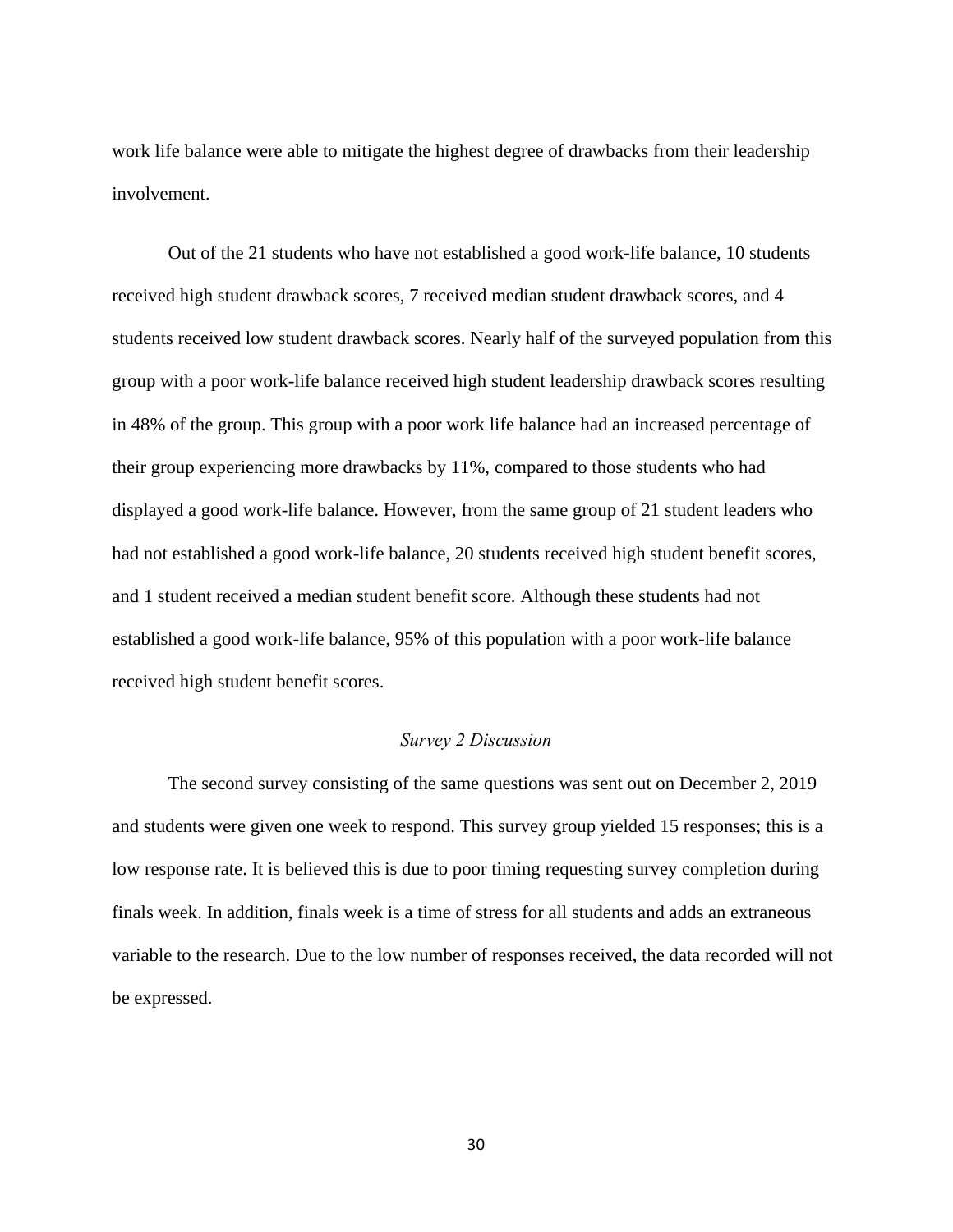#### Conclusion

<span id="page-37-0"></span>For this study, the objective was to understand the benefits, drawbacks, and the work-life balance that coincides with student leadership at the University of Central Florida. Each leadership experience is different, and through this research that becomes a more apparent reality.

For this study, another magnified objective was to be able to understand the impact that student leadership has on students at the University of Central Florida by emphasizing the potential benefits and drawbacks, analyzing how many students leaders practice a good work-life balance, and evaluating how that impacts their ability to mitigate the drawbacks and strengthen the benefits. It was discovered that students from all levels of leadership involvement received high student benefits scores and felt that their leadership experiences strongly provided benefits including increased post-graduate success, opportunities, and higher self-efficacy; 74% of student respondents yielded those results.

When observing student leadership scores and student leadership drawbacks, it was discovered that students who scored the lowest student leadership scores also scored the highest student drawback scores, contrary to H<sup>2</sup> which predicted that those who were the most involved would experience the most drawbacks. The least involved group of the three student leadership score groups received the highest amount of high student drawback scores.

H<sup>3</sup> predicted that student leaders who have established a work-life balance will be able to mitigate the drawbacks compared to those who have not established a good work-life balance; this was discovered to be true. While the group of 36 students who established a work-life balance did not completely eliminate high student drawback scores from their results, they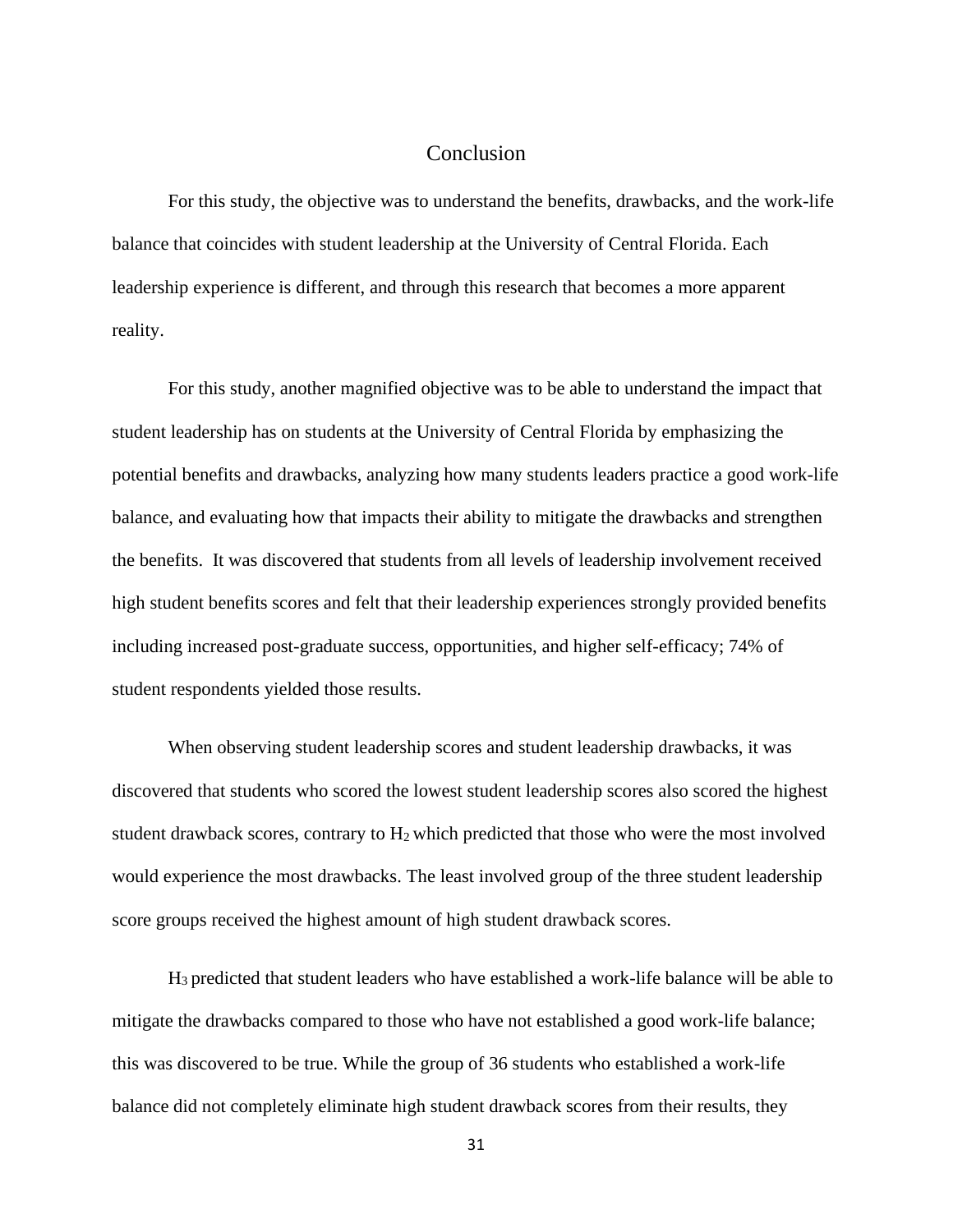experienced less high drawback scores relative to the size of their group than those who did not establish a work-life balance. From the outcome of this study, it is encouraged that all students involved in student leadership create and maintain a work-life balance to increase the benefits and mitigate the drawbacks of student leadership. It is also recommended that students involved in student leadership receive some variation of work-life balance training to mitigate the drawbacks. Examples of this may include stress management workshops, learning how to create a balanced schedule, or methods of relaxation for those with a busy schedule. This is recommended because work-life balance training may help individuals create a better work-life balance, therefore reducing drawbacks and increasing benefits.

Going forward, some future recommendations for research would be focusing on the specific type of a student leaders leadership involvement rather than the number of organizations or roles an individual has. An individual who has multiple roles as a member in a variety of organizations may not feel as stressed as an individual who is involved in one demanding role in one organization. Since students who had the lowest student leadership scores received the highest number of responses for high drawbacks, it can be inferred that this may be due to individuals who are involved in 1-3 organizations or roles feel more stress due to their extent of involvement rather than those who may be a member but not have much responsibility in multiple organizations. Another recommendation is considering students majors as potentially determining factors of student leadership stress levels; differing majors may produce varying factors that might subconsciously influence the amount of stress reflected presumptively from student's leadership. Students that are considered to be pursuing more challenging majors can be compared to those students who are pursuing considerably less difficult majors, and that study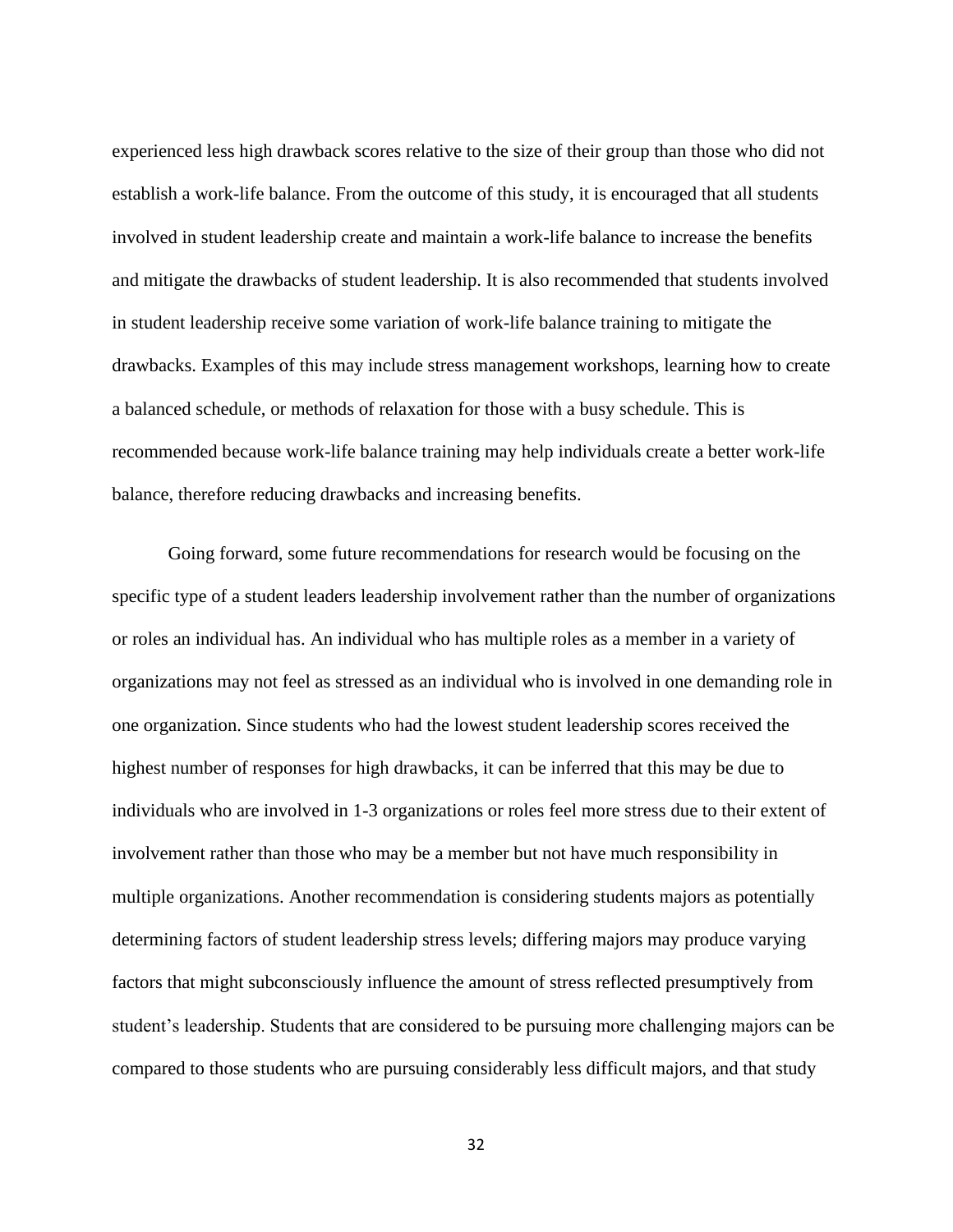may show the impact that one's college major may have on their student leadership involvement drawbacks and benefits.

This study provided significant insight to how student leaders are impacted from their leadership activities, and how they have managed their leadership. Hopefully, these finding can give insight to other student leaders and encourage them to find their personal balance, as well as provide a new perspective for them to reflect upon.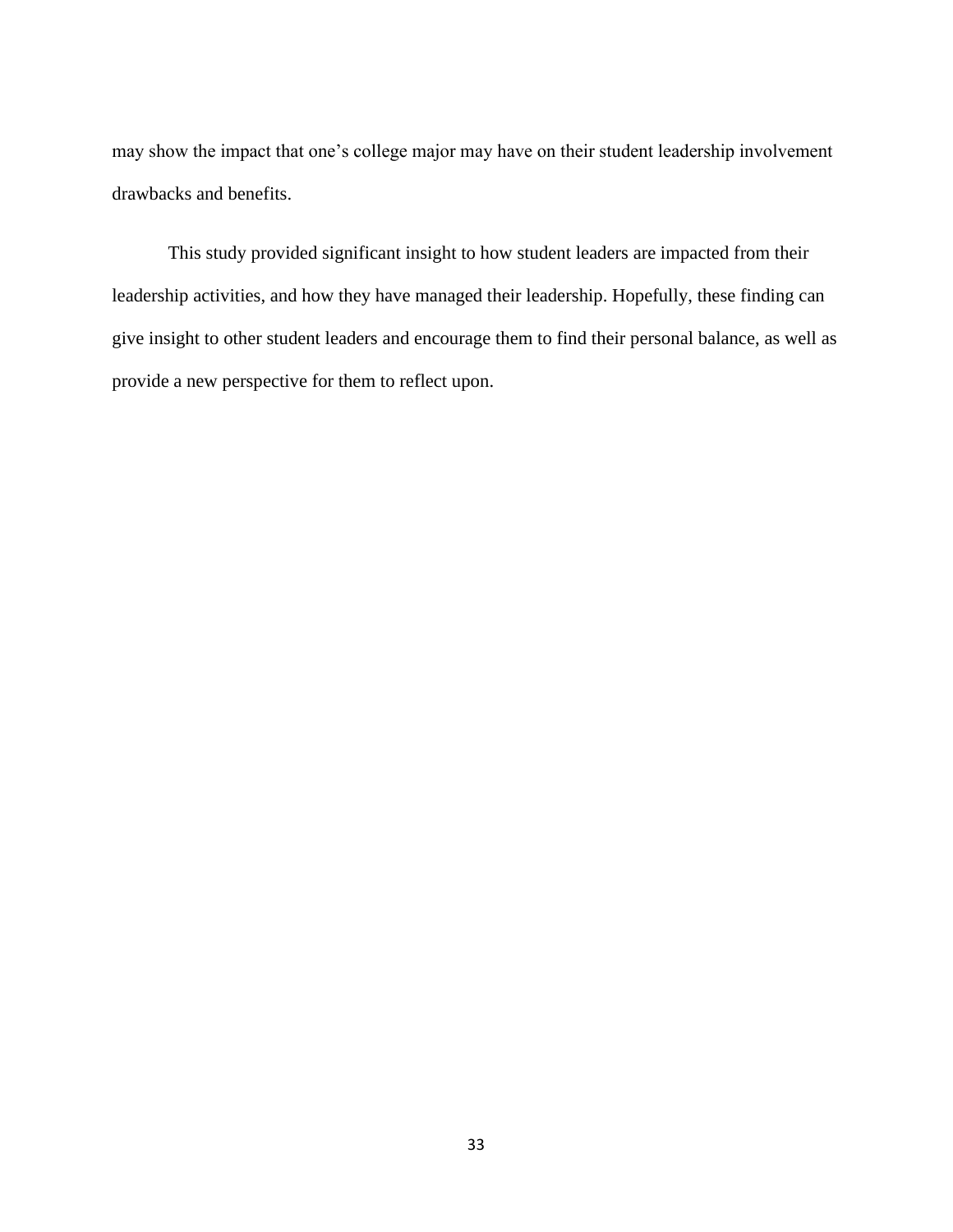### <span id="page-40-0"></span>APPENDIX A **STUDENT LEADERSHIP SURVEY**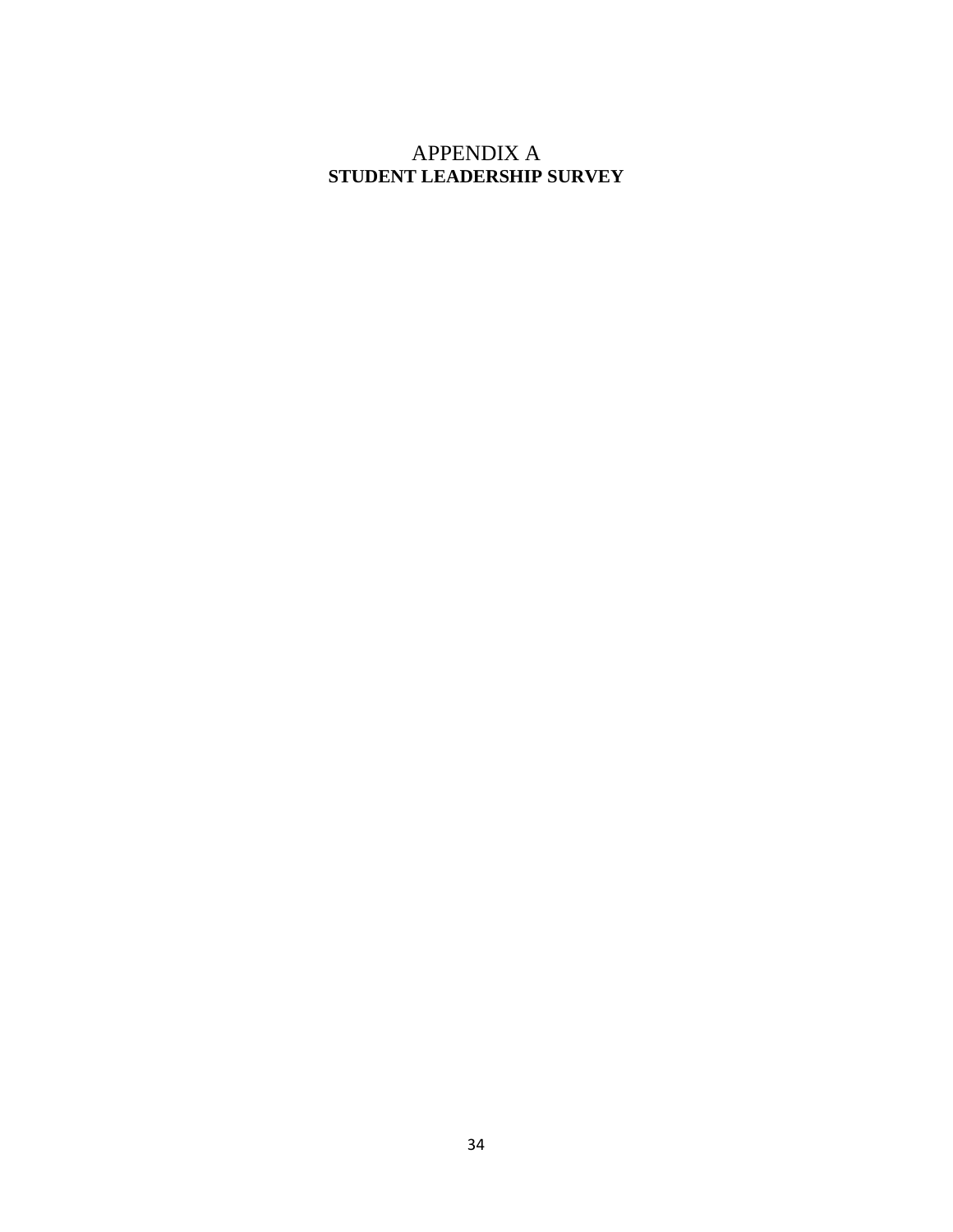#### Purpose:

The purpose of this study is to identify both positive and negative impacts of student leadership at UCF. This includes identifying any benefits and limitations to being involved in student leadership, and how well you balance your academic responsibilities with your student leadership responsibilities.

#### Ethics Statement:

You are free to omit any questions you are not comfortable with answering and can stop this survey at any time you choose. There are no rewards for participating in this survey or penalties for not participating in this survey. You must be 18 years of age or older to take part in this research study.

#### Directions:

You are being invited to take part in a research study because you have been identified as being in a student leadership position here at the University of Central Florida. Whether you take part is up to you.

Two online surveys will be administered for this study. One at the beginning of the Fall 2019 semester and one towards the end of this semester. The survey you are being asked to complete today should take you approximately 10-15 minutes of your time and can be completed at any time until the survey window closes. The answers to both surveys will be compared to determine the impacts of student leadership at UCF.

There is a place for you to self-identify on this survey. This allows us to compare your answers on both surveys; however, providing your name is completely up to you. There is no reward for providing your name or penalty for not providing your name. If you do decide to provide your name, only the investigators will be able to connect your name with the answers you provide. If you do self-identify, your responses will be assigned a random number for your confidentiality. Your name and random number will be deleted after five years.

Thank you in advance for your thoughtful comments and suggestions.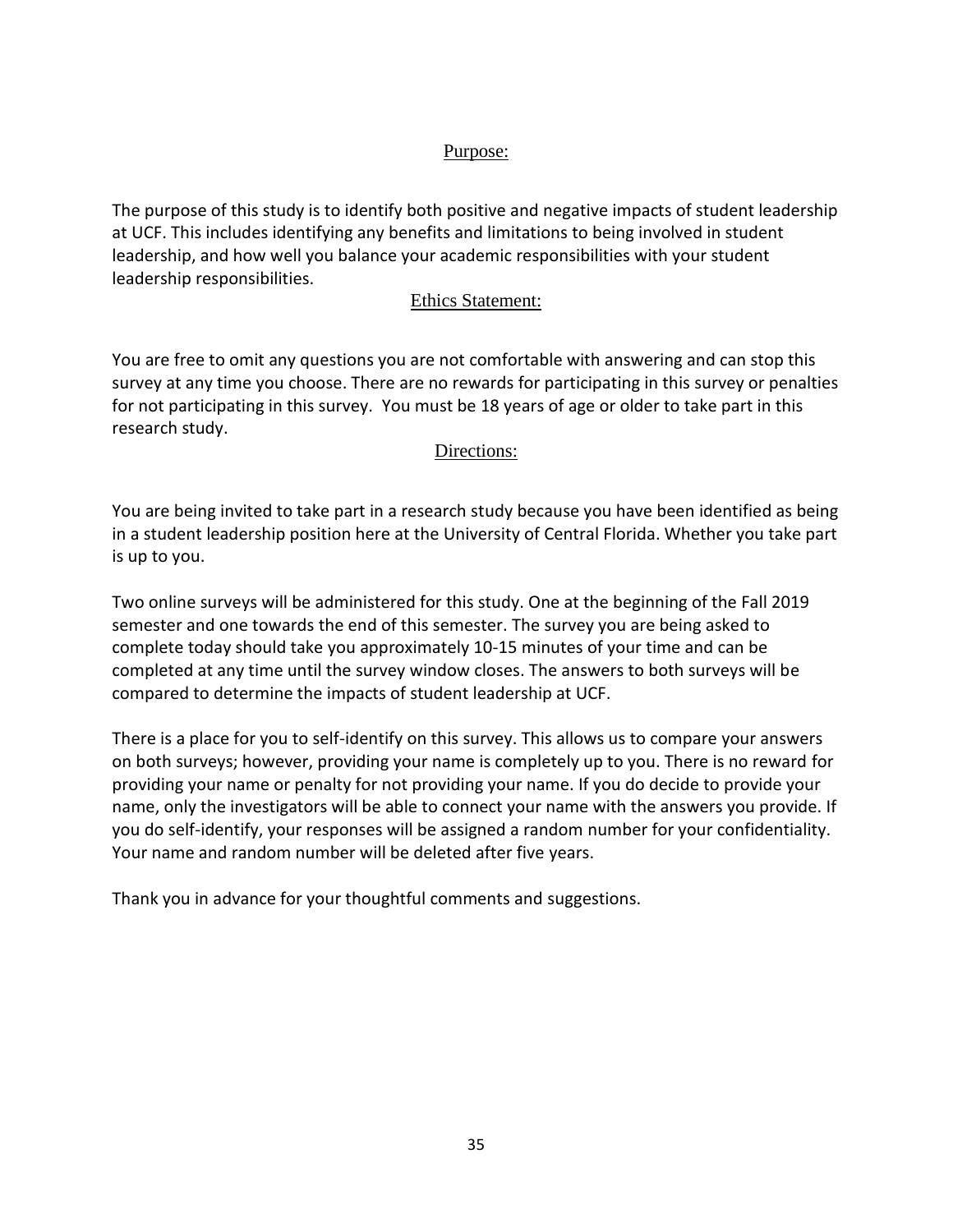## Survey Questions:

| What is your class<br>ranking?                                                                                                                                                                                                                                                                   | Freshman | Sophomore      | Junior         | Senior         |           | Prefer<br>not to<br>say |           |       |                       |
|--------------------------------------------------------------------------------------------------------------------------------------------------------------------------------------------------------------------------------------------------------------------------------------------------|----------|----------------|----------------|----------------|-----------|-------------------------|-----------|-------|-----------------------|
| How many student<br>clubs/organizations are<br>you involved in here at<br>UCF?                                                                                                                                                                                                                   | 1        | $\overline{2}$ | $\overline{3}$ | $\overline{4}$ |           | 5                       |           | Other |                       |
| For this survey, a student<br>leadership role/title is<br>defined as serving on an<br>executive board or in an<br>executive position<br>(e.g. president, vice<br>president, marketing<br>coordinator/director).<br>Based on this definition,<br>how many leadership<br>roles/titles do you have? | None     | $\mathbf{1}$   | $\overline{2}$ | $\overline{3}$ |           | $\overline{4}$          |           | 5     | Other                 |
| Please list your student<br>leadership titles:                                                                                                                                                                                                                                                   |          |                |                |                |           |                         |           |       |                       |
| How many hours each<br>week would you say you<br>spend working in your<br>student leadership role,<br>responsibilities, or<br>activities?                                                                                                                                                        | $0 - 5$  | $6 - 10$       | $11 - 15$      |                | $16 - 20$ |                         | $26 - 30$ |       | More than<br>30 hours |
| In your opinion, what is<br>the "perfect" amount of<br>time (hours) a student<br>should dedicate to<br>leadership roles/activities<br>per week?                                                                                                                                                  | $0 - 5$  | $6 - 10$       | $11 - 15$      |                | $16 - 20$ |                         | $26 - 30$ |       | More than<br>30 hours |
| Between school and<br>leadership activities how<br>many hours on a weekly<br>basis is spent on yourself?                                                                                                                                                                                         | $0 - 5$  | $6 - 10$       | $11 - 15$      |                | $16 - 20$ |                         | $26 - 30$ |       | More than<br>30 hours |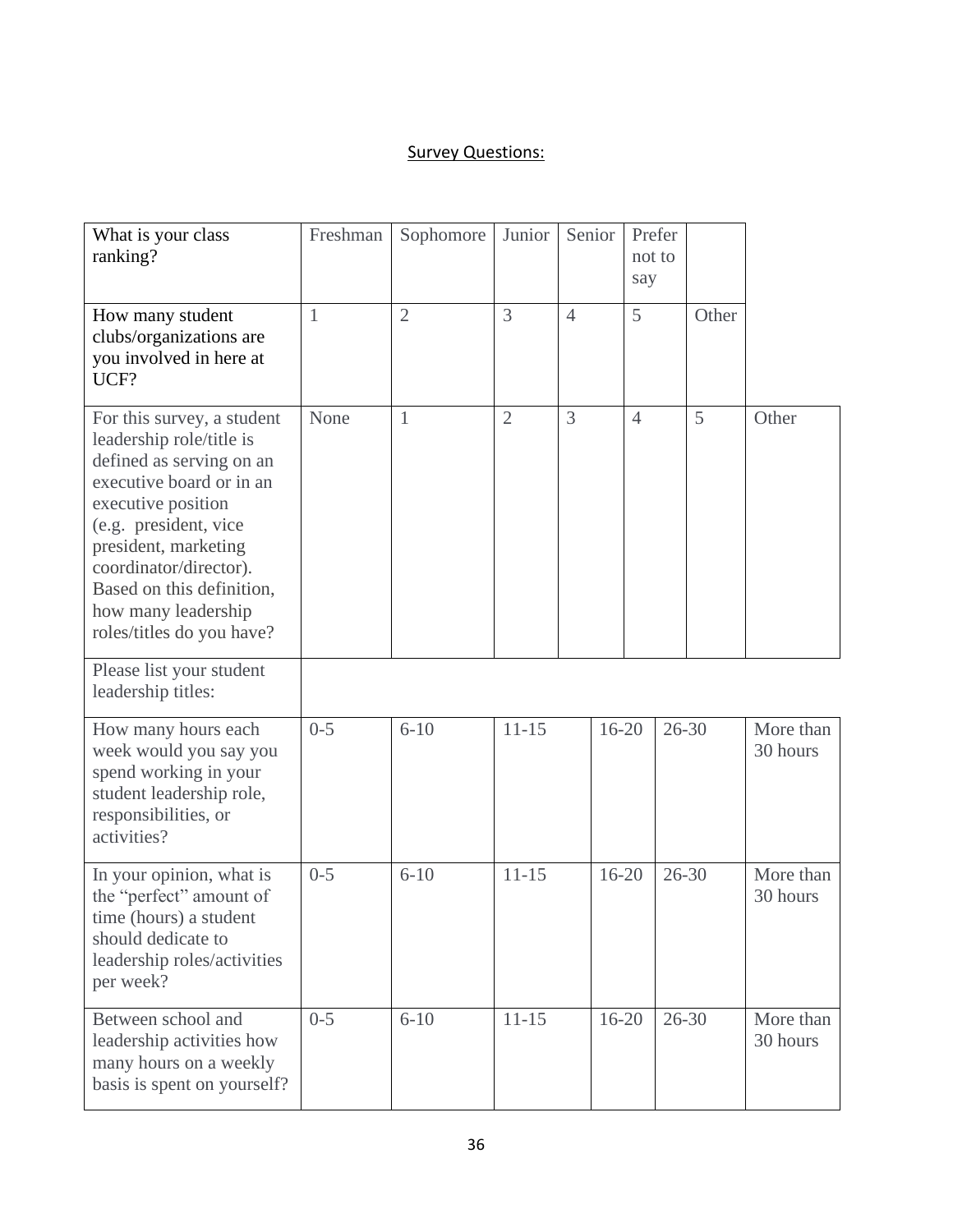For these last set of questions, please select the word that best describes how you are feeling as a student/student leader here at UCF.

| I feel overworked.                                                                                                                                                                                                               | Strongly<br>Agree | Somewhat<br>Agree | Neither<br>Agree<br>nor<br>Disagree | Somewhat<br>Disagree | Strongly<br>Disagree |
|----------------------------------------------------------------------------------------------------------------------------------------------------------------------------------------------------------------------------------|-------------------|-------------------|-------------------------------------|----------------------|----------------------|
| I feel stressed about the activities I<br>am involved in.                                                                                                                                                                        | Strongly<br>Agree | Somewhat<br>Agree | Neither<br>Agree<br>nor<br>Disagree | Somewhat<br>Disagree | Strongly<br>Disagree |
| I feel burnt out. (burnt out<br>definition: the feeling of emotional<br>exhaustion, depersonalization and<br>lack of personal accomplishment)                                                                                    | Strongly<br>Agree | Somewhat<br>Agree | Neither<br>Agree<br>nor<br>Disagree | Somewhat<br>Disagree | Strongly<br>Disagree |
| I feel role strain due to my<br>leadership involvement. (role strain<br>definition: once a role becomes<br>more stressful than recreational or<br>educational, the feeling that results<br>in anxiety, tension, and frustration) | Strongly<br>Agree | Somewhat<br>Agree | Neither<br>Agree<br>nor<br>Disagree | Somewhat<br>Disagree | Strongly<br>Disagree |
| I feel a higher sense of self-efficacy<br>due to my leadership roles and<br>experiences. (self-efficacy<br>definition: the ability for an<br>individual to execute tasks and<br>acquire the necessary results)                   | Strongly<br>Agree | Somewhat<br>Agree | Neither<br>Agree<br>nor<br>Disagree | Somewhat<br>Disagree | Strongly<br>Disagree |
| My student leadership experiences<br>have given me opportunities I<br>would not have without being<br>involved in student leadership here<br>at UCF.                                                                             | Strongly<br>Agree | Somewhat<br>Agree | Neither<br>Agree<br>nor<br>Disagree | Somewhat<br>Disagree | Strongly<br>Disagree |
| I feel my UCF student<br>leadership/involvement better<br>prepares me for life after graduation<br>then I would be without this<br>experience.                                                                                   | Strongly<br>Agree | Somewhat<br>Agree | Neither<br>Agree<br>nor<br>Disagree | Somewhat<br>Disagree | Strongly<br>Disagree |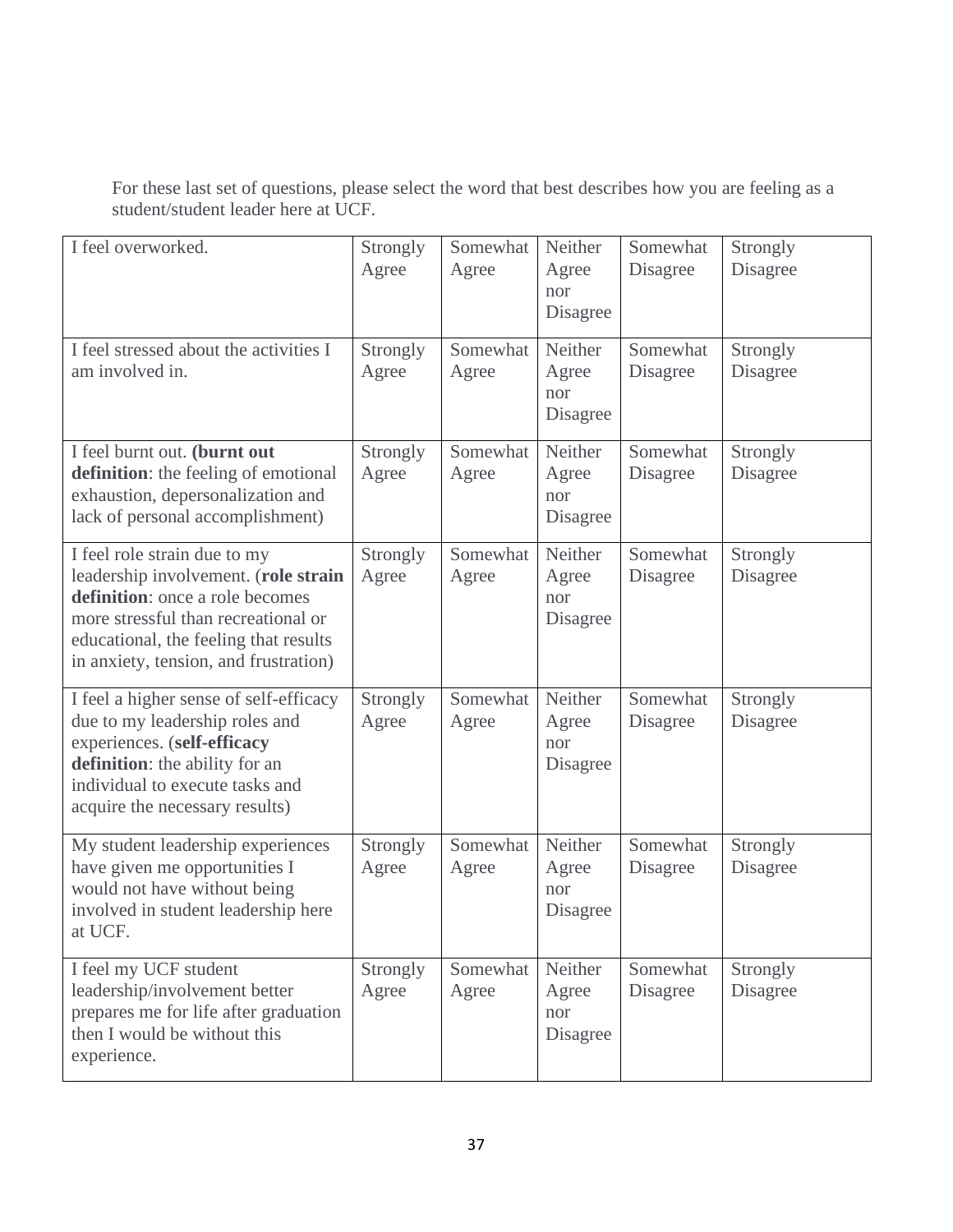<span id="page-44-0"></span>**Optional**: You have the option of providing your name here. Whether or not you provide your name is completely up to you. There is no reward for providing your name or negative impact to you for not providing your name.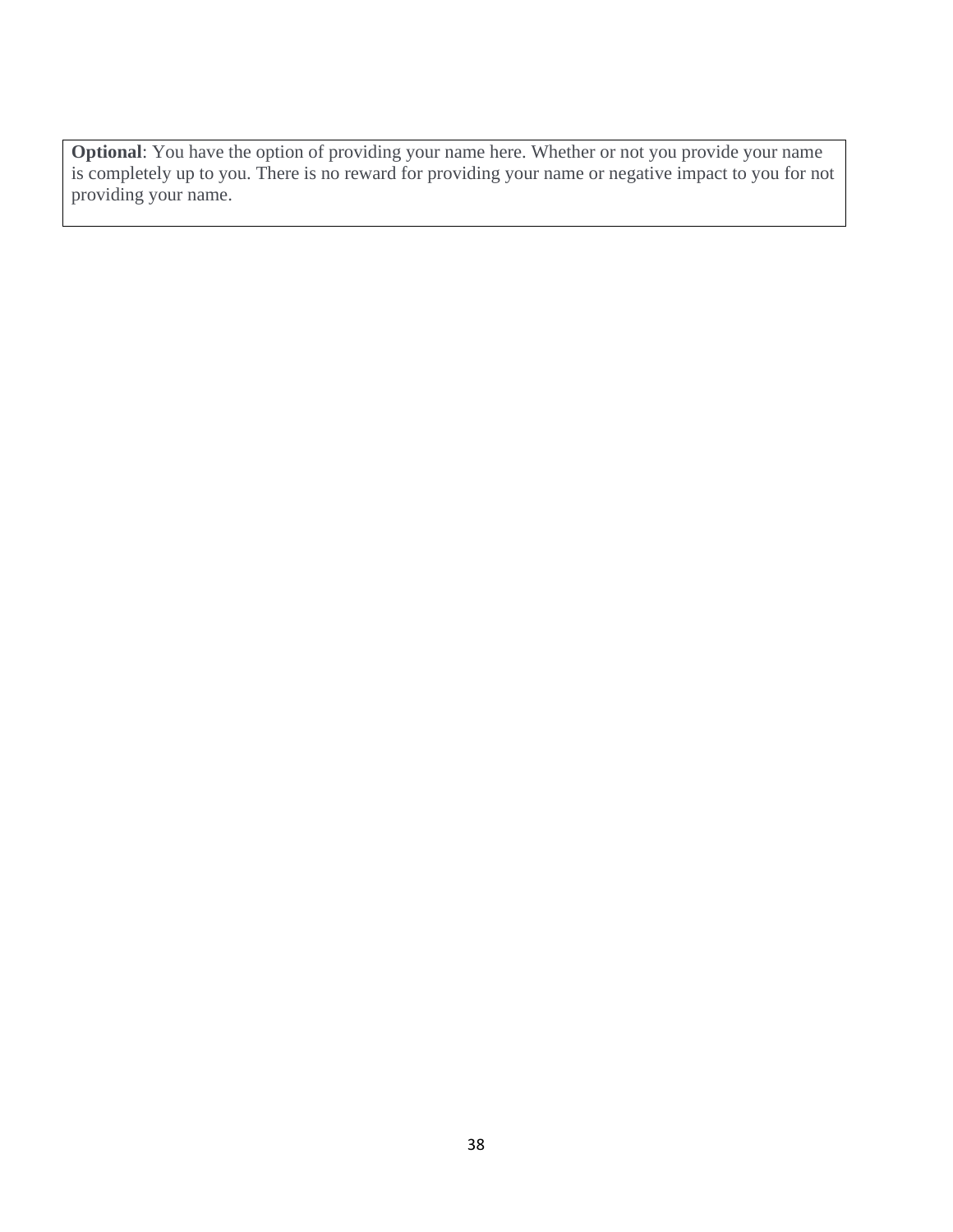#### REFERENCES

- The Belmont Report (2018, January 15). Retrieved January 21, 2019, from https://www.hhs.gov/ohrp/regulations-and-policy/belmont-report/read-the-belmontreport/index.html
- Day, D. V., Sin, H.-P., & Chen, T. T. (2004). Assessing the Burdens of Leadership: Effects of Formal Leadership Roles on Individual Performance over Time. *Personnel Psychology, 57*(3), 573–605. https://doi-org.ezproxy.net.ucf.edu/10.1111/j.1744-6570.2004.00001.x
- Cetin, M., & Kinik, F. S. F. (2016). Effects of Leadership on Student Success through the Balanced Leadership Framework. *Universal Journal of Educational Research*, *4*(4), 675– 682.
- Gannouni, K., & Ramboarison-Lalao, L. (2018). Leadership and Students' Academic Success: Mediating Effects of Self-Efficacy and Self-Determination. *International Journal of Leadership in Education, 21*(1), 66–79.
- Harms, P. D., Credé, M., Tynan, M., Leon, M., & Jeung, W. (2017). Leadership and stress: A meta-analytic review. *The Leadership Quarterly*, *28*(1), 178–194. https://doi.org/10.1016/j.leaqua.2016.10.006
- Kosiarek, R. (2016). *The new leader: harnessing the power of creativity to produce change* (First edition.). Business Expert Press.
- Leadership. 2019. In Merriam-Webster.com. Retrieved May 8, 2011, from https://www.merriamwebster.com/dictionary/leadership